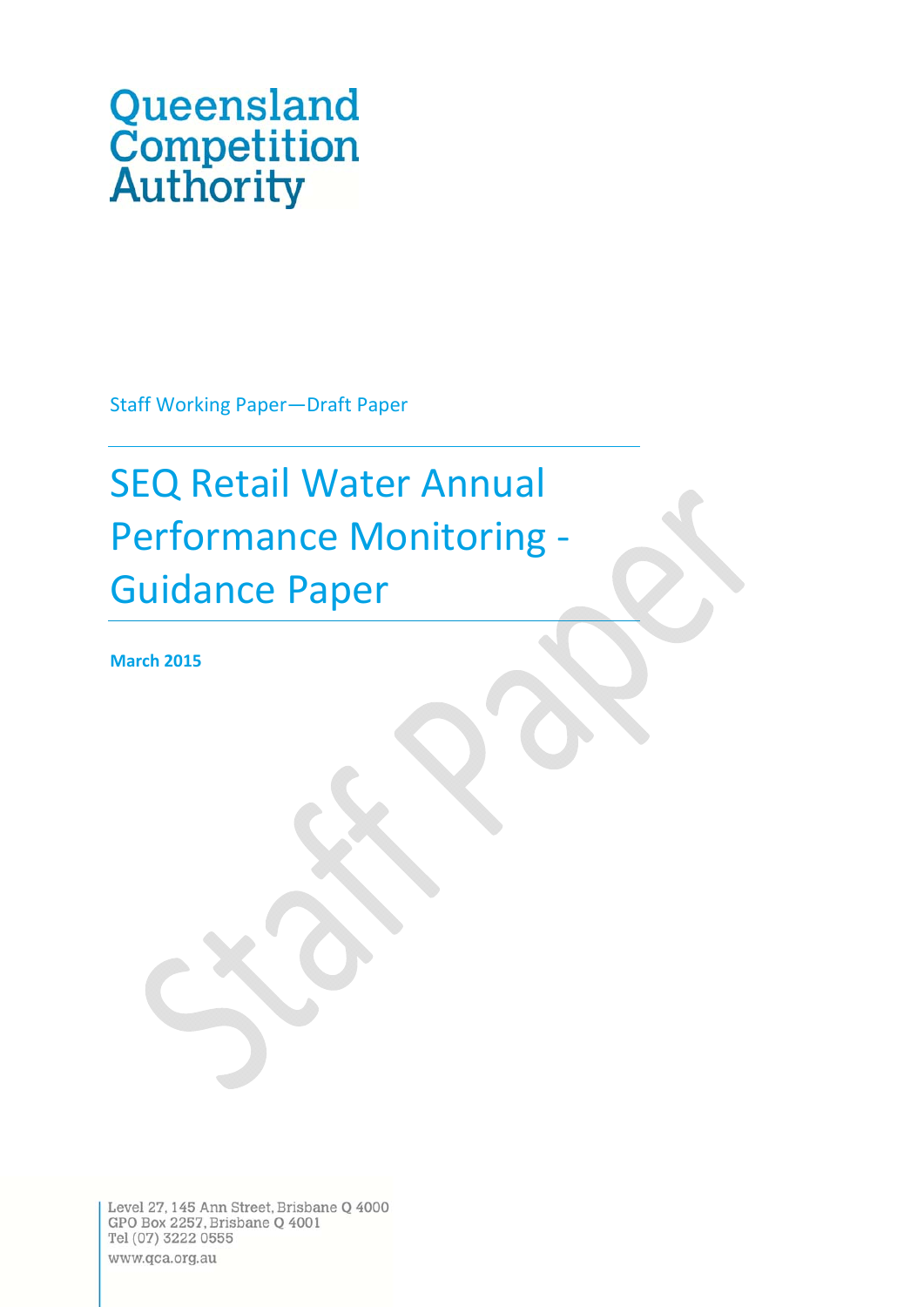We wish to acknowledge the contribution of the following staff to this Working Draft report: Geetu Anthonisz, Les Godfrey and George Passmore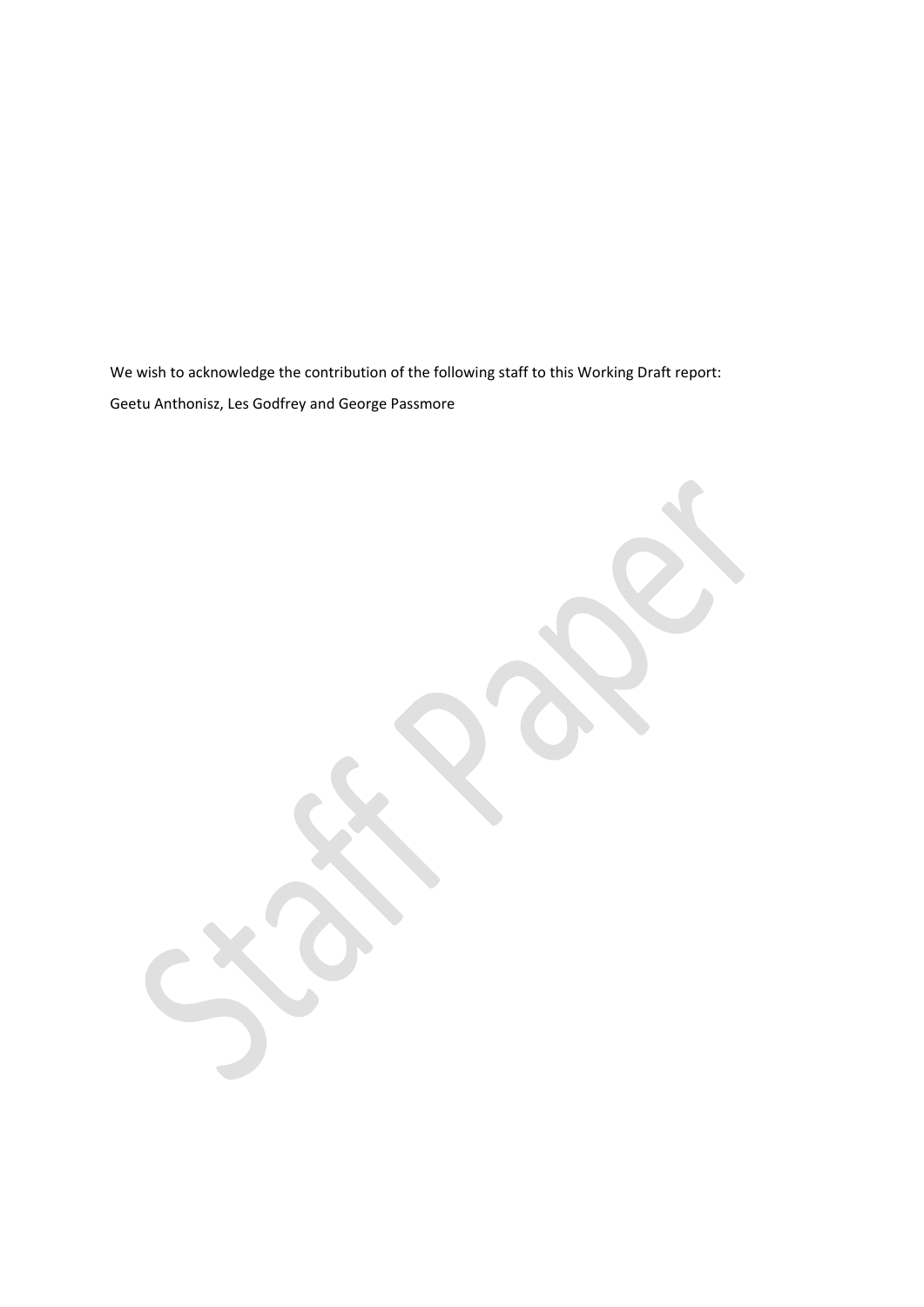# **SUBMISSIONS**

### Closing date for submissions: 13 April 2015

This report is a draft working paper prepared by the QCA staff and has not been considered by the QCA board. The report is subject to revision following QCA board consideration. Public involvement is an important element of the decision-making processes of the Queensland Competition Authority (QCA). Therefore submissions are invited from interested parties concerning the guidance paper. The QCA will take account of all submissions received.

Submissions, comments or inquiries regarding this paper should be directed to:

Queensland Competition Authority GPO Box 2257 Brisbane Q 4001

Tel (07) 3222 0576 Fax (07) 3222 0599 water@qca.org.au

www.qca.org.au

### **Confidentiality**

In the interests of transparency and to promote informed discussion, the QCA would prefer submissions to be made publicly available wherever this is reasonable. However, if a person making a submission does not want that submission to be public, that person should claim confidentiality in respect of the document (or any part of the document). Claims for confidentiality should be clearly noted on the front page of the submission and the relevant sections of the submission should be marked as confidential, so that the remainder of the document can be made publicly available. It would also be appreciated if two copies of each version of these submissions (i.e. the complete version and another excising confidential information) could be provided. Where it is unclear why a submission has been marked 'confidential', the status of the submission will be discussed with the person making the submission.

While the QCA will endeavour to identify and protect material claimed as confidential as well as exempt information and information disclosure of which would be contrary to the public interest (within the meaning of the *Right to Information Act 2009* (RTI)), it cannot guarantee that submissions will not be made publicly available.

### Public access to submissions

Subject to any confidentiality constraints, submissions will be available for public inspection at the Brisbane office, or on the website at www.qca.org.au. If you experience any difficulty gaining access to documents please contact us on (07) 3222 0555.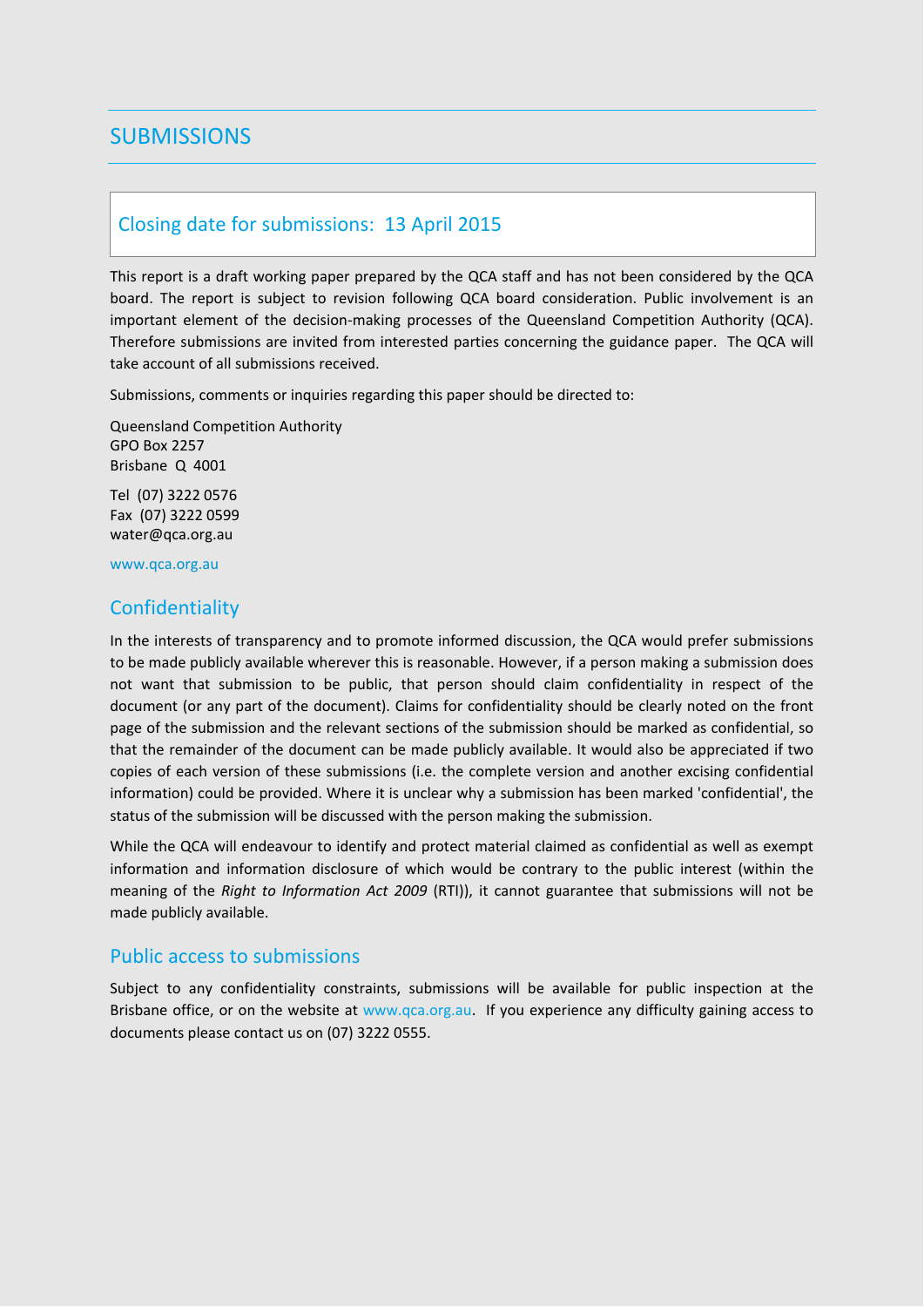# Table of Contents

| <b>SUBMISSIONS</b>                       |                                                    |                |  |  |  |  |  |
|------------------------------------------|----------------------------------------------------|----------------|--|--|--|--|--|
| <b>TABLE OF CONTENTS</b>                 |                                                    |                |  |  |  |  |  |
| 1                                        | <b>INTRODUCTION</b>                                |                |  |  |  |  |  |
| $\overline{2}$                           | ANNUAL PERFORMANCE MONITORING REVIEW PROCESS       | $\overline{2}$ |  |  |  |  |  |
| 3                                        | <b>CPI-X FRAMEWORK</b>                             | $\mathbf{3}$   |  |  |  |  |  |
| 4                                        | LEVEL 1-PRICES                                     | $\overline{4}$ |  |  |  |  |  |
| 5                                        | LEVEL 1-CUSTOMER ENGAGEMENT                        | 6              |  |  |  |  |  |
| 6                                        | LEVEL 1-STRATEGIC APPROACH TO LONG-TERM INVESTMENT | 8              |  |  |  |  |  |
| 7                                        | LEVEL 1-SERVICE QUALITY                            | 9              |  |  |  |  |  |
| 8                                        | LEVEL 1-PRICING PRINCIPLES                         |                |  |  |  |  |  |
| 9                                        | LEVEL 2                                            | 18             |  |  |  |  |  |
| 10                                       | LEVEL <sub>3</sub>                                 | 19             |  |  |  |  |  |
| 11                                       | LEVEL 4                                            | 21             |  |  |  |  |  |
| 12                                       | TRIGGERS FOR COST OF SERVICE REVIEWS               | 25             |  |  |  |  |  |
| 13                                       | <b>UNDERS AND OVERS</b>                            | 27             |  |  |  |  |  |
| <b>APPENDIX A -SERVICE QUALITY</b>       |                                                    |                |  |  |  |  |  |
| APPENDIX B - PRICING PRINCIPLES<br>31    |                                                    |                |  |  |  |  |  |
| APPENDIX C -LONG-RUN MARGINAL COST<br>35 |                                                    |                |  |  |  |  |  |
| APPENDIX D - SCENARIO EXAMPLES<br>40     |                                                    |                |  |  |  |  |  |
| <b>GLOSSARY</b><br>43                    |                                                    |                |  |  |  |  |  |
| <b>REFERENCES</b>                        |                                                    | 45             |  |  |  |  |  |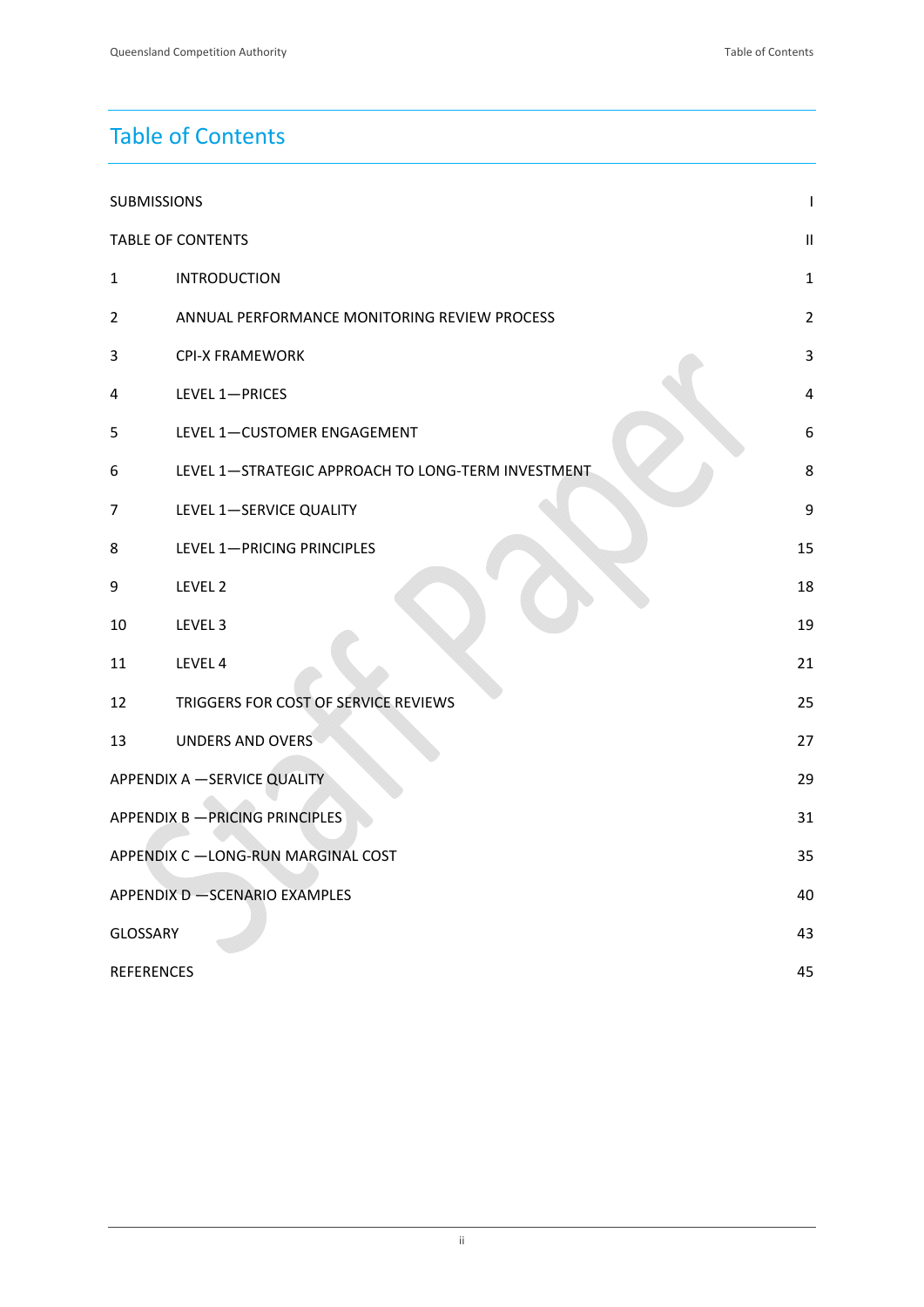# 1 INTRODUCTION

### 1.1 Background

The QCA was directed to investigate and report on a regulatory framework for the five SEQ distributor‐retailer entities (the retailers). The retailers are Unitywater, Queensland Urban Utilities (QUU), and the Logan, Redland and Gold Coast City Councils.

The QCA recommended a move to light‐handed ex post annual performance monitoring to reduce regulatory costs while still providing incentives for retailers to minimise price increases. This monitoring would commence with the 2014–15 year.

Under the framework, the QCA would monitor prices and revenues, policies and practices relating to customer engagement, investment strategies, service quality and pricing principles.

Water retailers' price and revenue performance would be monitored against CPI‐X. Costs would only be reported and reviewed by the QCA if price or revenue changes exceed CPI‐X or where service quality issues arise. A cost of service review may be initiated by the QCA where it considers there is sufficient evidence that market power is being exercised.

Should evidence of an exercise of market power be confirmed, and the retailer does not address the issue, as a last resort the QCA may seek to set prices, subject to Ministerial direction. This would require amendments to the Queensland Competition Authority Act 1997 (the QCA Act).

### 1.2 Purpose

The purpose of this paper is to provide guidance on the implementation of the annual performance monitoring framework—in particular the rules of the light-handed annual performance monitoring framework, the QCA's monitoring procedures as well as specific guidance on certain issues.

This guidance paper should be read in conjunction with the Final Report *SEQ Retail Water Long‐Term Regulatory Framework ‐ Annual Performance Monitoring* (QCA 2014a).

The QCA is yet to receive a direction from the government to implement the annual performance monitoring framework.

### 1.3 Rules of the framework and appeals mechanism

Part 6 of the QCA Act, section 173(1)(d), requires all QCA investigations to comply with natural justice. In addition, the judicial review process also applies to all QCA administrative decisions.

The QCA will provide a report to the Minister each year. The retailers can provide comments on all draft reports published on the QCA's website including on any issues that they may have with the process.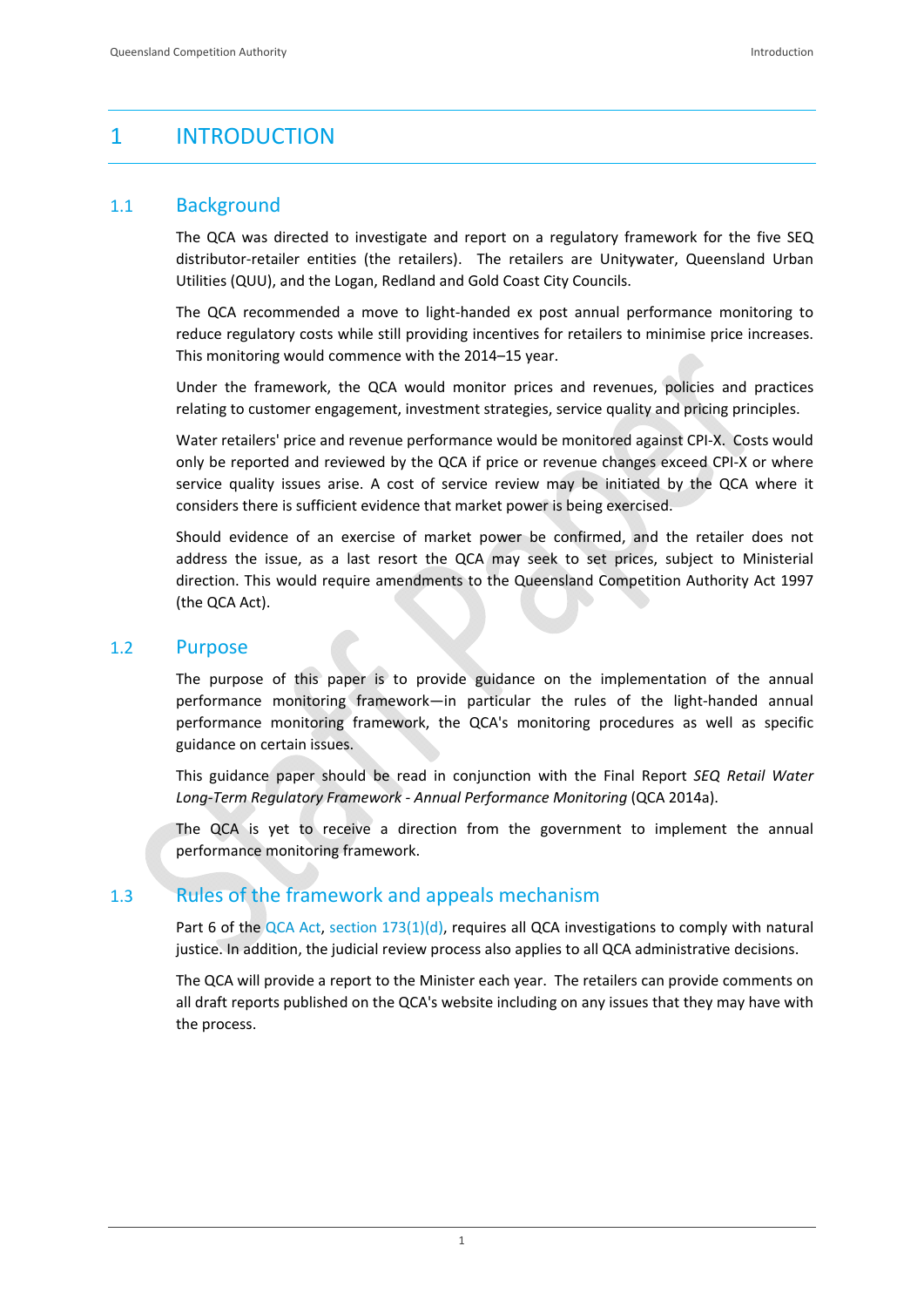# 2 ANNUAL PERFORMANCE MONITORING REVIEW PROCESS

Starting 1 July 2015, retailers would be required to report annually on their performance for the previous financial year.

### **Timing**

Information returns would be due to the QCA by 31 October each year. A final report by the QCA will be due by 31 March the following year. Reporting timelines are outlined below.

### **Figure 1 Timelines associated with reporting**



Water retailers would be required to self‐assess the appropriate level of information that is to be submitted to support their pricing decisions. Should the appropriate level of information not be provided by the due date for submissions, the QCA will issue a request for further information.

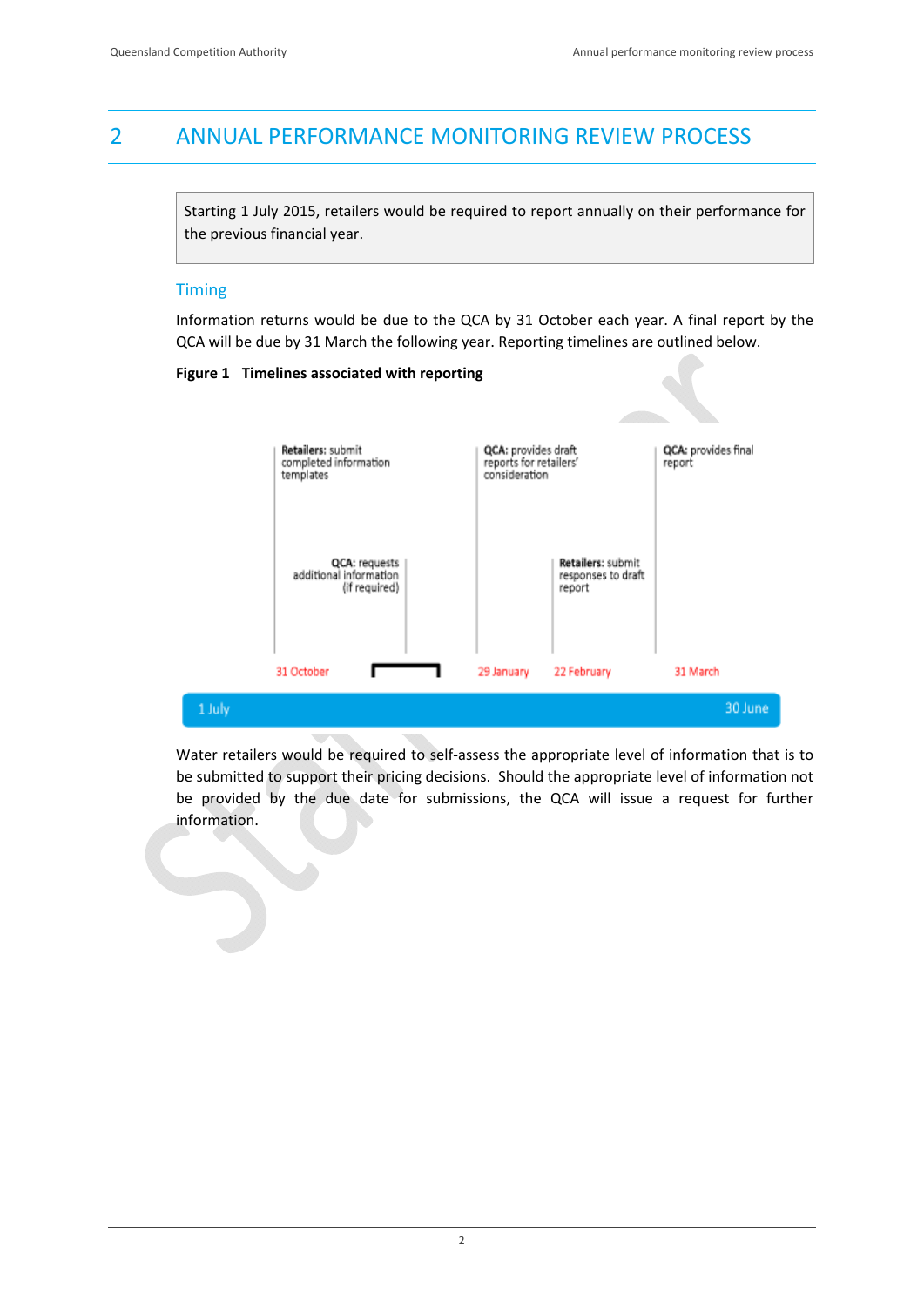# 3 CPI‐X FRAMEWORK

Prices, revenues and costs would be monitored against a broad escalation rate (CPI) minus an efficiency factor (X).

Retailers would be required to self‐assess whether the appropriate level of price, revenue and cost information is provided to the QCA in support of their pricing decisions.

### CPI

The CPI measure to be used by the QCA in monitoring prices, revenues and costs is the Reserve Bank of Australia (RBA) forecast available at the time of retailers' pricing decisions (typically in February each year). This may be the mid-point of a forecast range.

### X factor

An X-factor of 0.25% of prices would be applied to SEQ retailers.

### Information requirements

Where prices and components of prices increase by an amount less than or equal to CPI-X, retailers would be required to submit prices and tariff schedules, as well as details of customer engagement, investment strategies, and service quality indicators.

Where increases in any prices or components of prices exceed CPI‐X, retailers would be required to submit supporting information, including any relevant cost information.

The information requirements for prices, revenues and related costs are summarised below. Details are provided in the following sections.

| Level          | <b>Retailer's self-</b><br>assessment                                                         | Information submitted by<br>retailer                                                                                                   | <b>QCA</b> action                                                                                                                                        |  |
|----------------|-----------------------------------------------------------------------------------------------|----------------------------------------------------------------------------------------------------------------------------------------|----------------------------------------------------------------------------------------------------------------------------------------------------------|--|
| $\mathbf{1}$   | Changes in prices and<br>components of prices are<br>$\leq$ CPI-X.                            | Prices and tariff schedules,<br>details relevant to customer<br>engagement and strategic<br>investment, service quality<br>indicators. | Compares price and price<br>component changes to CPI-X.<br>Analyses non-price criteria.                                                                  |  |
| $\overline{2}$ | Changes in some<br>components of prices ><br>CPI-X but average prices<br>remain $\leq$ CPI-X. | In addition to above, revenue<br>data for water and sewerage,<br>residential and non-residential.                                      | Derives average prices and compares<br>to CPI-X.                                                                                                         |  |
| 3              | Changes in prices exceed<br>CPI-X due to increases in<br>a limited number of cost<br>items.   | In addition to above, details of<br>reasons (including relevant<br>costs) for the increase and the<br>MAR equivalent.                  | Analyses additional cost information<br>and assesses whether price increases<br>are consistent with cost increases.<br>Compares submitted MAR details to |  |
| 4              | Changes in prices exceed<br>CPI-X due to increases in<br>a wide range of costs.               | In addition to Level 2, details of<br>reasons (including relevant<br>costs) for the increase in prices<br>and the MAR equivalent.      | a Reference MAR.                                                                                                                                         |  |

**Table 1 Information requirements and monitoring process for CPI‐X**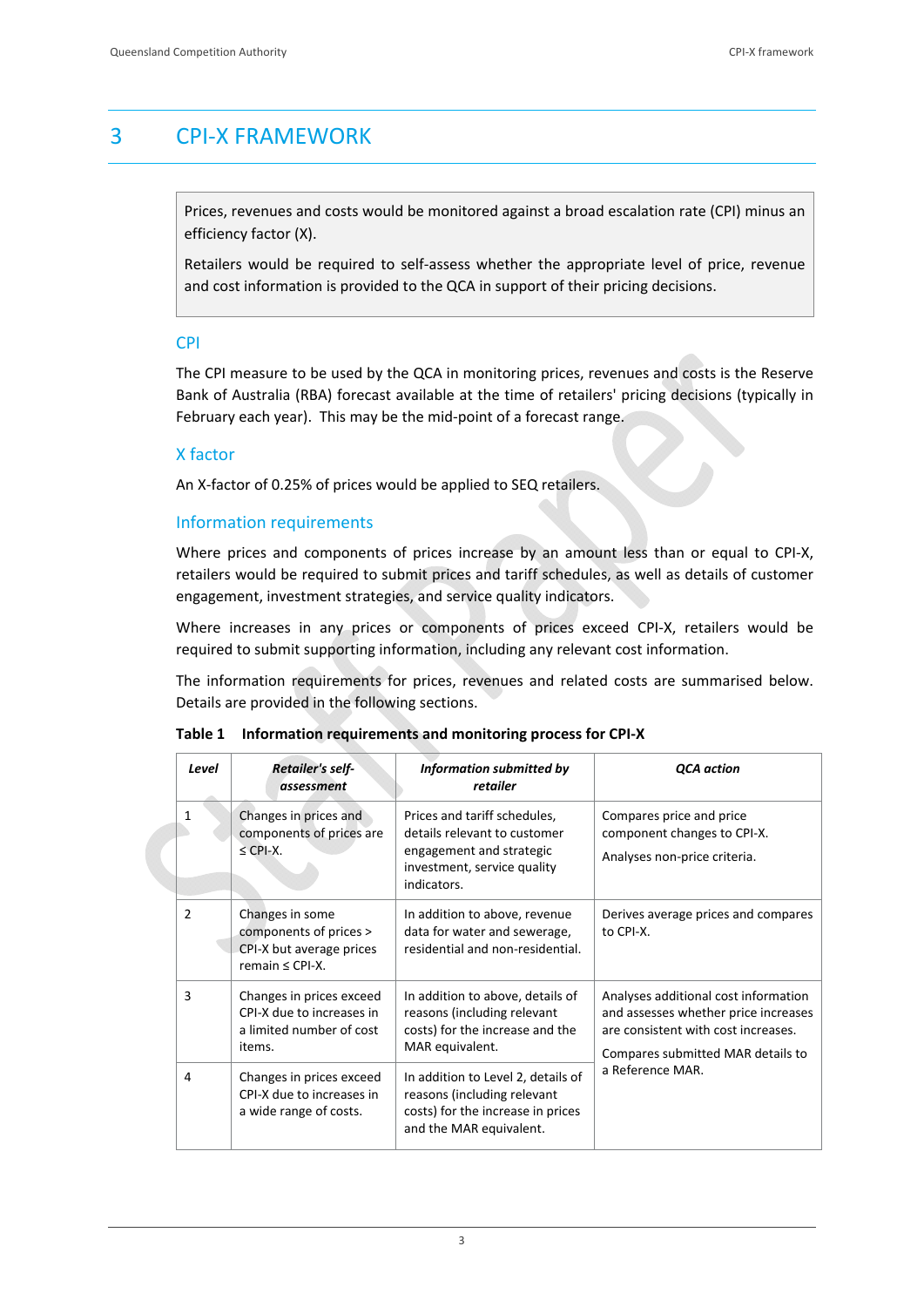# 4 LEVEL 1—PRICES

As part of level 1 information to be submitted, the retailers would be required to provide information annually on baseline prices.

### What to submit

Retailers would be required to submit water and sewerage price information (as per the table below) for the current year and the previous year. Retailers can provide this information by submitting a tariff schedule.

Retailers would be required to submit policy documentation relating to any tariff changes.

### **Table 2 Water prices**

| <i><u><b>Indicator</b></u></i>                                                                                | <b>Information requirements</b>                                                                                                                                   |
|---------------------------------------------------------------------------------------------------------------|-------------------------------------------------------------------------------------------------------------------------------------------------------------------|
| Bulk water charges                                                                                            | Bulk water charges per kL                                                                                                                                         |
| Tariff schedules                                                                                              | Full tariff schedules for the relevant and previous years, including charges<br>differentiated by regions, residential and non-residential, water and<br>sewerage |
| Residential bill for 200 kL and<br>any other volume considered<br>relevant by the water retailer<br>(by area) | Charges by tariff group/area/council etc.                                                                                                                         |

### **Table 3 Sewerage prices**

| Indicator                  | <b>Information requirements</b>                                                                                   |  |  |
|----------------------------|-------------------------------------------------------------------------------------------------------------------|--|--|
| Tariff schedules           | Full tariff schedules for the relevant and previous years, including trade<br>waste charges and discharge factors |  |  |
| Residential bill (by area) | Charges by tariff group/area/ council etc.                                                                        |  |  |

### How will the QCA monitor prices?

The QCA will:

- focus on residential and non-residential water and sewerage prices
- compare the increases in fixed and variable water and sewerage prices to CPI-X. If increases have not exceeded CPI‐X, no further analysis would be required and this would be reflected in QCA's reporting
- compare the change in residential water bills for indicative water usage levels. These include 200 kL (a nationally adopted comparison) and the average water usage for the retailer's customers.

If changes to any component of prices exceed CPI‐X, retailers should submit Level 2 information to allow overall average prices to be compared (see below)

### Will QCA monitor the subsequent year's prices?

No.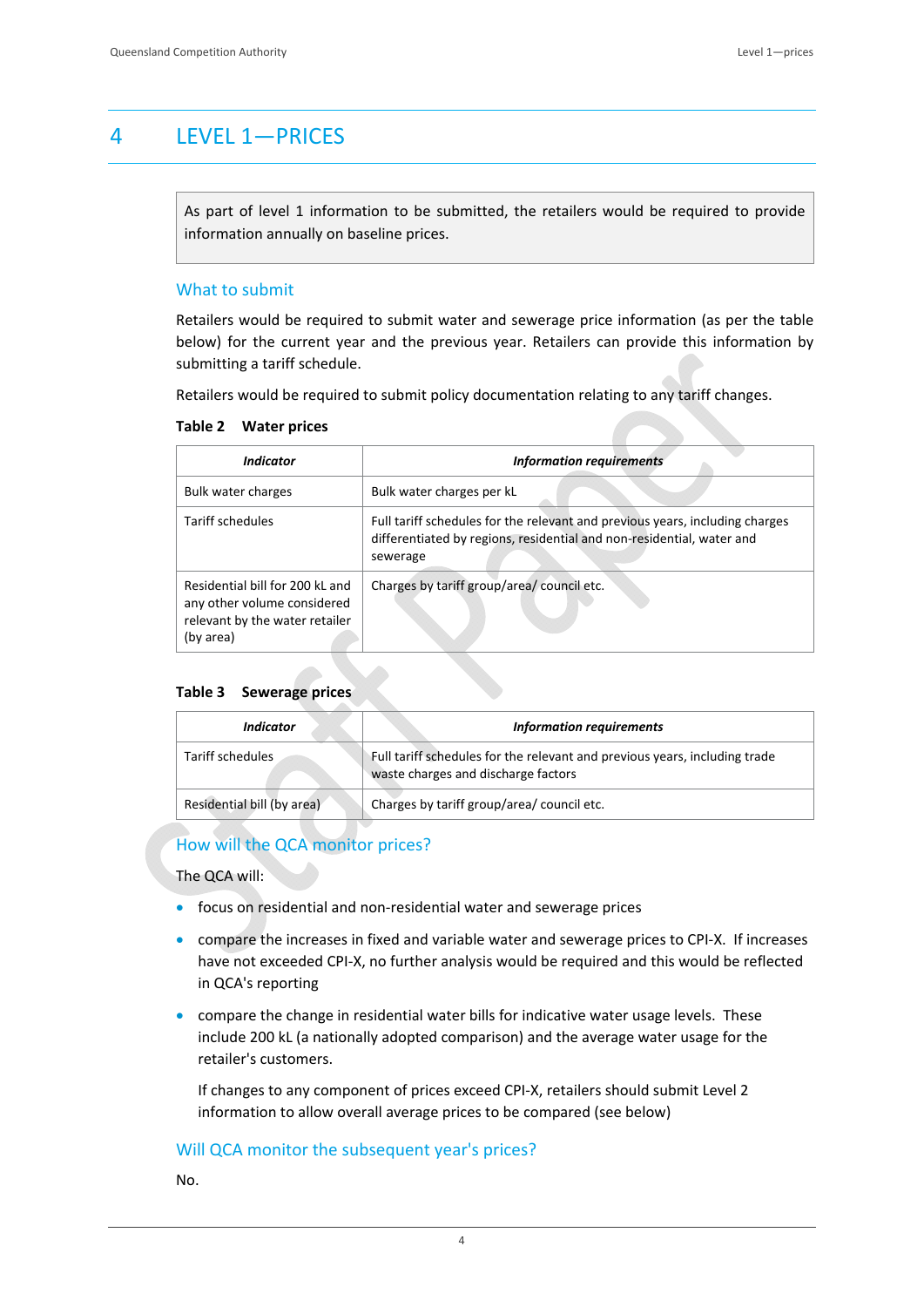The QCA will not monitor those prices but it will note the price increases that occur in the year following the monitored year, to provide timely information for customers.

Noting these price increases will provide an early indication that will assist retailers to determine the minimum level of information that will be required in the next year's information return.

The QCA will include comparisons for 200 kL of residential use and for the average residential use. However, there will be no analysis of average revenues, costs or service quality, as actual data will not be available.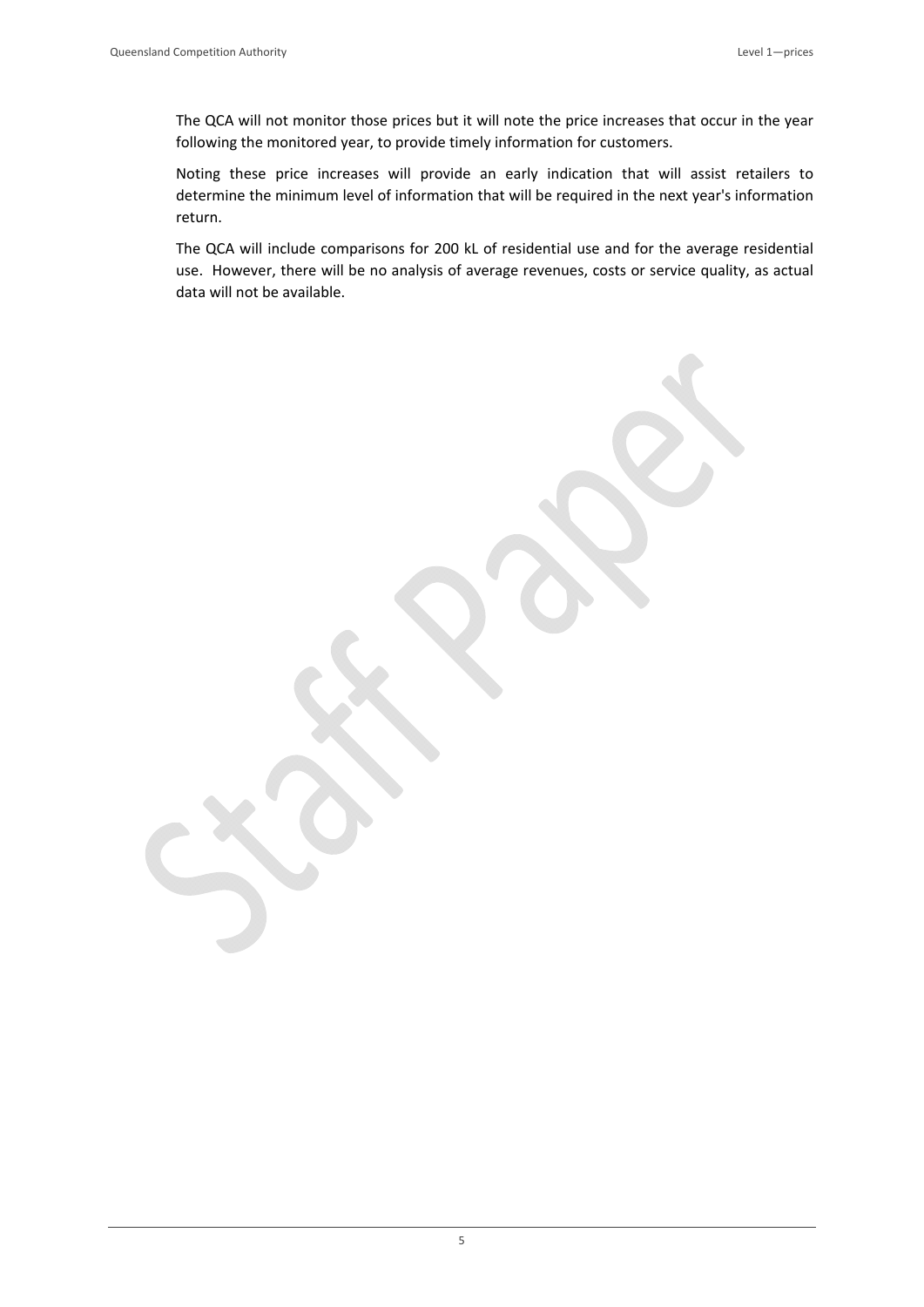# 5 LEVEL 1—CUSTOMER ENGAGEMENT

As part of level 1 information to be submitted, the retailers would be required to provide information on customer engagement practices.

### What to submit

Retailers would be required to submit a customer engagement statement, briefly summarising the methods adopted during the monitored year, and provide relevant documentation (see below).

| <b>Indicators</b>                   | <b>Information requirements</b>                                                                                    |  |
|-------------------------------------|--------------------------------------------------------------------------------------------------------------------|--|
| Customer engagement strategy        | Initial statement of customer engagement strategy or policy to<br>be submitted by water retailer in September 2015 |  |
| Direct consultation-information     | Newsletters and media releases relevant to customers                                                               |  |
| provision                           | Details of customer forums and other activities (if any)                                                           |  |
| Customer consultation committee or  | Committee description - membership, meeting frequency                                                              |  |
| similar                             | Issues nominated by customers (examples of meeting minutes<br>and submissions), responses to issues raised         |  |
| Customer surveys and studies if any | Purpose and objectives                                                                                             |  |
|                                     | Process and methodology, eg sampling approach                                                                      |  |
|                                     | Relevant findings and policy implications                                                                          |  |
| <b>Customer Charter</b>             | <b>Customer Charter</b>                                                                                            |  |
|                                     | Customer feedback on the charter, if any                                                                           |  |
| Customer service standards          | <b>CSS Document</b>                                                                                                |  |
|                                     | Customer feedback, if any                                                                                          |  |

**Table 4 Information return—customer engagement indicators**

### How will QCA monitor customer engagement?

The QCA will report on the retailer's statement of customer engagement practices and comment on whether customer engagement:

- (a) promoted understanding of customers' needs and was representative and responsive of customer views
- (b) was relevant, evidence-based, open and transparent, timely, collaborative and costeffective.

The QCA will apply a rating or score of 'good' performance (meets or exceeds compliance with the above principles) or 'poor' performance (not consistent with principles or not a sufficient level of customer engagement).

A 'good' rating would apply where retailers can demonstrate that they have engaged with customers before making changes to pricing and service standards, and where they can show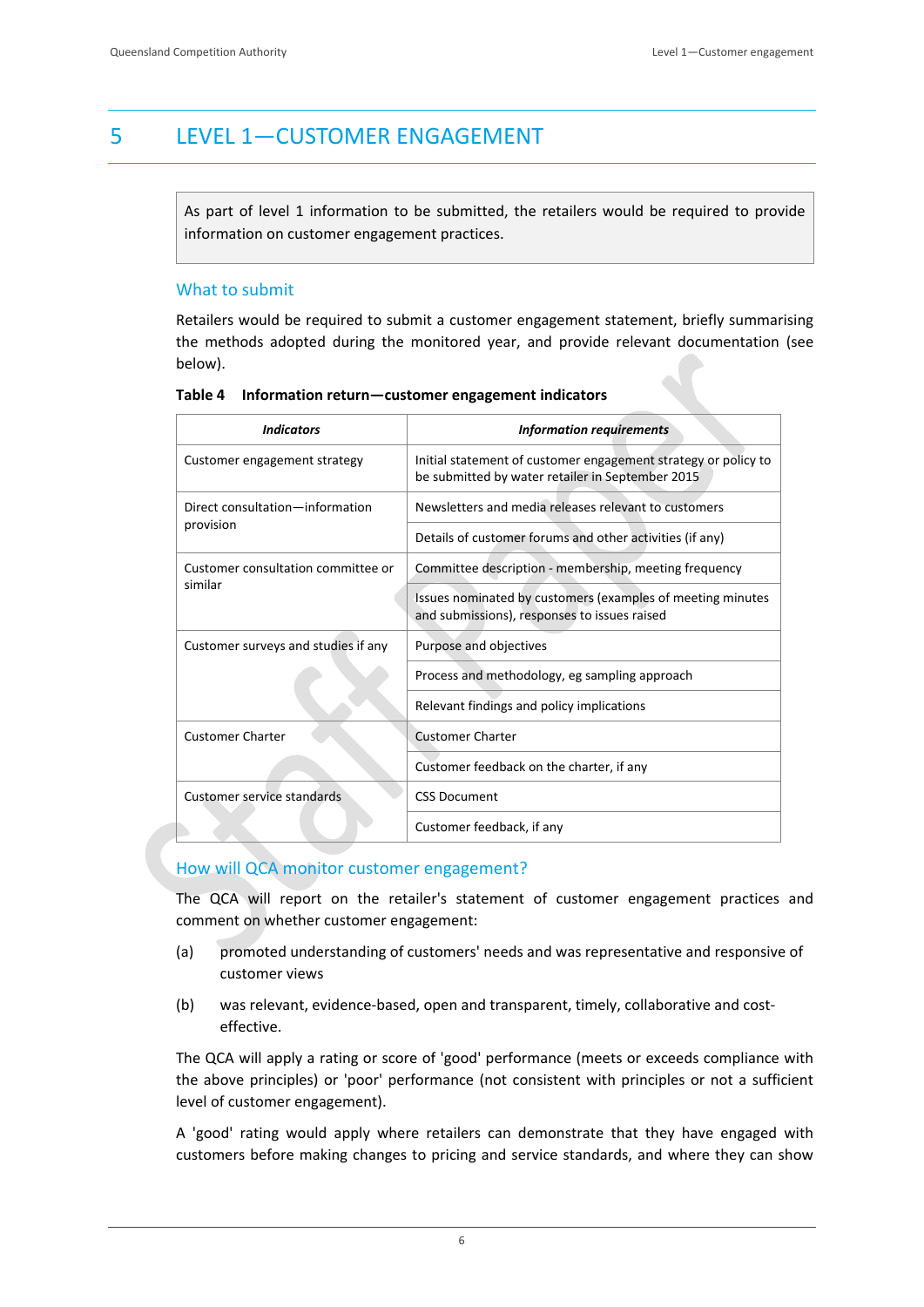they have responded to customer concerns. A customer consultation committee (or alternative) would be an appropriate mechanism.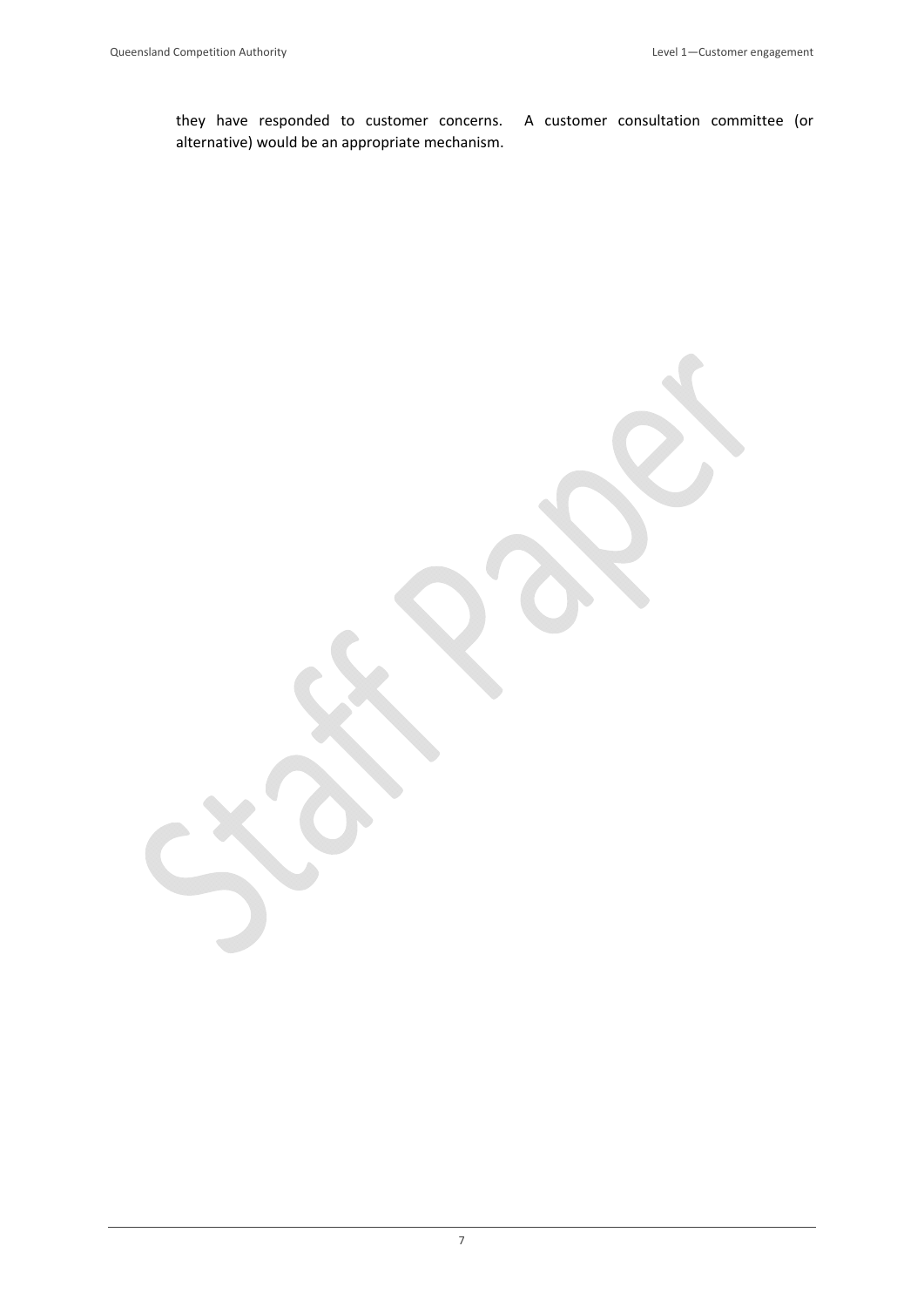# 6 LEVEL 1—STRATEGIC APPROACH TO LONG‐TERM INVESTMENT

As part of level 1 information to be submitted, the retailers would be required to provide information on investment planning and asset management practices.

### What to submit

Retailers would be required to submit relevant documentation on planning, coordination, asset management practices and project evaluation.

|  |  | Table 5 Information return-planning |
|--|--|-------------------------------------|
|--|--|-------------------------------------|

| Indicator                                                              | <b>Information requirement</b>                                                                                                                                                                |
|------------------------------------------------------------------------|-----------------------------------------------------------------------------------------------------------------------------------------------------------------------------------------------|
| Adopted Water Netserv Plan-strategic<br>approach to long-term planning | Submit Water Netserv Plan as at 1 October 2014 and any<br>subsequent updates. The QCA may request Part B Netsery Plans or<br>relevant extracts if it considers more information is necessary. |
| Coordination with other plans                                          | Submit annual capital works programs (QUU and Unitywater) or<br>annual performance plans (councils).                                                                                          |
| Asset management standards                                             | Statement of asset management standard(s) being implemented.<br>Steps to address areas of improvement.                                                                                        |
| Project evaluation and options analysis                                | Statement of processes applied for project evaluation and options<br>analysis. Examples of options analyses for significant capex<br>projects.                                                |

### How will QCA monitor a retailer's approach to long-term investment?

The QCA will examine evidence of planning activities and compliance.

Provision of Netserv Plans Part A and evidence of approval by the board/council and endorsement by the Planning Minister demonstrates to the QCA that a strategic approach to long‐term planning has been undertaken. The QCA may request information from Part B of the Netserv Plan if required.

The annual capital works plan (or annual performance plan) developed by each retailer will serve as the initial reference for annual monitoring of capital investments.

The QCA will not further monitor coordination with other planning instruments (other than the Water Netserv Plan) unless prices exceed CPI‐X.

In relation to asset management standards, the QCA will review:

- (a) the statement of practices and evidence of compliance
- (b) progress in improvements towards good industry practice.

The water retailer's approach to project evaluation will be monitored to ensure that for material capital expenditure, a process has been undertaken that incorporates:

- (a) cost–benefit analysis or cost‐effectiveness analysis of various options, including non‐ infrastructure alternatives and reviewing non‐quantifiable costs and benefits
- (b) risk assessments including costs of risk mitigation measures.

The QCA's report will identify any material shortcoming in the retailer's planning instruments.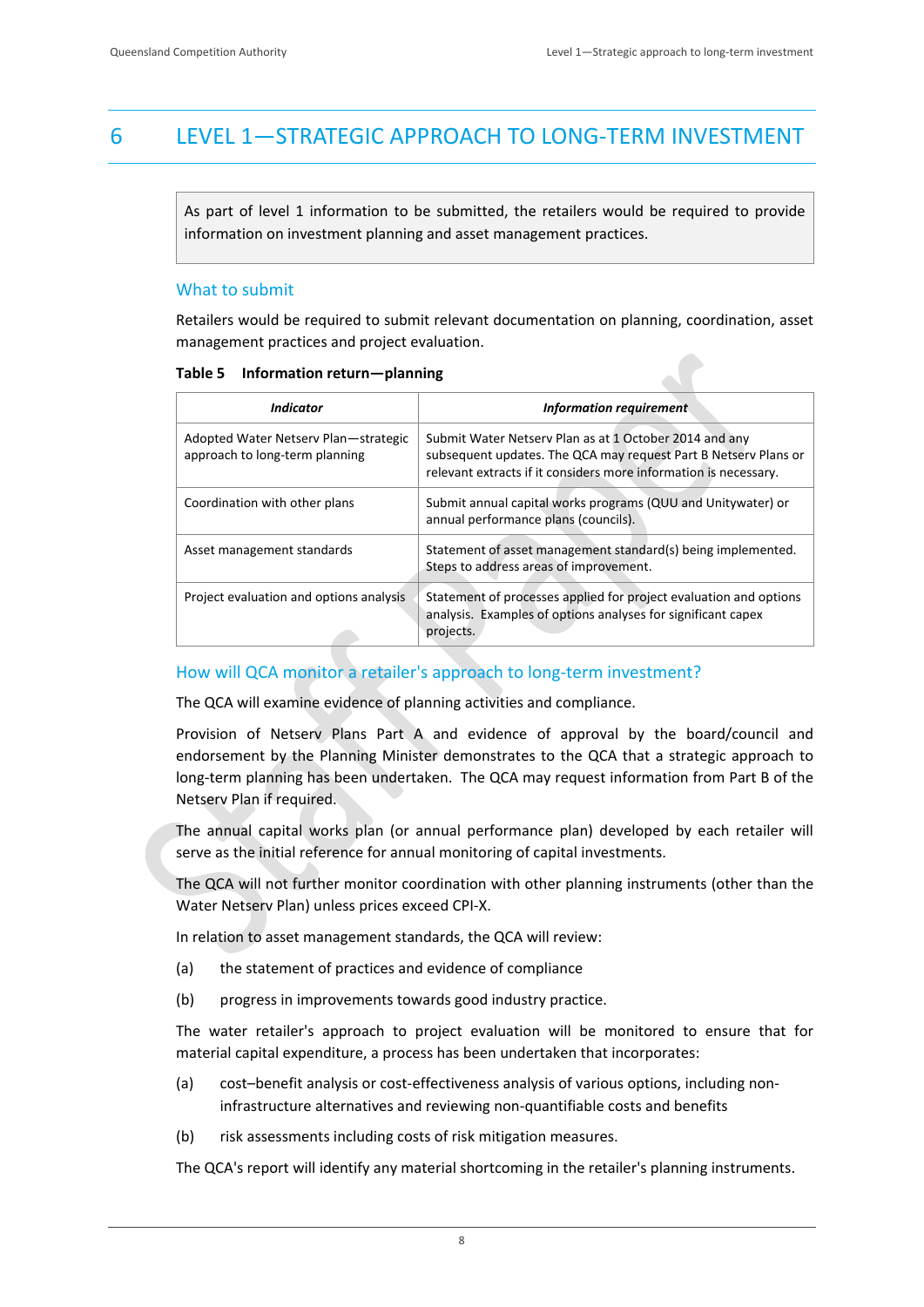# 7 LEVEL 1—SERVICE QUALITY

As part of level 1 information to be submitted, the retailers would be required to provide information on their service quality performance.

### What to submit

Retailers are to submit annual performance against the indicators listed below. The indicators comprise baseline indicators as well as service quality performance indicators. For the latter indicators, retailers are requested to provide their internal targets where available.

Additional explanatory information may also be provided at the retailer's discretion where there are extraneous or one‐off impacts on performance.

The definitions of the indicators are consistent with those of DEWS (The Department of Energy and Water Supply)/NPR) (National performance reporting).

| Recommended<br>indicator                                           | <b>DEWS</b><br><b>KPI</b>                               | <b>NPR</b><br>ref | <b>Definition</b>                                                                                                                                                                                                                                                                                                                                                                                             | <b>Retailer's</b><br>target |  |  |
|--------------------------------------------------------------------|---------------------------------------------------------|-------------------|---------------------------------------------------------------------------------------------------------------------------------------------------------------------------------------------------------------------------------------------------------------------------------------------------------------------------------------------------------------------------------------------------------------|-----------------------------|--|--|
|                                                                    | <b>Baseline (contextual information) (7 indicators)</b> |                   |                                                                                                                                                                                                                                                                                                                                                                                                               |                             |  |  |
| Connected<br>residential<br>properties-water<br>supply (000s)      | QG1.13                                                  | C <sub>2</sub>    | A connected residential property is any property<br>which, at the end of the reporting period, is connected<br>to the water system and is separately billed for the<br>water services-fixed and/or consumption based.<br>It includes connected rateable, non-rateable and non-<br>metered residential property.<br>Units-thousands (000s) to three decimal places.                                            | <b>Not</b><br>applicable    |  |  |
| Connected non-<br>residential<br>properties-water<br>supply (000s) | QG1.14                                                  | C <sub>3</sub>    | A connected non-residential property is any property<br>which end of the reporting period, is connected to the<br>water system and is separately billed for the water<br>services-fixed and/or consumption based.<br>It includes connected non-rateable and non-metered<br>non-residential property. It also includes standpipes<br>and public facilities.<br>Units-thousands (000s) to three decimal places. | <b>Not</b><br>applicable    |  |  |
| Connected<br>residential<br>properties-<br>sewerage (000s)         | QG1.15                                                  | C6                | A connected residential sewerage property is any<br>property which, at the end of the reporting period, is<br>connected to the sewerage system and is separately<br>billed for the sewerage services-fixed and/or usage<br>based.<br>It includes connected rateable, non-rateable and non-<br>metered residential property.<br>Units-thousands (000s) to three decimal places.                                | Not<br>applicable           |  |  |
| Connected non-<br>residential<br>properties-<br>sewerage (000s)    | QG1.16                                                  | C7                | A connected non-residential property is any property<br>which, at the end of the reporting period, is connected<br>to the sewerage system and is separately billed for the<br>sewerage services-fixed and/or usage based.<br>It includes connected non-rateable and non-metered                                                                                                                               | <b>Not</b><br>applicable    |  |  |

### **Table 6 Indicators of service quality performance reporting framework**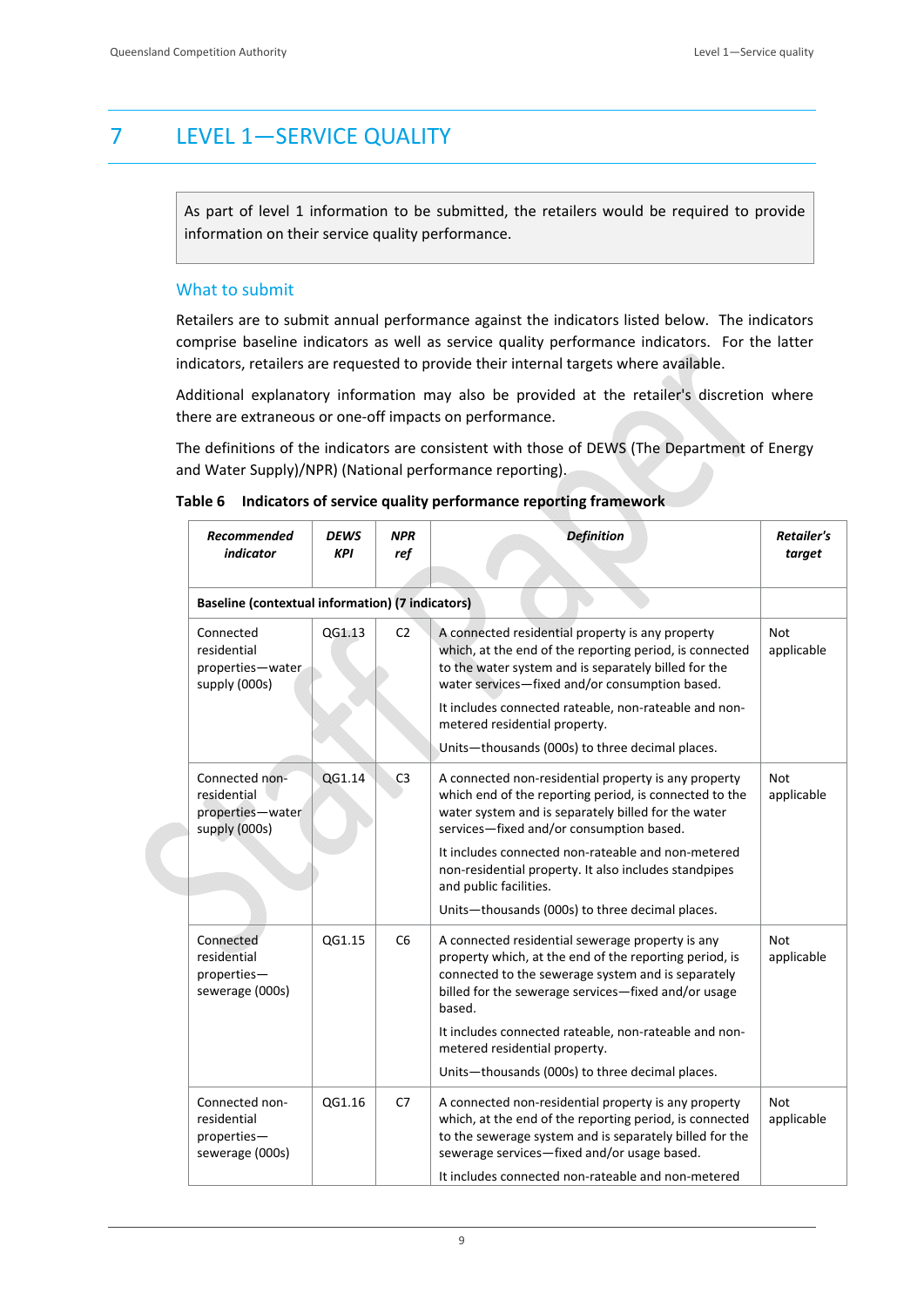| Recommended<br>indicator                                                                | <b>DEWS</b><br><b>NPR</b><br>ref<br>KPI |     | <b>Definition</b>                                                                                                                                                                                                                                                                                                                                                                     | Retailer's<br>target      |
|-----------------------------------------------------------------------------------------|-----------------------------------------|-----|---------------------------------------------------------------------------------------------------------------------------------------------------------------------------------------------------------------------------------------------------------------------------------------------------------------------------------------------------------------------------------------|---------------------------|
|                                                                                         |                                         |     | non-residential property. It also includes public<br>facilities.                                                                                                                                                                                                                                                                                                                      |                           |
|                                                                                         |                                         |     | Units-thousands (000s) to three decimal places.                                                                                                                                                                                                                                                                                                                                       |                           |
| Length of water<br>mains (km)                                                           | QG1.1                                   | A2  | The total length of water mains delivering potable and<br>non-potable water for urban areas.                                                                                                                                                                                                                                                                                          | <b>Not</b><br>applicable. |
|                                                                                         |                                         |     | It includes transfer, distribution and reticulation mains<br>and recycled water distribution and reticulation mains.                                                                                                                                                                                                                                                                  |                           |
|                                                                                         |                                         |     | Units-kilometres (km): one decimal place.                                                                                                                                                                                                                                                                                                                                             |                           |
| Length of<br>sewerage mains                                                             | QG1.2                                   | A5  | The total length of mains, including all trunk, pressure<br>and reticulation mains.                                                                                                                                                                                                                                                                                                   | <b>Not</b><br>applicable  |
| (km)                                                                                    |                                         |     | It includes combined sewerage and stormwater mains.                                                                                                                                                                                                                                                                                                                                   |                           |
|                                                                                         |                                         |     | Units-kilometres (km): one decimal place.                                                                                                                                                                                                                                                                                                                                             |                           |
| Number of<br>sewage treatment                                                           | QG1.3                                   | A4  | The total number of sewage treatment plants<br>providing sewerage services to customers.                                                                                                                                                                                                                                                                                              | Not<br>applicable         |
| plants                                                                                  |                                         |     | It includes all primary, secondary and tertiary level<br>treatment plants.                                                                                                                                                                                                                                                                                                            |                           |
|                                                                                         |                                         |     | Units-reported as a whole number.                                                                                                                                                                                                                                                                                                                                                     |                           |
| Water and sewerage reliability and service (6 indicators)                               |                                         |     |                                                                                                                                                                                                                                                                                                                                                                                       |                           |
| Incidence of<br>unplanned<br>interruptions-<br>water (number<br>per 1000<br>properties) | QG4.7                                   | C17 | When the customer has not received at least 24 hours<br>notification (or as otherwise prescribed by regulatory<br>requirements) of the interruption. 'Customers<br>affected' is the count of individual customers who<br>experience loss of water supply due to an unplanned<br>water supply interruption.                                                                            | To be<br>advised          |
|                                                                                         |                                         |     | It includes situations where the duration of a planned<br>interruption exceeds that which was originally notified<br>and all unnotified interruptions caused by third parties<br>(including text response on proportion of third-party<br>breaks if desired).                                                                                                                         |                           |
|                                                                                         |                                         |     | Units-unplanned interruptions per 1000 properties:<br>as a whole number.                                                                                                                                                                                                                                                                                                              |                           |
| Average duration<br>of unplanned<br>interruptions-<br>water (min)                       |                                         | C15 | A water supply interruption is any event causing a total<br>loss of water supply due to any cause. Interruptions do<br>not include those caused by bursts or leaks in the<br>property service (mains to meter connection), unless<br>the property connections are owned or maintained by<br>the water utility, or the burst or leak requires the<br>mains to be shut down for repair. | To be<br>advised          |
|                                                                                         |                                         |     | Unit-minutes                                                                                                                                                                                                                                                                                                                                                                          |                           |
| Total water main<br>breaks<br>Breaks per 100km                                          | QG4.5                                   | A8  | The total number of main breaks, bursts and leaks in<br>all diameter water distribution and reticulation mains<br>for the reporting period.                                                                                                                                                                                                                                           | To be<br>advised          |
| of main-water                                                                           |                                         |     | It includes breaks caused by third parties.                                                                                                                                                                                                                                                                                                                                           |                           |
|                                                                                         |                                         |     | It excludes leaks, weeps or seepages that can be fixed<br>without shutting down the system.                                                                                                                                                                                                                                                                                           |                           |
|                                                                                         |                                         |     | Units-water mains breaks per 100 km of water main:<br>one decimal place.                                                                                                                                                                                                                                                                                                              |                           |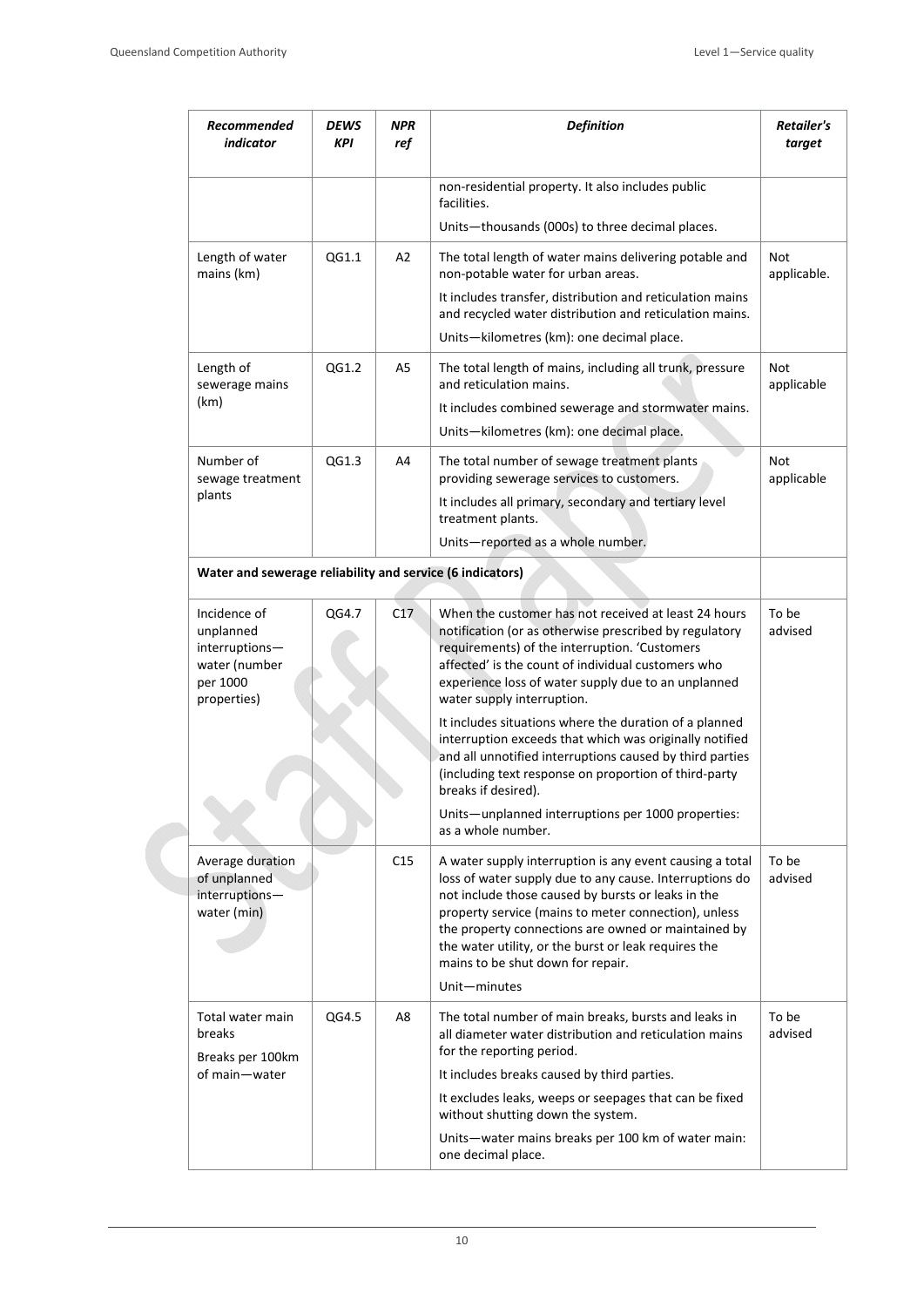| Recommended<br><i>indicator</i>                                                                                                  | <b>DEWS</b><br>KPI | <b>NPR</b><br>ref | <b>Definition</b>                                                                                                                                                                                                                                                                                                                                                                                                           | Retailer's<br>target     |
|----------------------------------------------------------------------------------------------------------------------------------|--------------------|-------------------|-----------------------------------------------------------------------------------------------------------------------------------------------------------------------------------------------------------------------------------------------------------------------------------------------------------------------------------------------------------------------------------------------------------------------------|--------------------------|
| Average response<br>time to water<br>service bursts and<br>leaks (minutes to<br>commence repair<br>on site)                      | QG4.8              |                   | The average response time for water service incidents,<br>regardless of whether the incident causes an<br>interruption to customers. It is determined as the time<br>it takes to get a person / team on-site to commence<br>fixing the problem.                                                                                                                                                                             | To be<br>advised         |
|                                                                                                                                  | QG4.6              | A14               | Units:-minutes: as a whole number.                                                                                                                                                                                                                                                                                                                                                                                          | To be                    |
| Sewerage main<br>breaks and chokes                                                                                               |                    |                   | The total number of sewerage mains breaks and<br>chokes for the reporting period.                                                                                                                                                                                                                                                                                                                                           | advised                  |
| (per 100 km of<br>main)                                                                                                          |                    |                   | It includes all gravity sewer mains, pressure mains,<br>vacuum system mains of any diameter and breaks<br>cause by third parties.                                                                                                                                                                                                                                                                                           |                          |
|                                                                                                                                  |                    |                   | Units-sewerage main breaks per 100 km of sewerage<br>main: one decimal place.                                                                                                                                                                                                                                                                                                                                               |                          |
| Average response<br>time to sewerage<br>incidents (minutes<br>to commence<br>repair)                                             | QG4.9              |                   | This is the average response time for sewerage<br>incidents. It is determined as the time from the<br>notification of the incidence to the time it takes to get<br>a person / team on-site to commence fixing the<br>problem.                                                                                                                                                                                               | To be<br>advised         |
|                                                                                                                                  |                    |                   | Units-minutes: as a whole number.                                                                                                                                                                                                                                                                                                                                                                                           |                          |
| Water quality (1 indicator)                                                                                                      |                    |                   |                                                                                                                                                                                                                                                                                                                                                                                                                             |                          |
| Water quality<br>complaints<br>(number per 1000<br>properties)<br>(discolouration,<br>odour, taste,<br>illness, cloudy<br>water) | QG4.10             | C <sub>9</sub>    | The total number of complaints received by the service<br>provider that relate to water quality from any type of<br>water provided. A complaint can be a written or verbal<br>expression of dissatisfaction about an action, proposed<br>action or failure to act by the water utility, its<br>employees or contractors. Includes complaints<br>received either in person, by mail, fax, phone, email or<br>text messaging. | To be<br>advised         |
|                                                                                                                                  |                    |                   | It includes complaints regarding discolouration, taste,<br>odour, stained washing, illness and cloudy water.                                                                                                                                                                                                                                                                                                                |                          |
|                                                                                                                                  |                    |                   | Units-water quality complaints (per 1000 properties):<br>as a whole number.                                                                                                                                                                                                                                                                                                                                                 |                          |
| Water consumption, recycling and reuse (4 indicators)                                                                            |                    |                   |                                                                                                                                                                                                                                                                                                                                                                                                                             |                          |
| Volume of water<br>supplied,<br>residential (ML)                                                                                 | QG1.17             | W8                | Total metered and estimated non-metered, potable<br>and non-potable water supplied to residential<br>properties from the water supply scheme for the<br>reporting period.                                                                                                                                                                                                                                                   | <b>Not</b><br>applicable |
|                                                                                                                                  |                    |                   | It includes water supplied to a residential property<br>connected to a scheme before or after any water<br>treatment process.                                                                                                                                                                                                                                                                                               |                          |
|                                                                                                                                  |                    |                   | Units-megalitres (ML): as a whole number.                                                                                                                                                                                                                                                                                                                                                                                   |                          |
| Volume of water<br>supplied, non-<br>residential<br>(commercial,                                                                 | QG1.18             | W9                | Total metered and estimated non-metered, potable<br>and non-potable water supplied to commercial,<br>municipal and industrial properties for the reporting<br>period.                                                                                                                                                                                                                                                       | <b>Not</b><br>applicable |
| municipal and<br>industrial) (ML)                                                                                                |                    |                   | It includes water supplied to a commercial, municipal<br>and industrial property connected to a scheme before<br>or after any water treatment process.                                                                                                                                                                                                                                                                      |                          |
|                                                                                                                                  |                    |                   | Units-megalitres (ML): as a whole number.                                                                                                                                                                                                                                                                                                                                                                                   |                          |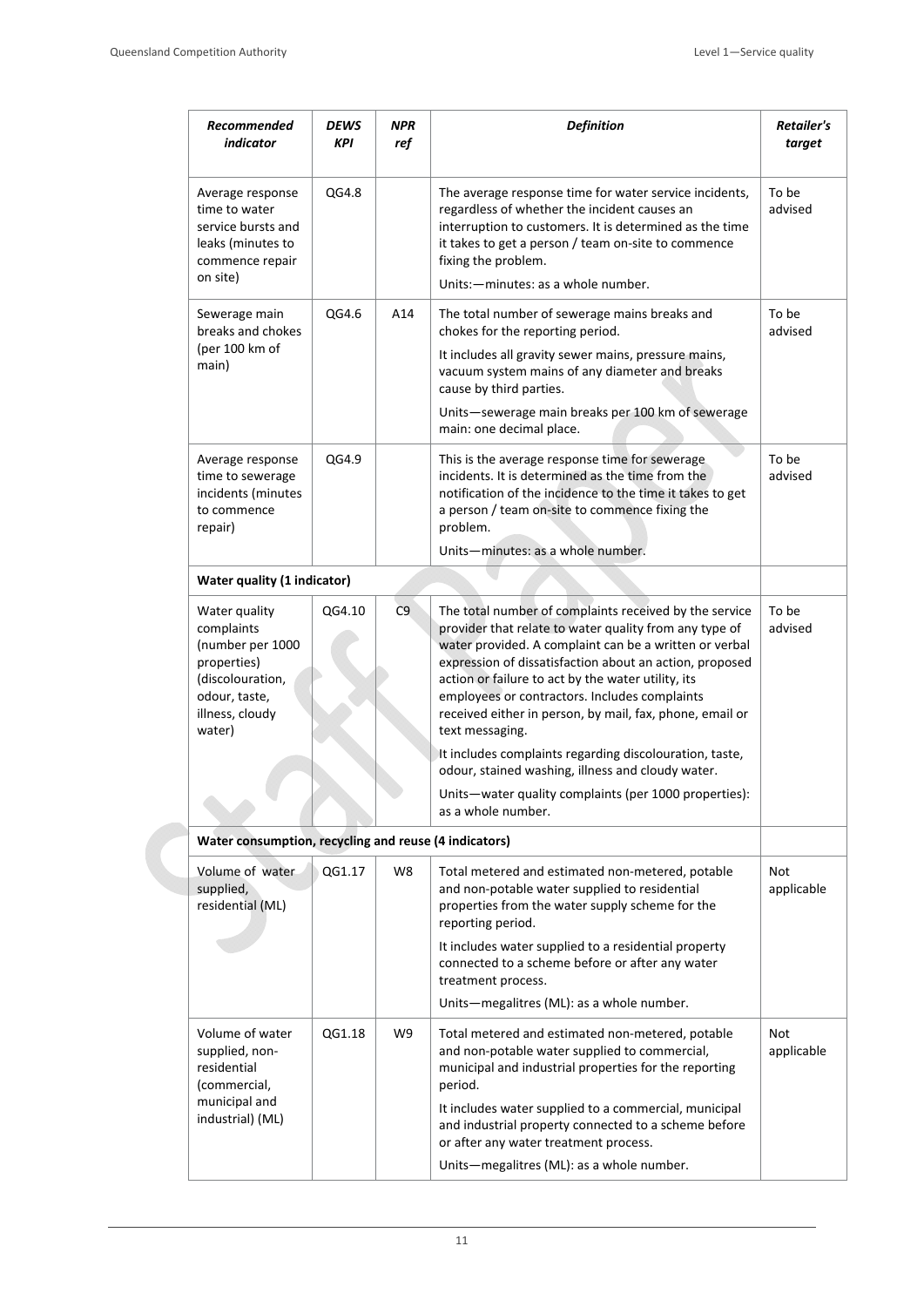| Recommended<br>indicator                                                                                                               | DEWS<br>KPI | <b>NPR</b><br>ref | <b>Definition</b>                                                                                                                                                                                                                                                                                                                                                                                                    | <b>Retailer's</b><br>target |
|----------------------------------------------------------------------------------------------------------------------------------------|-------------|-------------------|----------------------------------------------------------------------------------------------------------------------------------------------------------------------------------------------------------------------------------------------------------------------------------------------------------------------------------------------------------------------------------------------------------------------|-----------------------------|
| Volume of non-<br>revenue water<br>(ML)                                                                                                | QG1.19      | W10               | The volume of potable water produced, less the<br>volume of potable water supplied to residential and<br>the volume of potable water supplied to commercial,<br>municipal and industrial.<br>It includes unbilled authorised potable water supplied,<br>unauthorised potable water consumption, customer<br>metering errors and leakage and overflow of portable                                                     | To be<br>advised            |
|                                                                                                                                        |             |                   | water from mains, service reservoirs and service<br>connections prior to customer meters.                                                                                                                                                                                                                                                                                                                            |                             |
|                                                                                                                                        |             |                   | Units-megalitres (ML): as a whole number.                                                                                                                                                                                                                                                                                                                                                                            |                             |
| Volume of water<br>sourced from<br>recycling (ML)                                                                                      | QG1.11      | W4                | The sum of all treated effluent that is used by either<br>the service provider itself, a business supplied by the<br>service provider, or supplied through a third-pipe<br>system for urban reuse.                                                                                                                                                                                                                   | <b>Not</b><br>applicable    |
|                                                                                                                                        |             |                   | It includes recycled water for direct or indirect reuse,<br>water for agribusiness (where potable water, or<br>untreated water in storage, would normally be used)<br>and volumes taken by sewer mining.                                                                                                                                                                                                             |                             |
|                                                                                                                                        |             |                   | Units-megalitres (ML): as a whole number.                                                                                                                                                                                                                                                                                                                                                                            |                             |
| <b>Customer responsiveness and service (2 indicators)</b>                                                                              |             |                   |                                                                                                                                                                                                                                                                                                                                                                                                                      |                             |
| Total water and<br>sewerage<br>complaints<br>(includes water<br>quality, water<br>service and<br>sewerage service)<br>(number per 1000 | QG4.11      | C13               | The total number of complaints received by the water<br>business that relate to water or sewerage services. A<br>complaint can be a written or verbal expression of<br>dissatisfaction about an action, proposed action or<br>failure to act by the water utility, its employees or<br>contractors. Includes complaints received by the water<br>utility in person, by mail, fax, phone, email or text<br>messaging. | To be<br>advised            |
| properties)                                                                                                                            |             |                   | It includes bursts, leaks, service interruptions,<br>adequacy of service, water pressure, water quality or<br>reliability, sewerage service complaints, sewage<br>odours, affordability, billings and accounts and<br>behaviour of staff or agents.                                                                                                                                                                  |                             |
|                                                                                                                                        |             |                   | Units-complaints (per 1,000 properties): as a whole<br>number.                                                                                                                                                                                                                                                                                                                                                       |                             |
| Percentage of<br>calls answered by<br>an operator within<br>30 seconds (%)                                                             |             | C14               | The total number of calls received by a retailer that<br>were handled by an operator or customer service<br>operator, and in the case of an interactive voice<br>response (IVR) system covers the number of calls<br>where the customer has selected the relevant<br>operator option (i.e. indicated they wish to be<br>connected to an operator or customer service officer).<br>Unit-per cent                      | To be<br>advised            |

*Source: QCA 2014. DEWS 2014b, NWC 2013.*

### How will QCA monitor service quality?

To monitor service quality performance, QCA is proposing to use a 'traffic light method' through a combination of comparative analysis and scoring techniques (similar to one used by Ofwat (2013)).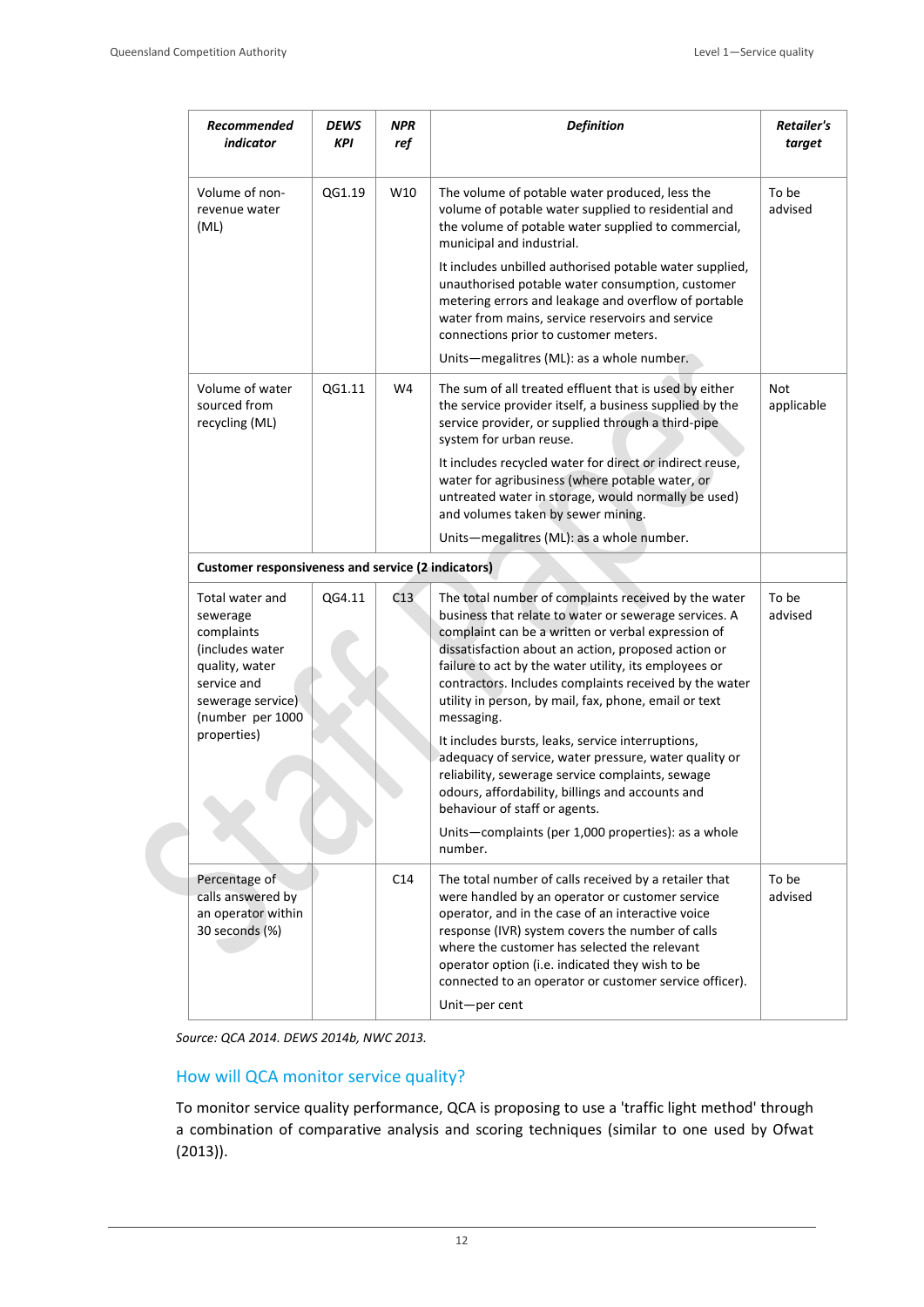This assessment will apply to the water and sewerage network reliability (six indicators), water quality (one indicator) and customer responsiveness and service (two indicators).

For each service quality indicator the retailer will be assigned a traffic light rating:

- (a) green— where the retailer's performance is meeting or exceeding its target (stable or improving)
- (b) orange—where the retailer's performance is marginally below its target (marginal)
- (c) red—where performance is significantly below the target.

An orange or red light indicates where performance could improve or where there have been specific issues for the retailer in the reporting year.

The QCA would total the number of red, total the number of orange and total the number of green 'lights' which would provide an indication of how the retailer was performing, and how it compares to other retailers.

The status of an indicator is not an automatic trigger for regulatory action. But it may be used as a signal for the QCA to seek further information from the retailer to understand how it is addressing the issue.

Performance in one or more indicators may vary from year to year due to external factors. Water retailers are to provide any relevant explanations where such effects occur. A singularly poor performance may be scored orange rather than red if there is credible evidence that it is due to one‐off events that are already being addressed.

The overall assessment would identify whether or not there is evidence of the exercise of market power through service quality reductions. We would consider this to be a risk if:

- (a) a majority of the traffic light scores are red, after allowing for one‐off uncontrollable impacts such as flood effects and/or
- (b) performance is notably poorer than that of comparators.

We propose to analyse service quality performance in four steps.

### Step 1—Comparison to targets

The first step is a comparison against customer service targets where relevant

Where a retailer has met or surpassed its target it would receive a green light. However, if a retailer's performance is below its target by more than 10% it would get a red light. Where a retailer's performance is below but within 10% of its target it would get an orange light.

The QCA considers that a retailer should meet its own targets and be held accountable where it fails to do so. An example of how this method would apply is presented in Appendix A.

### Step 2—Performance over time

The second step is to evaluate trends in performance for the retailer over time.

We will only use this from the second year of price monitoring, when we will compare performance to the previous year.

Once we have a time series of data, we will use simple trend analysis by plotting the retailer's performance over time.

We will also use this information to assign traffic light scores. Once we have sufficient data, scores will be assigned as follows: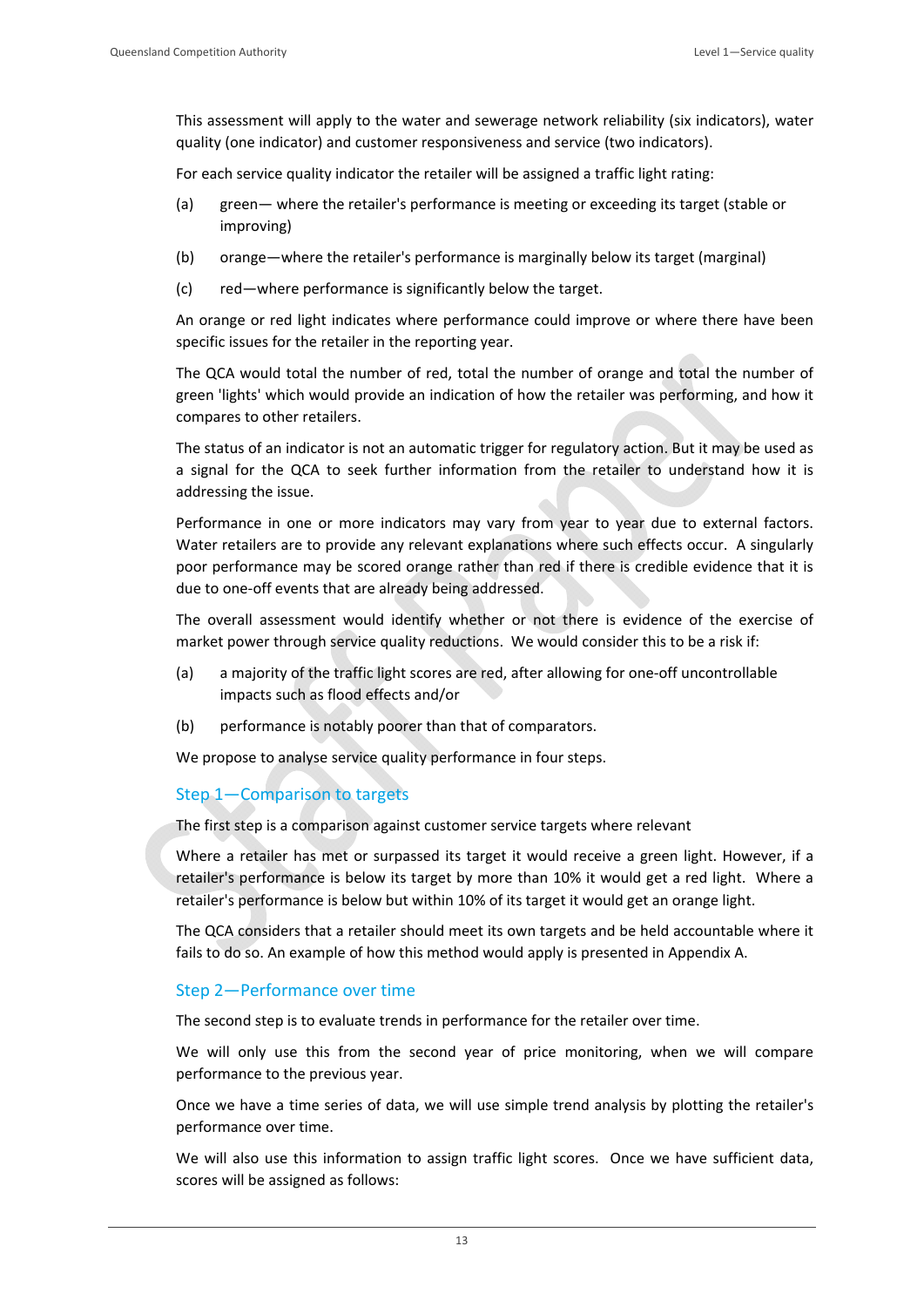- green—if a retailer's performance is above the 3-year moving average
- orange—if a retailer's performance is marginally below the 3-year moving average
- red—where a retailer's performance is trending downwards compared to its moving average.

An example of how this method would apply is provided in Appendix A.

### Step 3—Performance against other providers

In addition to the above analysis, we would compare the five SEQ retailers against each other and also against retailers in other jurisdictions and elsewhere in Queensland. These assessments would complement the above analysis and highlight the outliers (both non‐ performing and high performing) for each service quality indicator. In comparing the five SEQ retailers against other providers, QCA will work with DEWS to ensure that the overlap between the DEWS KPI framework and the QCA service quality assessments is minimised and that they are complementary.

We do not propose (at least initially) to assign traffic light scores for this step, as this may be misleading where there are fundamental differences between the retailers—such as due to size, customer base, business structure (some comparators have bulk supply roles), asset type and age, and geographical dispersion. Hence, we will be mindful of the different operating environments for the retailers and comment accordingly.

We will produce bar-chart comparisons which will rank SEQ retailers' performance against other service providers for key indicators in water service and reliability, sewerage service and reliability and customer complaints. This approach is adopted in the NPR process.

### Step 4—Overall assessment

The overall assessment combines all the information provided in the first three steps. For the SEQ retailers this will include a simple comparison of the number of green, orange and red scores from Steps 1 and 2.

The overall assessment would identify areas retailers should address in the future. It would also identify whether or not there is evidence of market power being exercised through reducing service quality. We would consider this to be a risk if:

- a majority of the traffic light scores are red, after allowing for one-off uncontrollable impacts such as flood effects
- **•** performance is notably poorer than comparators.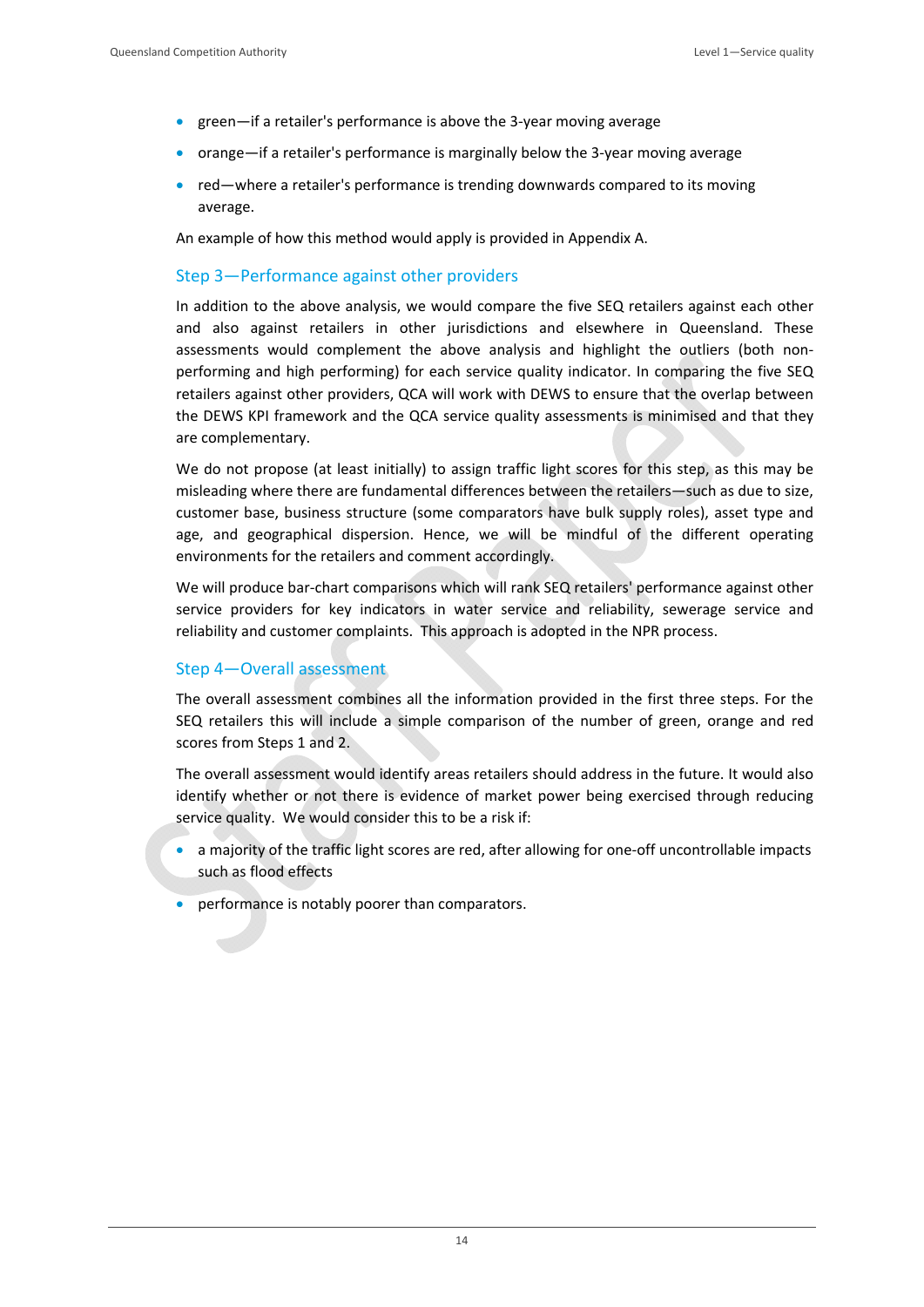# 8 LEVEL 1—PRICING PRINCIPLES

As part of level 1 information to be submitted, the retailers would be required to provide information on their pricing practices.

### What to submit

Retailers would be required to provide a statement of their pricing practices. This statement should address the general pricing objectives and principles in the table below.

|                    | <b>Number</b> | <b>Recommendation</b>                                                                                                                                                                                 |
|--------------------|---------------|-------------------------------------------------------------------------------------------------------------------------------------------------------------------------------------------------------|
| Pricing objectives | 1.1           | The pricing of urban water, sewerage, trade waste,<br>recycled water and stormwater re-use services provided<br>by retailers should:                                                                  |
|                    |               | promote economic efficiency<br>(a)                                                                                                                                                                    |
|                    |               | ensure revenue adequacy<br>(b)                                                                                                                                                                        |
|                    |               | take account of the public interest (including fairness<br>(c)<br>and equity)                                                                                                                         |
|                    |               | be transparent, predictable, simple and cost-<br>(d)<br>effective to apply.                                                                                                                           |
| Pricing principles | 1.2           | Retailers seek to apply the pricing principles over time as<br>noted in Appendix B. Where retailers depart from the QCA<br>proposed principles, they should provide the reasons for<br>the departure. |
|                    | 1.3           | Prices reflect marginal cost, together with a two-part tariff<br>where necessary to achieve revenue adequacy.                                                                                         |
|                    | 1.4           | Prices be set between incremental (marginal) cost and<br>stand-alone cost.                                                                                                                            |
|                    | 1.5           | Prices reflect the LRMC of providing a particular service<br>unless otherwise justified (these may relate to equity and<br>fairness). Appendix C provides further detail.                             |
|                    | 1.6           | Prices reflect SRMC when SRMC for a particular period<br>significantly exceeds the LRMC for a particular service.<br>This is sometimes referred to as scarcity charging.                              |
|                    | 1.7           | LRMC be estimated on the basis of the perturbation or AIC<br>method.                                                                                                                                  |

**Table 7 General pricing objectives and principles**

The retailer will also be required to provide additional information where relevant to supplement the tariff schedule information already provided above. In particular:

- (a) details are to be provided of any tariff differentiation or structural change that has been introduced over the previous year. For example:
	- (i) inclining block tariffs ‐ basis for blocks and charges
	- (ii) nodal/regional tariff differentials or moves to uniform tariffs (indicate area)
	- (iii) any other tariff differentiation (service quality, seasonal, peak period, etc)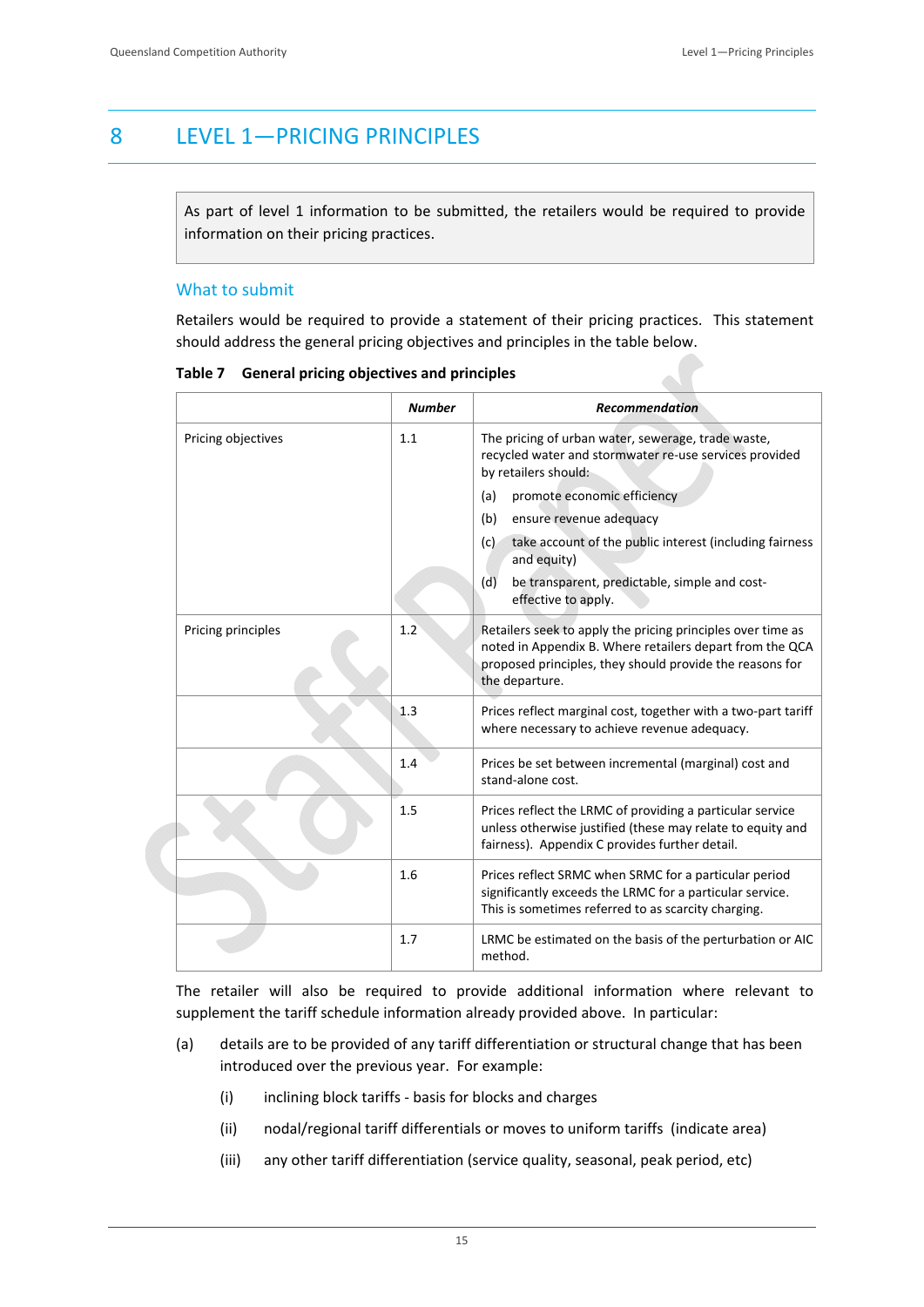- (b) where a retailer introduces new pricing approaches, it is to provide:
	- (i) the analysis and studies used as a basis for the changes, including assessments of demand responses, cost attribution, material administration costs and implications for cross‐subsidies
	- (ii) details of customer consultation processes and outcomes (see also customer engagement section of the information requirements)
	- (iii) anticipated implications, if any, for long‐term investment.

### **How will QCA monitor general pricing objectives and pricing principles?**

The QCA will review and report on the retailers' statement of pricing practices including the application of the pricing principles (Appendix B).

In Part A of the final report (QCA 2014b), we indicated that the application of the QCA's pricing principles needs to take account of the retailers' circumstances. Whether the principles should be applied depends on administrative feasibility, customer preferences, cost effectiveness and fairness and equity.

For ease of reporting, and consistent with the QCA's recommended framework, retailers should focus only on those principles that:

- (a) are relevant to their current practices. Many principles may not be relevant, for example recycled water and stormwater pricing, scarcity charging, seasonal charging, service quality differentials. Pricing practices for non‐mainstream services, concessions, and metering and billing practices need only be reported by submitting tariff schedules.
- (b) have a marked departure from the general pricing objectives and pricing principles (for example, LRMC pricing, inclining block tariffs). Such departures may be justified on the grounds noted above. It is anticipated that there would be departures from the QCA general pricing objectives and pricing principles. These departures would not automatically result in a cost of service review.

The QCA will also review the water retailers' calculation of LRMC, and comment on retailers' cases for departures from LRMC, for example, to take account of equity and fairness issues. However, as noted in the pricing principles framework (QCA 2014c), unless otherwise directed by the government, the QCA treats economic efficiency as the primary objective of economic regulation. However equity and fairness issues may influence pricing decisions in certain cases.

Perspectives on equity can take many (possibly conflicting) forms. Examples of how fairness considerations may influence pricing decisions are:

- (a) prices should be consistent with customers' reasonable understanding of how prices are set before investments are made. Transition mechanisms may be considered when significant price changes are necessary.
- (b) where there are subsidies the rationale and mechanisms for implementing them should be transparent
- (c) the revenue burden should take account of horizontal and vertical equity

Where a volumetric charge set to LRMC would be very low as a proportion of the total charge, requiring a two‐part tariff with most revenues raised from the fixed charge, equity and fairness issues may arise for single occupant and small households. Volumetric tariffs may therefore be set to exceed LRMC to allow customers more control of total bills.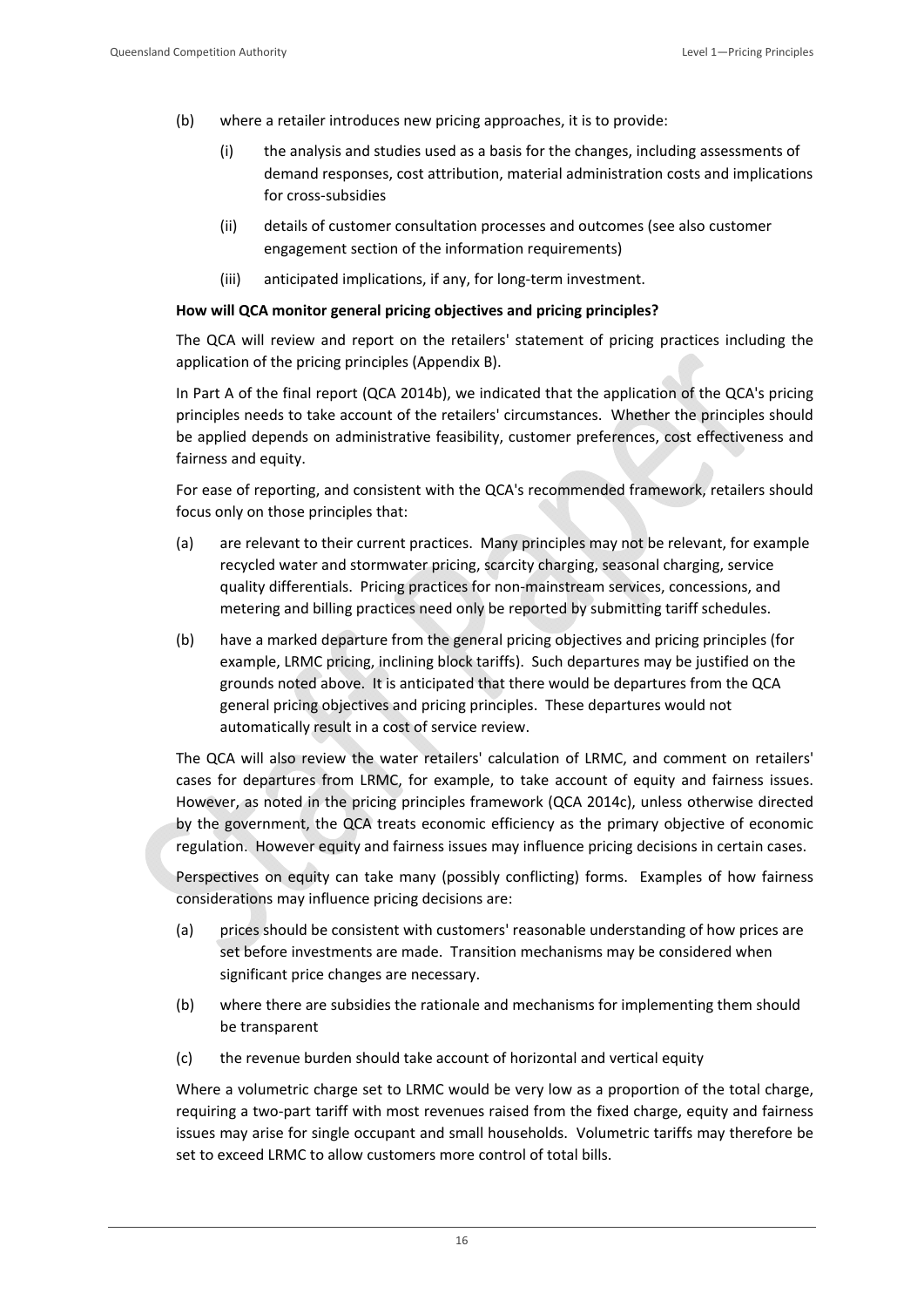For clarity, where volumetric tariffs are not set to LRMC, and appropriate reasons are provided, this will be taken as being consistent with the pricing principles.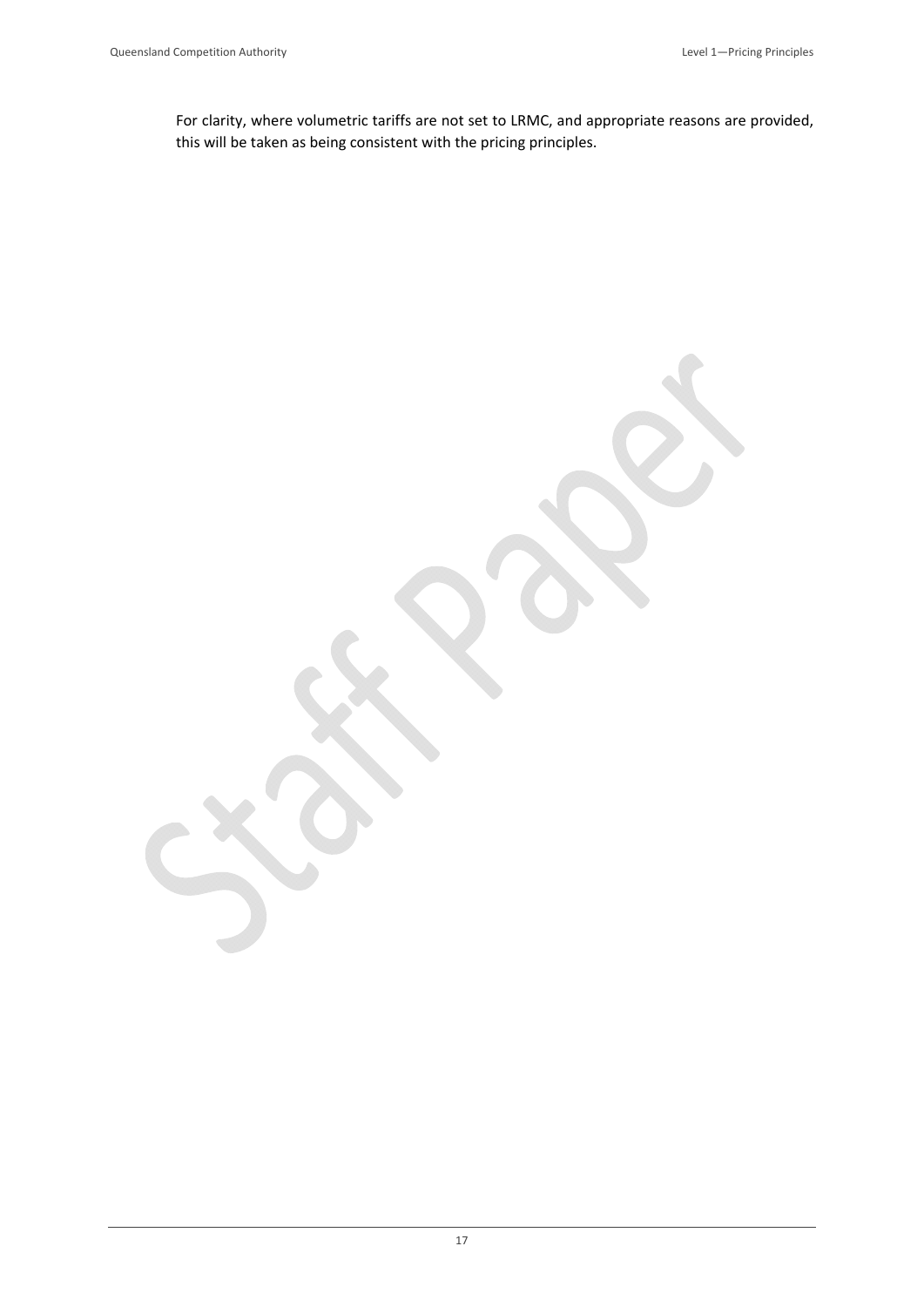# 9 LEVEL 2

Level 2 information, supplementary to level 1 information, would only be required if increases in prices, or components of water or sewerage prices, exceed CPI‐X.

Level 2 information allows the retailer's average prices for water and sewerage services to be compared to CPI‐X.

### What to submit

In addition to level 1 information, retailers would be required to provide total revenues for water and sewerage services, both residential and non-residential, for the year being monitored, as well as the prior year.

### **Table 8 Water revenues**

| Indicator                                         | <b>Information requirements</b>                                                                      |
|---------------------------------------------------|------------------------------------------------------------------------------------------------------|
| Bulk water revenue                                | Total volume delivered by bulk water entity. Bulk water charges passed<br>through for previous year. |
| Revenue per kL (average price)<br>$-$ residential | Total distribution/retail water revenue-residential                                                  |
| Revenue per kL (average<br>price)-non-residential | Total distribution/retail water revenue, non-residential                                             |

### **Table 9 Sewerage revenues**

| <i><u><b>Indicator</b></u></i>             | <b>Information requirements</b>        |
|--------------------------------------------|----------------------------------------|
| Revenue per connection-<br>residential     | Total sewerage revenue-residential     |
| Revenue per connection-non-<br>residential | Total sewerage revenue-non-residential |

### How will QCA assess average prices?

If there are changes in tariff structures, the QCA will use level 2 water and sewerage revenue information in combination with baseline service quality data (volumes and number of connections) to derive average water and sewerage prices.

However, if we compare actual average prices in for example 2015–16 to the previous year, the fluctuations in demand can distort the comparisons from year to year. Therefore the QCA will minimise the impacts of volume changes on average prices by using previous year volumes to calculate average prices for both years.

Where actual price increases or average price increases are within CPI‐X further analysis of costs is not necessary, and the QCA will provide a report of its findings.

If a price change exceeds CPI‐X, further analysis will be undertaken, and a next level of information is required from the retailer (see levels 3 and 4).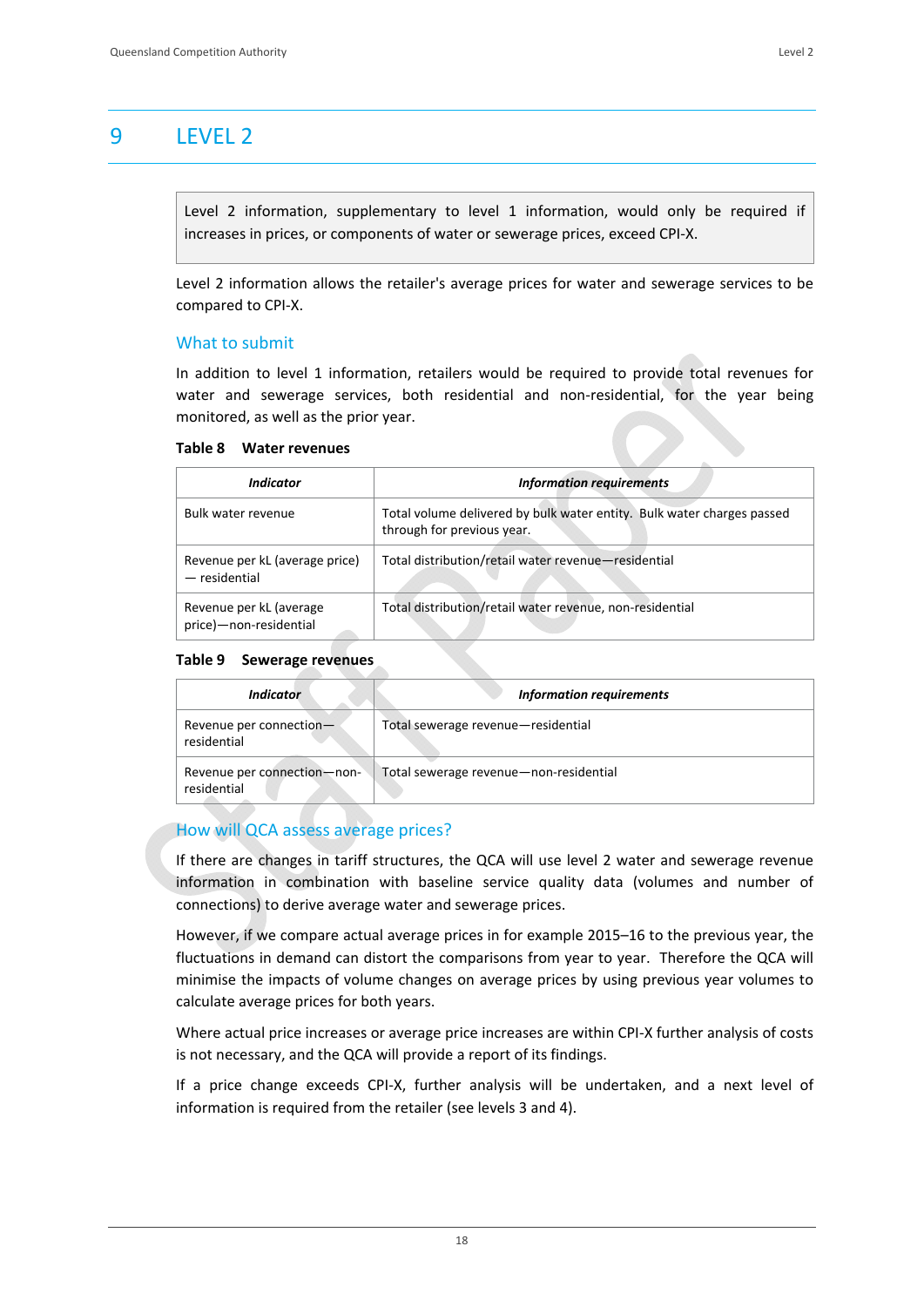# 10 LEVEL 3

At level 3, cost information on the increases in prices above CPI‐X would be required to be submitted, in addition to level 1 and level 2 information.

### What to submit

Level 3 allows retailers to submit explanatory details where the price change exceeds CPI‐X, and the change can be explained by changes in one cost item or a small number of cost items.

The information should relate to the particular costs driving the change in price and could, for example, relate to specified adjustments (cost pass‐throughs, carry‐forward of past under‐ or over‐recovery, other adjustments), or could reflect legitimate cost variations that result in a change in MAR.

Retailers do not need to submit level 3 information if price (or average price) increases have not exceeded CPI-X. However, retailers may choose to submit such information to update the QCA's Reference MAR using the template below.

### **Table 10 Level 3 cost information**

| Item description | <b>Cost details</b> | <b>Impact on MAR</b> | <b>Price impact</b> |
|------------------|---------------------|----------------------|---------------------|
|                  |                     |                      |                     |
|                  |                     |                      |                     |
|                  |                     |                      |                     |
|                  |                     |                      |                     |
|                  |                     |                      |                     |

### How will QCA assess level 3 information?

Level 3 information will require the QCA to compare changes in the MAR. To assist with this, the QCA will maintain a Reference MAR for each retailer, updated annually.

### What is the Reference MAR?

The Reference MAR is the QCA's estimated MAR for each retailer. The QCA will maintain a Reference MAR even if a retailer's price increases do not exceed CPI‐X.

This Reference MAR will be used, when necessary, to compare total revenues to total efficient costs, and to estimate unders and overs balances.

The Reference MAR will initially draw on the 2013‐15 SEQ price monitoring review. The 2014– 15 Reference MAR will be based on the QCA's MAR values, unless other information is submitted by the retailer.

The key principles for setting the Reference MAR are:

- (a) The MAR will be reset each year by the QCA using the building blocks approach.
- (b) Different escalation rates will apply for operating cost components, using publicly available indexes relevant to the retailers. For example: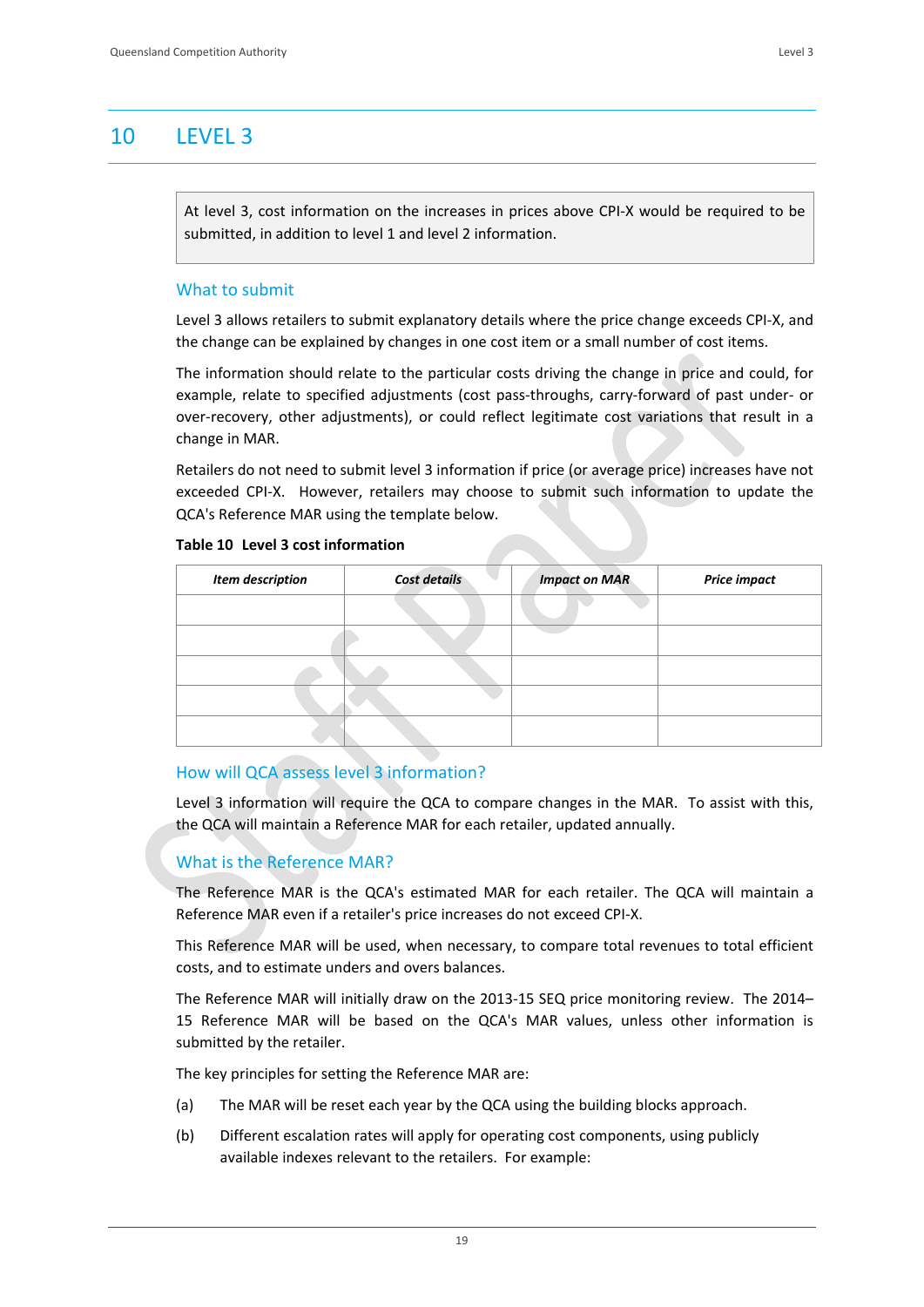- (i) employee costs will be escalated by the Brisbane Wages Price Index as well as growth in connections
- (ii) electricity will be escalated by the QCA's benchmark retail price determinations and growth in usage
- (iii) other operating costs will be escalated at CPI plus growth in demand.
- (c) The RAB will roll forward at CPI, and with net additions (capex‐disposals‐contributions) assumed to be equivalent to depreciation, plus an allowance for connection growth. This estimated RAB may be adjusted for any actual capex data submitted by the retailer.
- (d) The benchmark WACC will be applied to the RAB.
- (e) As noted above, a growth factor will apply to opex and capex reflecting growth in usage and/or connections.
- (f) An X‐factor of 0.25% would apply to the total MAR.

Where the retailer submits data up to level 3 or 4, the QCA may update its Reference MAR for actual information. The principles for updating the Reference MAR for actuals are:

- (a) Changes due to capex will be incorporated into the RAB and therefore the Reference MAR in recognition that capex is lumpy from year to year. The QCA would need to be satisfied with the retailer's performance in customer engagement, strategic investment planning and service quality.
- (b) Changes in opex will also be incorporated into the Reference MAR, for example, to take account of lumpy changes due to growth and different escalation rates, if the QCA is satisfied with performance in customer engagement, strategic investment planning and service quality.
- (c) If the variation is due to a different WACC, the QCA will maintain its Reference MAR consistent with its benchmark WACC.

Based on the above, the QCA will adjust its Reference MAR for the new submitted information and apply the X‐factor to the revised MAR.

Where the retailer does not provide information to update the Reference MAR, the QCA would maintain its own estimate.

Scenarios are provided in Appendix D.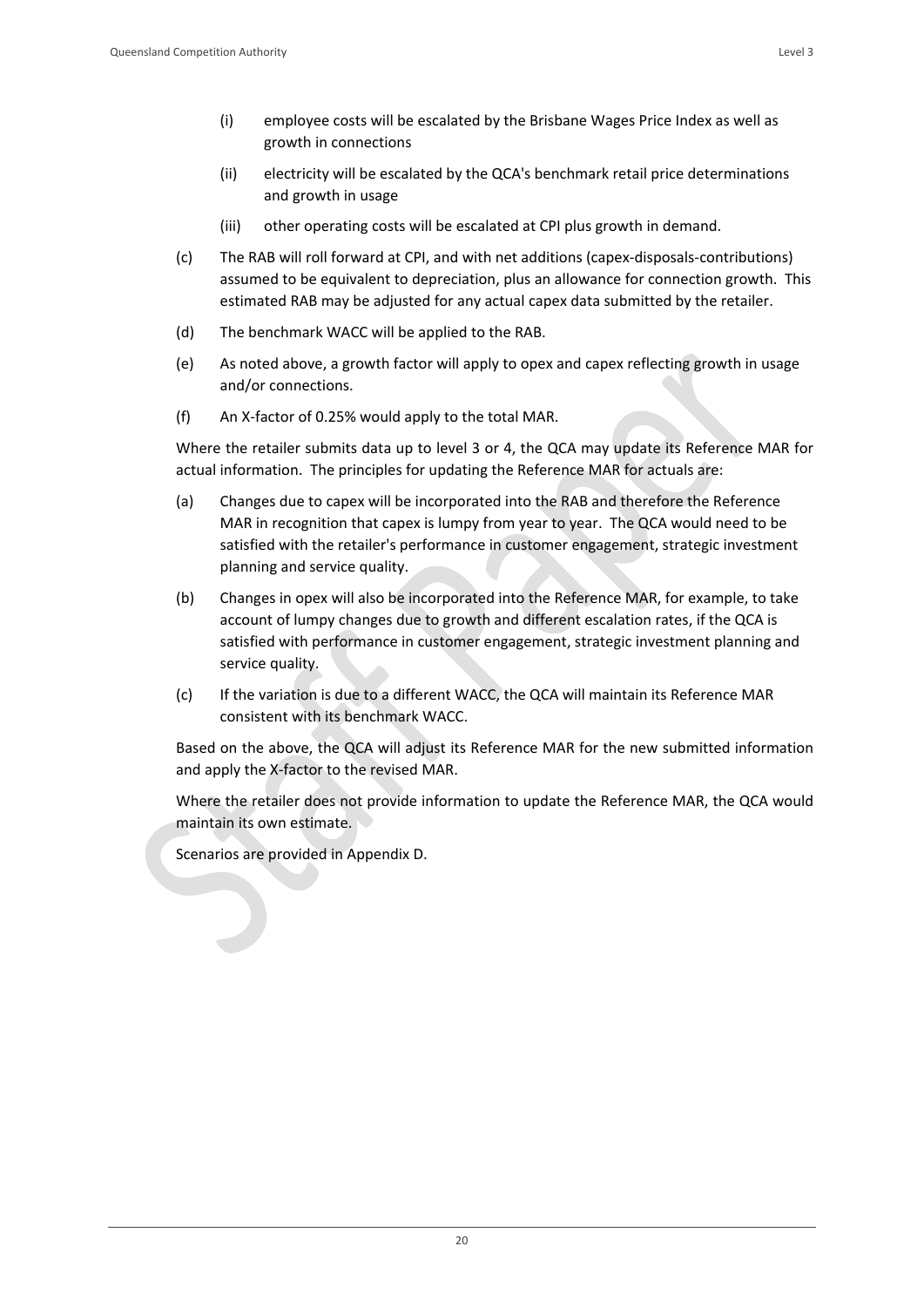# 11 LEVEL 4

Level 4 information would be required to be provided in addition to level 1 and 2 where prices or revenues have increased by more than CPI‐X and reflect broad‐based changes in costs.

Level 4 is the highest level of information required.

### What to submit

Where prices or revenues have increased by more than CPI‐X and reflect broad‐based changes in costs, a wide range of cost data on all key parameters relevant to estimating the MAR would be required. This level of information differs from that required for a cost of service review as it does not require an assessment of the prudency and efficiency of costs.

For this potential purpose, it is recommended retailers maintain a summary of the MAR carried forward from the 2013‐15 review, and submit that as part of level 4 returns according to each of the categories of costs relevant to the water and sewerage activities.

Level 4 requires broad details of the elements of the MAR, including the RAB, capital expenditure and depreciation, operating costs and WACC.

### Regulatory Asset Base—roll‐forward

Retailers are to provide details of the RAB roll‐forward as set out below.

For the 2014–15 report, the opening value is at 1 July 2014 and the closing value is as at 30 June 2015.

|                           | Water         | <b>Sewerage</b> | <b>Other</b>  |                 | Total         |
|---------------------------|---------------|-----------------|---------------|-----------------|---------------|
|                           | <b>Actual</b> | <b>Actual</b>   | <b>Actual</b> | <b>Forecast</b> | <b>Actual</b> |
| Opening value, 1<br>July  |               |                 |               |                 |               |
| New assets total          |               |                 |               |                 |               |
| Disposals                 |               |                 |               |                 |               |
| Depreciation              |               |                 |               |                 |               |
| Escalation<br>adjustments |               |                 |               |                 |               |
| Capital<br>contributions  |               |                 |               |                 |               |
| Closing value, 30<br>June |               |                 |               |                 |               |

### **Table 11 RAB roll‐forward**

Where escalation for assets is based on an index other than CPI, the retailer should provide relevant details and supporting documentation.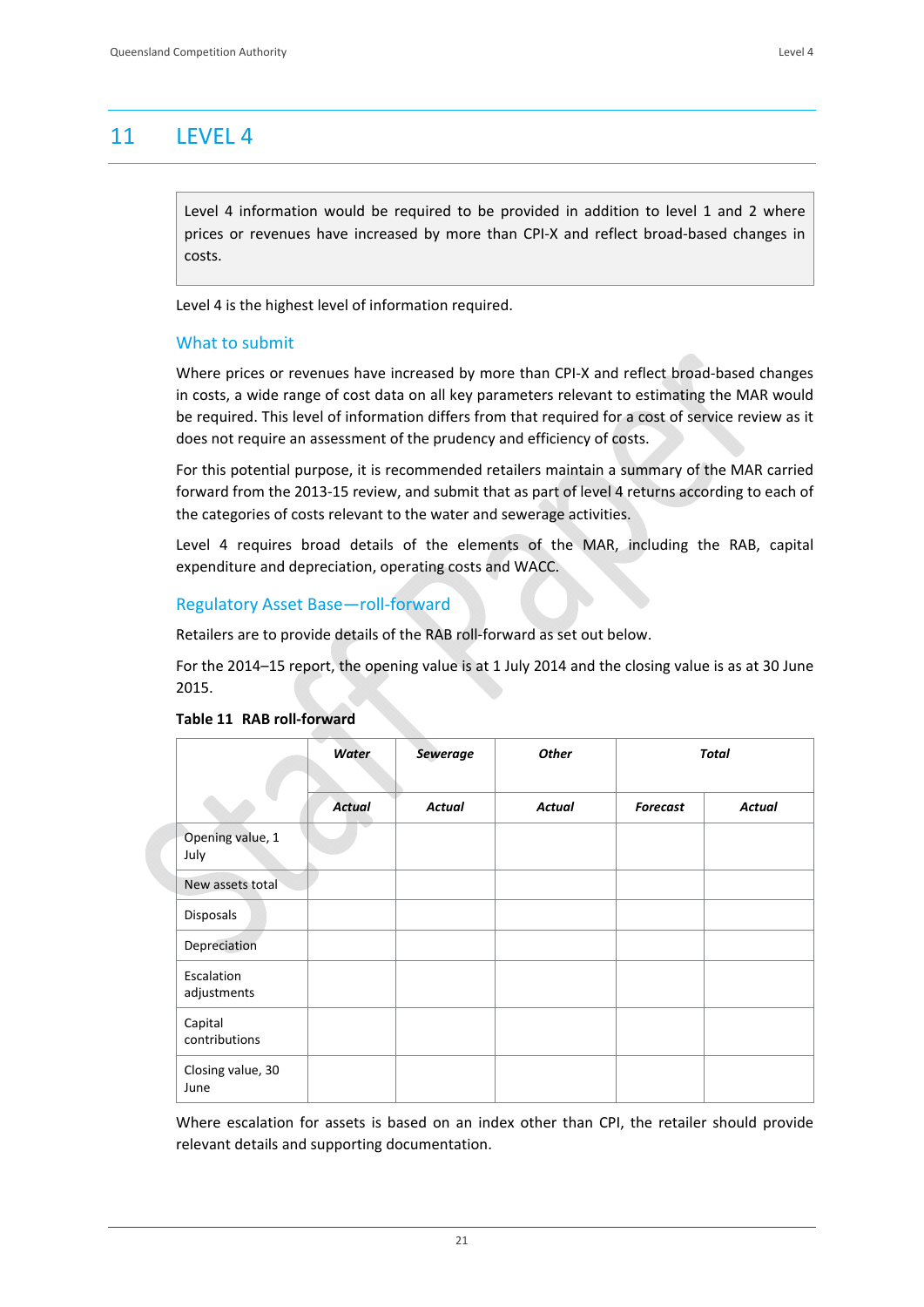Capital contributions include actual contributed, donated and gifted assets for the monitored year. These are to be noted in the table above.

### Capital expenditure

Water retailers are to provide details of their total water and sewerage capital expenditure as commissioned for the monitored year.

Other capital expenditure (for example, recycled water, or stormwater) may be included in the 'other' category.

For the first year, where the opening RAB as at 1 July 2014 is significantly different from that estimated in the QCA's 2014–15 review, retailers are to provide details of the variations in the first year of annual performance monitoring.

Capital expenditure should be included in the RAB when it is commissioned and contributes productive capacity to the system.

### Significant capital expenditure projects

Water retailers may provide details of up to six of the largest capital expenditure projects for water and sewerage services commissioned in the monitored year, as per the table below. It is recommended that details relate to items only that are material to the MAR.

Where details of these projects differ in a particular year (2014–15 for the first return) from those indicated in the annual capital works plans, or relate to projects not previously identified supporting information must be provided. Such information could include details of cost drivers, evidence of consistency with higher level planning, and reasons for variations.

The QCA may seek evidence that an appropriate approach has been applied to project evaluation, including options and risk analyses.

| <b>Project description</b> | <b>Driver</b> | <b>Capital cost</b> | <b>Commissioning date</b> | <b>Impact on MAR</b> |
|----------------------------|---------------|---------------------|---------------------------|----------------------|
|                            |               |                     |                           |                      |
|                            |               |                     |                           |                      |
|                            |               |                     |                           |                      |
|                            |               |                     |                           |                      |
|                            |               |                     |                           |                      |
|                            |               |                     |                           |                      |
|                            |               |                     |                           |                      |

### **Table 12 Capital expenditure**

### Depreciation

To allow comparison with the QCA 2014–15 forecast MAR, depreciation in the first year of monitoring (2014–15) is to be determined on a straight‐line basis.

Under the light‐handed framework, water retailers may change to an alternative depreciation profile. Where alternative depreciation profiles are proposed for long‐life assets, the relevant details should be provided. A reconciliation with the straight-line method is required in the initial year where the alternative approach is adopted, to allow the QCA to adjust its Reference MAR.

Details regarding an alternative approach need to include: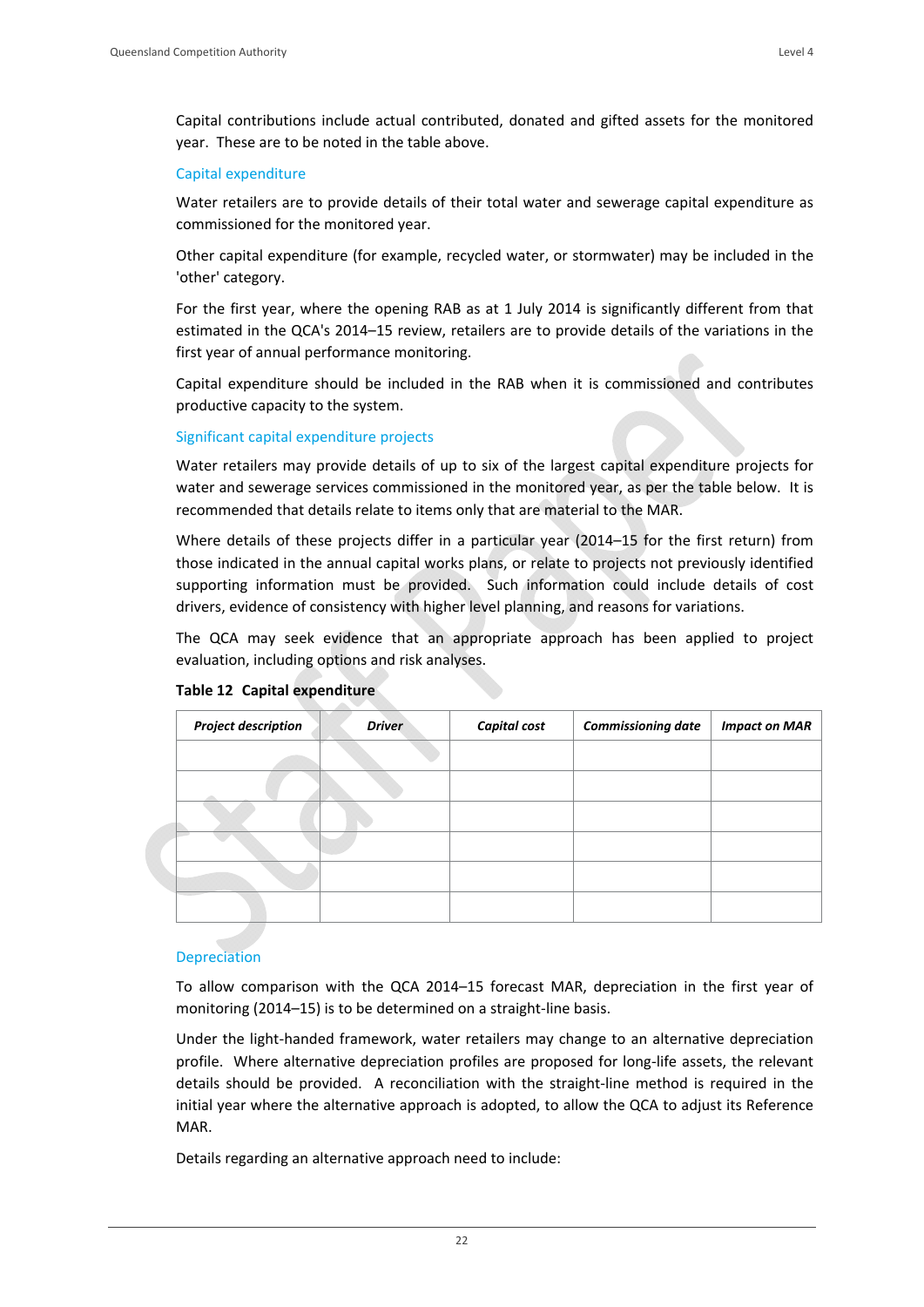- (a) the assets to which the alternative method is applied, including value of assets
- (b) the profile adopted, and the basis for adopting the alternative profile
- (c) estimated depreciation for the asset(s).

The QCA will apply the straight‐line depreciation approach in the Reference MAR unless advised by a retailer that an alternative approach has been adopted.

The QCA in common with most regulators has applied straight‐line depreciation as an 'average' profile—recognising that different assets depreciate at different rates. If an alternative asset depreciation profile is adopted, retailers may need to apply a variety of profiles for different asset types.

### Return on capital

The QCA has recommended a method for determining the benchmark WACC, which will be used to establish the Reference MAR. However, under the light-handed framework, retailers may choose to adopt an alternative WACC method, for example, to address retailer concerns about year‐to‐year variations in prices.

Water retailers are to provide details of the target return on capital for each year, including the values attached to the key underlying parameters and the method of calculating the WACC.

### **Table 13 WACC**

| <b>Parameter</b>                        | <b>Method</b> | <b>Estimate</b> |
|-----------------------------------------|---------------|-----------------|
| Risk-free rate                          |               |                 |
| Market risk premium (MRP)               |               |                 |
| Debt-to-value ratio (capital structure) |               |                 |
| Asset beta                              |               |                 |
| Equity beta                             |               |                 |
| Cost of debt                            |               |                 |
| <b>WACC</b><br>A                        |               |                 |

The QCA's benchmark WACC is based on its recommended methodology. This means for example applying a risk-free rate aligned to the length of the regulatory period.

While subject to a final position, the QCA's draft position is that the cost of debt be set using an 'on-the-day' rate. If, within the light-handed framework, retailers choose to apply a trailing average cost of debt, the relevant method for estimating the cost of debt has to be provided. Any other variations from the QCA method should also be explained.

### Operating costs

Operating costs are to be provided for the regulated water and sewerage services.

The data should allow analysis of changes in operating expenditure from the preceding year. For example, in the first year of annual performance monitoring, operating costs for 2013–14 and 2014–15 are to be submitted.

The operating cost categories by activity and by type are outlined below.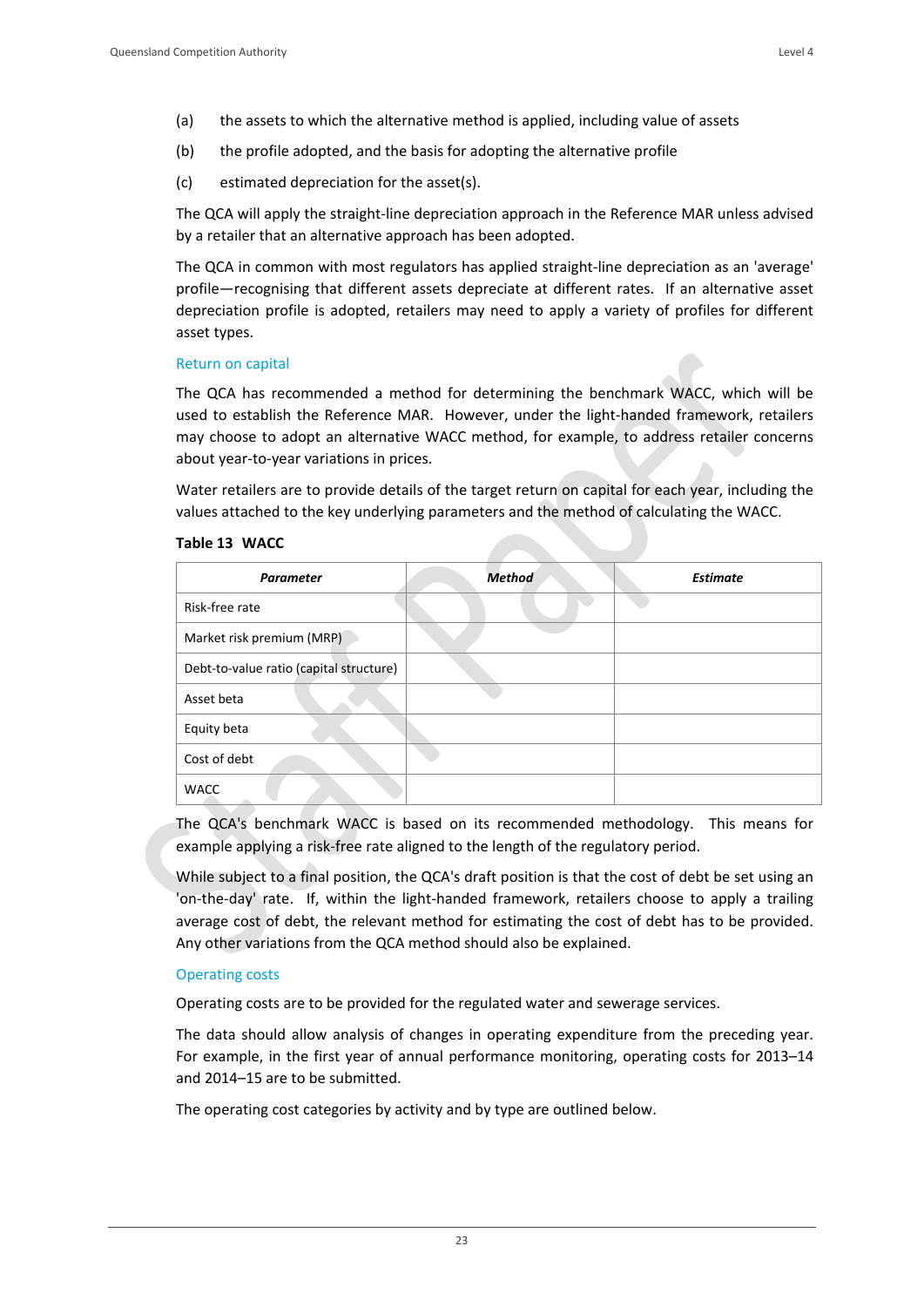### **Table 14 Operating costs**

|                                 | Costs by activity |                    |                 |               |  |  |  |  |  |
|---------------------------------|-------------------|--------------------|-----------------|---------------|--|--|--|--|--|
| Costs by type                   | <b>Operations</b> | <b>Maintenance</b> | Corporate costs | <b>Totals</b> |  |  |  |  |  |
| <b>Bulk water</b>               |                   |                    |                 |               |  |  |  |  |  |
| Employee expenses               |                   |                    |                 |               |  |  |  |  |  |
| Electricity                     |                   |                    |                 |               |  |  |  |  |  |
| Other materials and<br>services |                   |                    |                 |               |  |  |  |  |  |
| Tax                             |                   |                    |                 |               |  |  |  |  |  |
| Total                           |                   |                    |                 |               |  |  |  |  |  |

### How will QCA assess level 4 information?

The QCA's assessment procedure for level 4 information is the same as the one that applies for level 3—the QCA will compare and update its Reference MAR.

Variations in prices due to a different WACC approach used by retailers will be reported by the QCA.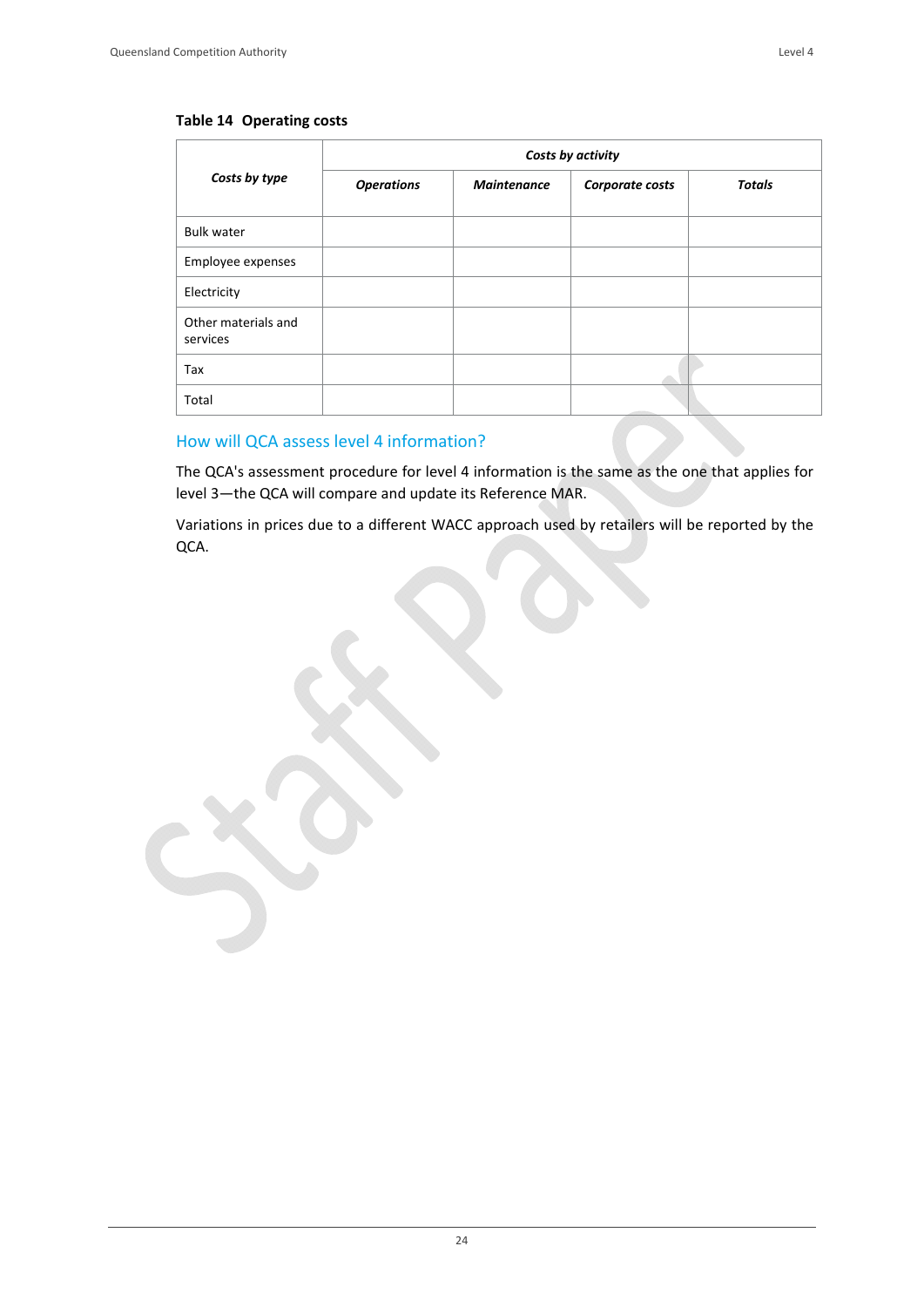# 12 TRIGGERS FOR COST OF SERVICE REVIEWS

A cost of service review involves a comprehensive review of the prudency and efficiency of a retailer's operating and capital expenditure.

Under the annual performance monitoring framework, the QCA may initiate a cost of service review where it considers that there is sufficient evidence that a retailer is exercising market power. This is at the QCA's discretion.

The cost of service review may relate to specific cost components identified in annual performance monitoring, or may encompass all costs incorporated in the MAR.

Should evidence of an exercise of market power be confirmed, and the retailer fails to address the issue, as a last resort the QCA may seek to set prices, subject to Ministerial direction. For the QCA to be able to set prices, amendments to the QCA Act would be required.

### What circumstances could trigger a review?

Circumstances that may warrant a cost of service review include:

- (a) a material increase in prices above CPI‐X or an accumulated material increase in prices above CPI‐X where supporting information is not submitted
- (b) a material increase in prices above CPI‐X or an accumulated material increase in prices above CPI‐X that is not justified by the increase in submitted costs
- (c) a systematic underperformance in service quality levels that is not reflected in lower costs or prices or not otherwise supported.

The QCA may consider that a cost of service review is not required, but that a price determination is recommended. This could occur where:

- (a) cost increases are within or close to CPI‐X
- (b) price increases are materially above CPI-X.

A price determination would apply to the next pricing period for which prices are yet to be set. For example, if after the 2015–16 annual performance monitoring review QCA considers that it should set prices, it would do so for the 2017–18 financial year.

Scenario examples are given in Appendix D.

### How will QCA define materiality?

The definitive level of materiality of changes in prices above CPI‐X that would trigger a review remains an implicit trigger subject to QCA discretion.

In determining whether a price and/or cost increase is material, the QCA will consider the level of justification provided to support those increases, the pattern of behaviour of the retailer in previous years and performance in other areas such as investment planning, service quality and customer engagement.

The QCA will take account of mitigating circumstances, where a material cost increase and/or a price increase may be considered unavoidable, before triggering a review. These could include, but are not limited to: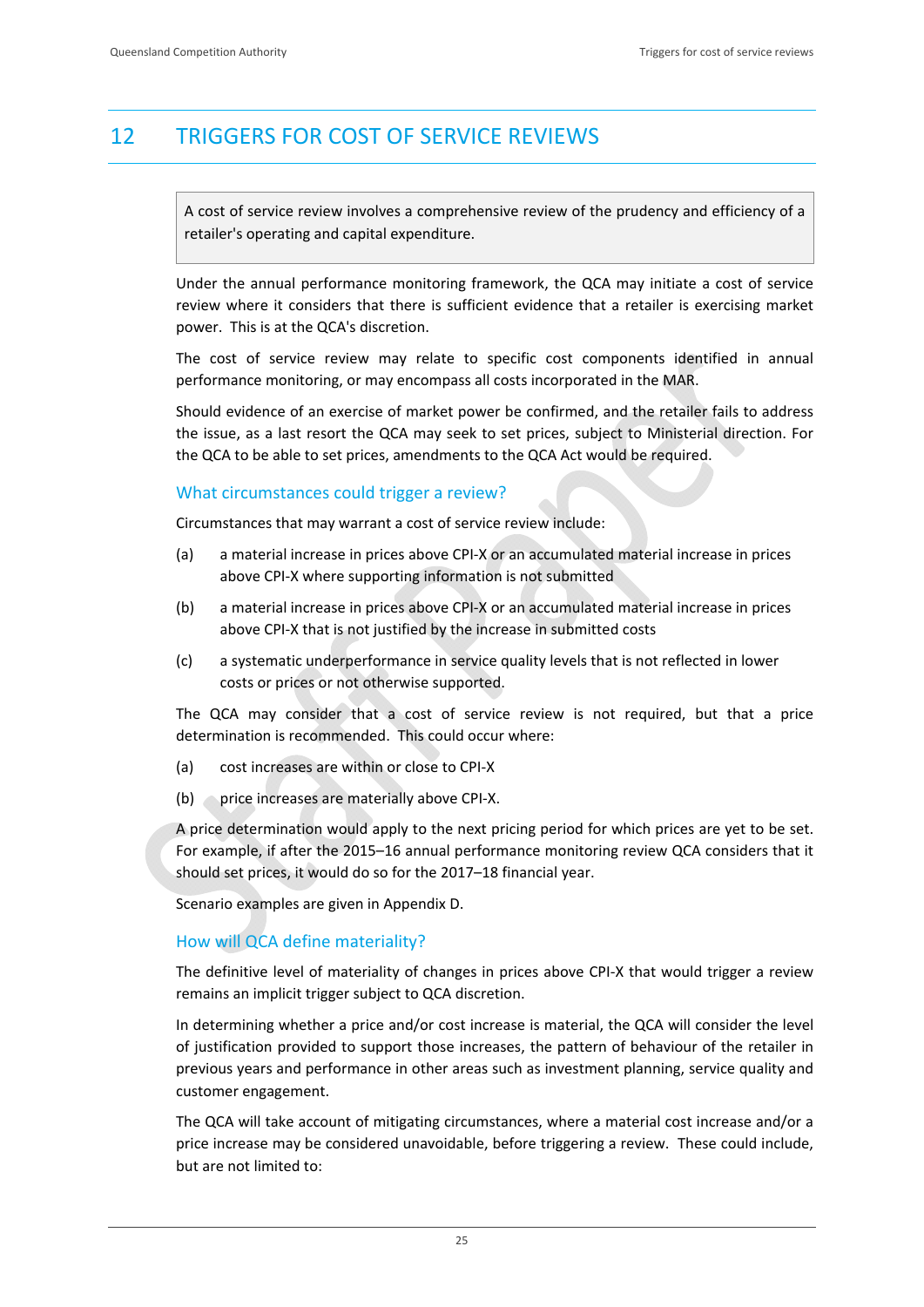- (a) impacts of investments to replace assets
- (b) uncontrollable changes in WACC
- (c) uncontrollable cost impacts for inputs including cost pass‐throughs
- (d) uncontrollable external impacts such as floods
- (e) effect of binding rulings (see below).

The QCA will take into account the costs of undertaking a cost of service review. If the expected benefits of an investigation are not considered to justify the costs, the QCA will not undertake a review.

Retailers would be given an opportunity to respond to a notice of an investigation and the reasons provided by the QCA, before the investigation commences.

The cost of service review may, at the QCA's discretion, apply to (a) the monitored year—an ex post cost of service review focusing on particular unjustified cost changes, (b) the year after the one being monitored, or (c) the year after the one in (b) (ex ante review).

### Binding ruling

A binding ruling is an ex ante review of the prudency and efficiency of a cost item specifically identified by the retailer. Once the QCA has made a recommendation, it is binding on the regulator.

A request for a binding ruling is at the discretion of the retailer. It should only apply for material cost items. The retailer may seek the QCA's advice on materiality before submitting a binding ruling request.

The retailer should allow sufficient time for a QCA review (two to three months). An application for a binding ruling may be made at any time.

The QCA will recover the cost of the binding ruling from the retailer.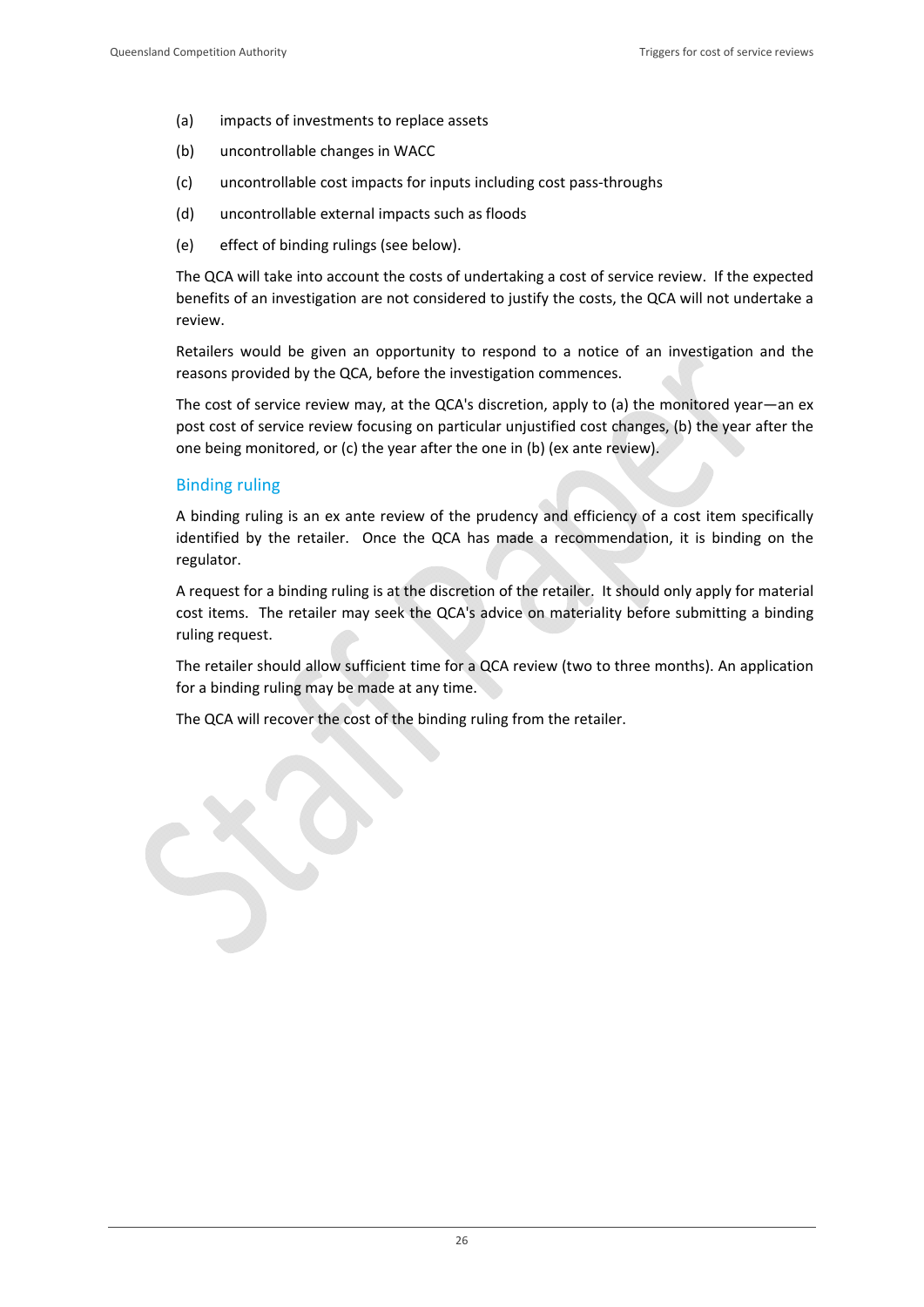# 13 UNDERS AND OVERS

The QCA will maintain an unders and overs balance for each retailer to manage any shortfalls or surpluses in an entity's revenue.

### Approach to unders and overs

The initial unders and overs balance would be derived based on the QCA's estimated under‐ or over-recovery for 2013–14, as indicated in the 2013–15 SEQ retail price monitoring. This balance can be adjusted to accommodate the impact of flood events prior to 1 July 2013.

The under- or over-recovery balance for 2014–15 identified in the QCA's 2013–15 review may be revised to account for actual prices and changes in demand or other factors. This could differ from the forecast unders and overs amount identified in the QCA's 2013–15 price monitoring.

Any under‐recovery balance from 2013–14 (and prior) may be recouped on an NPV‐neutral basis within 10 years, that is, by 30 June 2024.

Under‐recovery incurred in the years after 2013–14 can be carried forward and recovered on an NPV-neutral basis for up to 10 years from the time they are incurred.

Over-recovery amounts similarly are carried forward (earning a WACC return) and must be returned to customers within 10 years. The QCA will publish estimated annual under‐ and over‐ recovery balances as part of its report.

Unders and overs balances will take into account:

- (a) under‐recovery arising from price paths to full cost recovery
- (b) impact on revenues of changes in actual demand as compared to forecasts
- (c) impact of uncontrollable cost changes—for example cost pass‐throughs
- (d) effect of actual CPI being different to forecast CPI used for pricing purposes.

How will QCA maintain an unders and overs balance?

The QCA will derive an estimate of the unders and overs balance using available information in its Reference MAR model. This balance would not be released publicly.

The accuracy of the QCA's estimated unders and overs balance will depend on the level of information submitted by retailers:

- (a) At level 1, retailers will not provide details of actual revenues for comparison to the Reference MAR. Instead, the QCA will impute revenue information from available sources such as annual reports.
- (b) At level 2, revenue information can be compared to the QCA's Reference MAR to provide a more accurate unders and overs balance.
- (c) At levels 3 and 4, the unders and overs balance can take account of actual revenues as well as actual cost changes which can be reflected in the Reference MAR.

Where retailers wish to claim a past under‐recovery in future years, they must provide level 3 or 4 data for the monitored years (starting from 2013–14). The QCA would verify the costs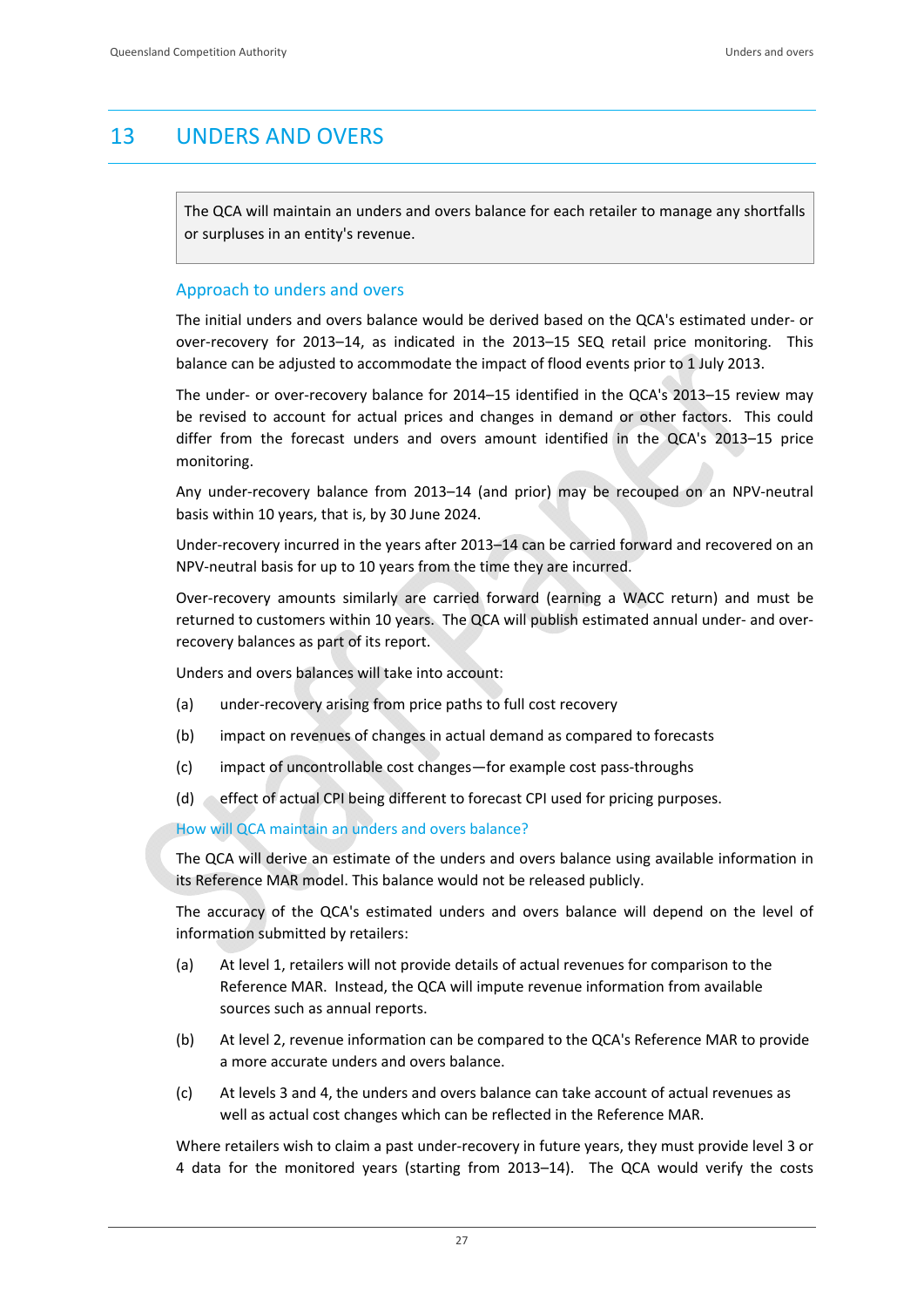underpinning the claim and where appropriate update the unders and overs balance accordingly. Once QCA has incorporated these cost items it would not revisit them unless there is a material change.

Should retailers choose to recover an under-recovery balance in future years by increasing prices above CPI-X, QCA would need to verify the level of under-recovery by comparing its Reference MAR to submitted cost and revenue data.

### **Outperformance**

Where retailers demonstrate that price increases are in line with CPI-X but costs increased by less than CPI-X due to efficiency initiatives, these gains may be retained by the retailers for up to three years before being passed through to customers through reduced prices in the future.

This benefit is a saving to the retailer over the three-year period through the higher return achieved.

However, after three years, the benefit should be returned to customers either through a one‐off price adjustment, or by a series of suitable price adjustments through time. The retention of such gains would not be truncated in the event of a triggered or scheduled cost of service review.

### How will QCA monitor outperformance?

Outperformance will be in evidence where the operating costs component of the retailer's MAR has increased by less than CPI‐X.

Given the light-handed nature of the framework, the QCA may not be able to identify outperformance unless the retailer submits the data. Submission of details is entirely at the discretion of the retailers. However, undeclared efficiency gains may be apparent should a review be triggered in the future. The efficiency gain would then be passed immediately through to customers.

If the retailer submits details of outperformance, the QCA's Reference MAR would allow for the carry-over or deferral of the efficiency saving for three years. That is, for a period of three years, revenues would be compared to a Reference MAR that does not include the efficiency gain.

However, after the three‐year period, the X factor would apply to the Reference MAR adjusted for the efficiency gain, that is, it would apply to the lower MAR.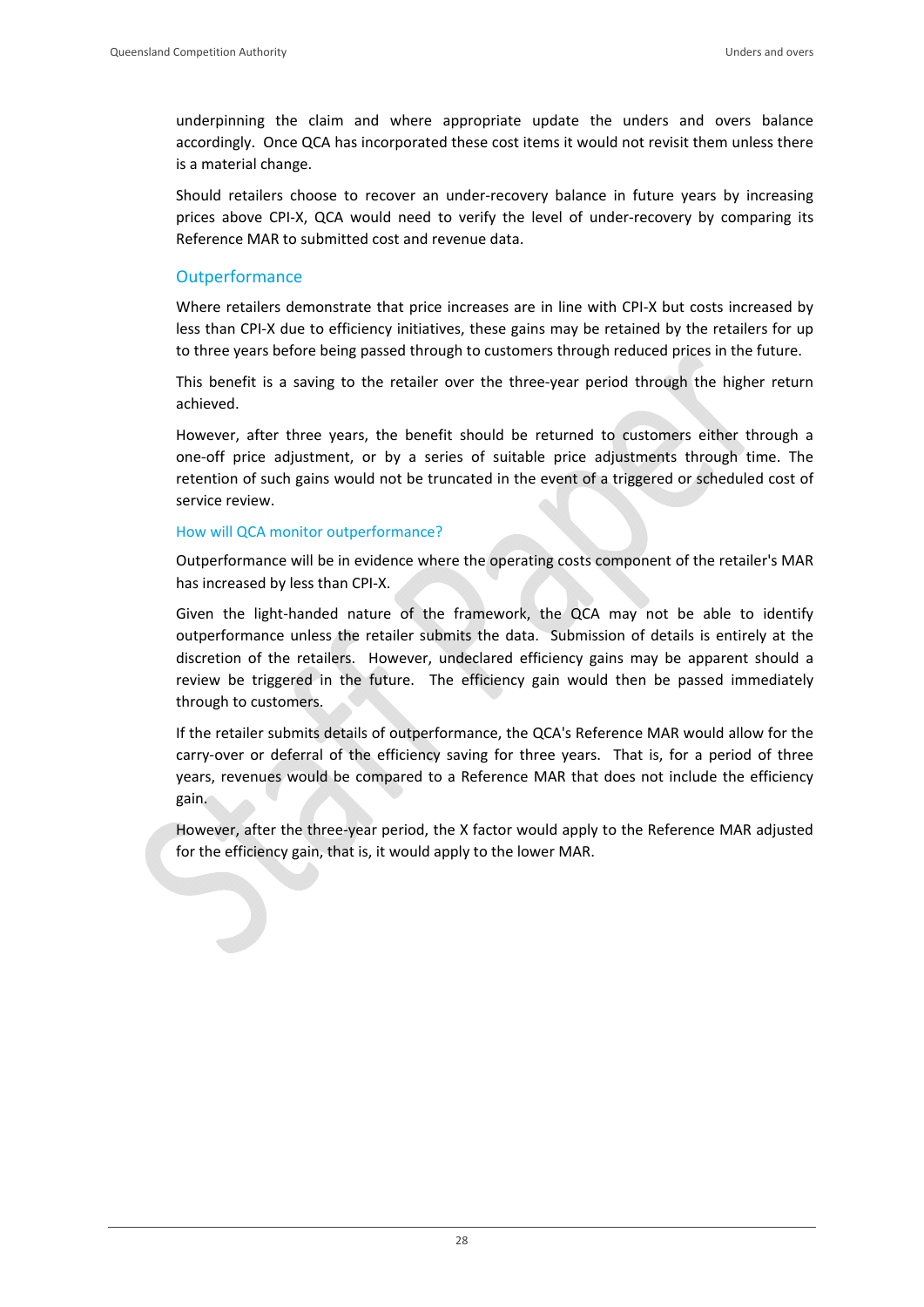# APPENDIX A—SERVICE QUALITY

CRU

### Comparison against target

|                                |                | Performance<br>against target |               |              |                |                          |
|--------------------------------|----------------|-------------------------------|---------------|--------------|----------------|--------------------------|
|                                |                |                               |               |              |                |                          |
| Water                          | <b>Target</b>  | Outcome                       | <b>Status</b> | Red          | Amber          | Green                    |
| Incidence of                   | <2 (per 1000   |                               |               |              |                |                          |
| unplanned interruptions        | connections)   | 10 <sup>1</sup>               |               |              |                |                          |
|                                | restore 95% of | restored 97%                  |               |              |                |                          |
| Avg duration                   | interruptions  | of                            |               |              |                |                          |
| of unplanned interruptions     | within 5 hours | interruptions                 |               |              |                |                          |
|                                | <8 breaks      | 5 breaks                      |               |              |                |                          |
| Main breaks                    | per 100 kms    | per 100                       |               |              |                |                          |
|                                |                | responded                     |               |              |                |                          |
| Avg response time              | respond within | within                        |               |              |                |                          |
| to bursts and leaks            | 5 hours        | 3 hours                       |               |              |                |                          |
| Total                          |                |                               |               |              | $\mathbf{1}$   | $\Omega$<br>3            |
| Sewerage                       |                |                               |               |              |                |                          |
|                                |                |                               |               |              |                |                          |
| Sewerage main breaks           |                |                               |               |              |                |                          |
| and chokes                     | <50 per 1000   | 54 per 1000                   |               |              |                |                          |
| Average response time to       |                |                               |               |              |                |                          |
| sewerage incidents             | <7 hours       | 15 hours                      |               |              |                |                          |
| Total                          |                |                               |               | $\mathbf{1}$ |                | $\Omega$<br>$\mathbf{1}$ |
| <b>Customer response</b>       |                |                               |               |              |                |                          |
| Water quality complaints       | <5 complaints  | 4 complaints                  |               |              |                |                          |
|                                | per 1000       | per 1000                      |               |              |                |                          |
|                                | connections    | connections                   |               |              |                |                          |
|                                | <8 complaints  | 9 complaints                  |               |              |                |                          |
| Total water and                | per 1000       | per 1000                      |               |              |                |                          |
| sewerage complaints            | connections    | connections                   |               |              |                |                          |
| Percentage of calls            | >80% of calls  | 85% of calls                  |               |              |                |                          |
| answered by an operator within | answered       | answered                      |               |              |                |                          |
| 30 seconds                     | within 30      | within 30                     |               |              |                |                          |
| Total                          |                |                               |               | 0            |                | 1<br>2                   |
| <b>Total score</b>             |                |                               |               |              | $\overline{2}$ | $\overline{2}$<br>5      |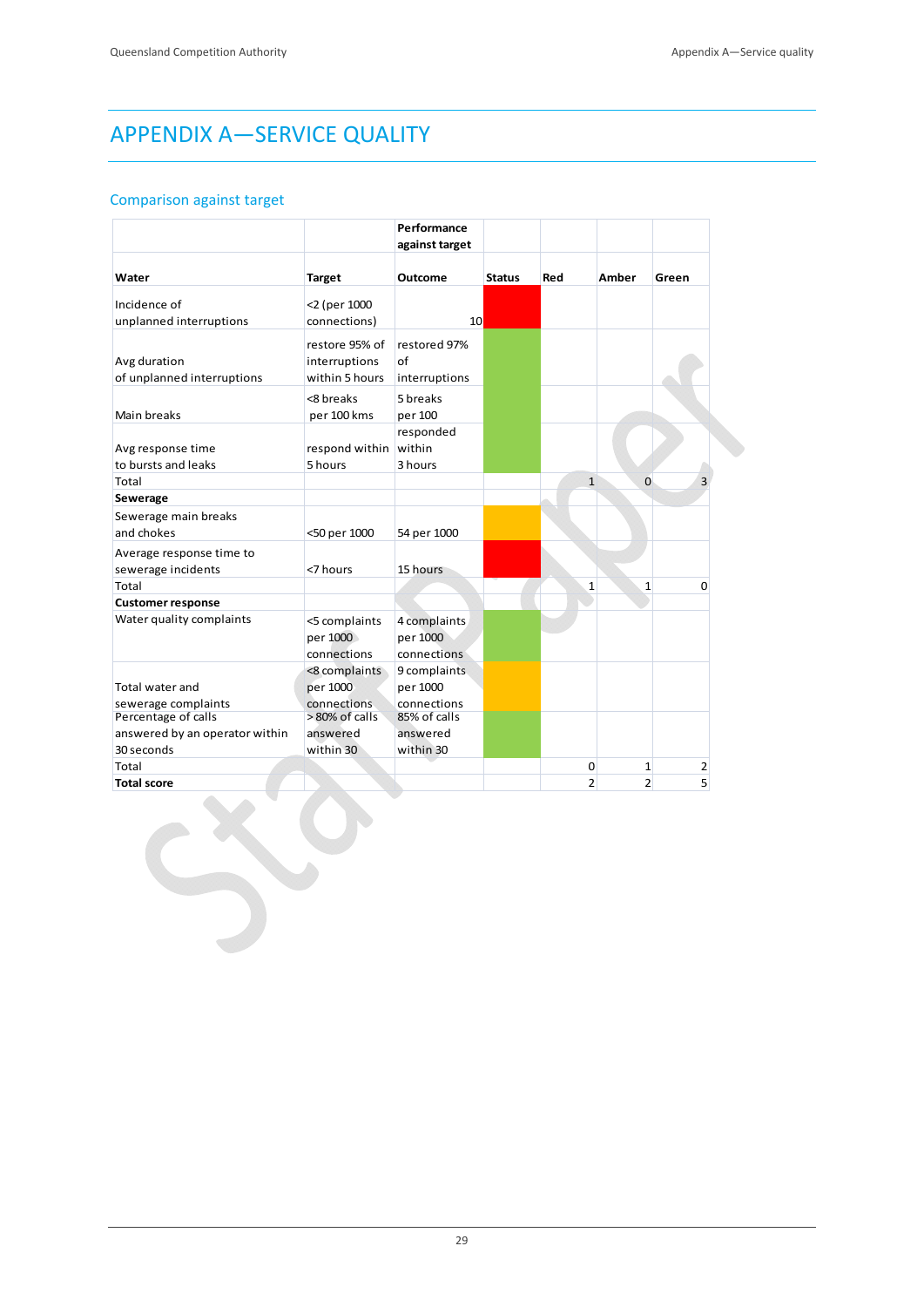### Performance over time

**The Second Second** 

| Retailer |                                |                |                  | <b>Trend</b>          |              |              |                |
|----------|--------------------------------|----------------|------------------|-----------------------|--------------|--------------|----------------|
|          |                                |                | <b>Moving</b>    |                       |              |              |                |
|          | Water                          | <b>Target</b>  | average          | <b>Outcome Status</b> | Red          | Amber        | Green          |
|          | Incidence of                   | <2 (per 1000   |                  |                       |              |              |                |
|          | unplanned interruptions        | connections)   | $\overline{3}$   | 4                     |              |              |                |
|          |                                | restore 95% of |                  |                       |              |              |                |
|          | Avg duration                   | interruptions  |                  |                       |              |              |                |
|          | of unplanned interruptions     | within 5 hours | 94%              | 90%                   |              |              |                |
|          |                                | <8 breaks      |                  |                       |              |              |                |
|          | Main breaks                    | per 100 kms    | 6                | 5                     |              |              |                |
|          |                                |                |                  |                       |              |              |                |
|          | Avg response time              | respond within |                  |                       |              |              |                |
|          | to bursts and leaks            | 5 hours        |                  |                       |              |              |                |
|          | Total                          |                |                  |                       | $\mathbf{1}$ | $\mathbf{1}$ | $\overline{2}$ |
|          | Sewerage                       |                |                  |                       |              |              |                |
|          | Sewerage main breaks           |                |                  |                       |              |              |                |
|          | and chokes                     | <50 per 1000   | 49               | 48                    |              |              |                |
|          | Average response time to       |                |                  |                       |              |              |                |
|          | sewerage incidents             | <7 hours       | $6 \overline{6}$ | 4                     |              |              |                |
|          | Total                          |                |                  |                       | $\Omega$     | $\Omega$     | $\overline{2}$ |
|          | <b>Customer response</b>       |                |                  |                       |              |              |                |
|          | Water quality complaints       | <5 complaints  |                  |                       |              |              |                |
|          |                                | per 1000       |                  |                       |              |              |                |
|          |                                | connections    | 5                | 9                     |              |              |                |
|          |                                | <8 complaints  |                  |                       |              |              |                |
|          | Total water and                | per 1000       |                  |                       |              |              |                |
|          | sewerage complaints            | connections    | $\overline{7}$   | 8                     |              |              |                |
|          | Percentage of calls            | >80% of calls  |                  |                       |              |              |                |
|          | answered by an operator within | answered       |                  |                       |              |              |                |
|          | 30 seconds                     | within 30      | 82%              | 85%                   |              |              |                |
|          | Total                          |                |                  |                       | 1            | $\mathbf{1}$ | $\overline{2}$ |
|          | <b>Total score</b>             |                |                  |                       | $\mathbf{2}$ | $\mathbf{1}$ | 6              |

30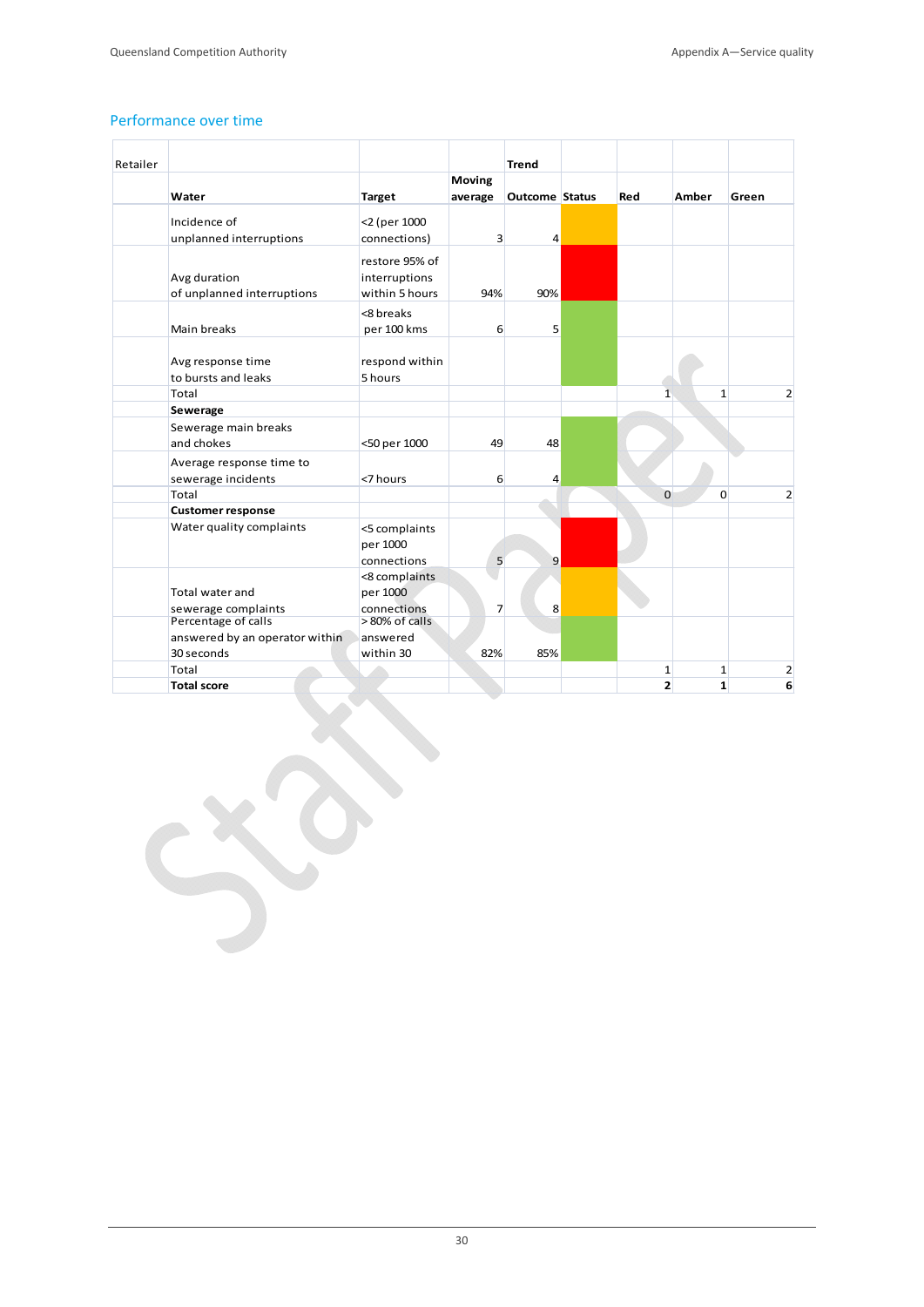# APPENDIX B—PRICING PRINCIPLES

### **Table 15 Application of pricing principles**

| <b>Chapter</b> | <b>Topic</b>                                                  | No   | <b>Principle</b>                                                                                                                                                                                                                |
|----------------|---------------------------------------------------------------|------|---------------------------------------------------------------------------------------------------------------------------------------------------------------------------------------------------------------------------------|
| Urban Water    | Demand forecasting                                            | 2.1  | Long term forecasts used for capital planning are based on<br>projected regional average urban demand as published in the<br>SEQ water security program.                                                                        |
|                |                                                               | 2.2  | Short term demand forecasts are based on estimated water<br>use per customer/connection and population forecasts<br>(number of connections) and take account of any bounce-back<br>effect as well as local circumstances.       |
|                |                                                               | 2.3  | Demand forecasting practices and alternative models<br>(including demand elasticities) are reviewed by a working<br>group including the retailers, QCA and other relevant parties.                                              |
|                | Volumetric charges                                            | 2.4  | The volumetric charge for urban water services reflect LRMC.                                                                                                                                                                    |
|                |                                                               | 2.5  | Where prices exceed average costs, short-term over-recovery<br>of revenues is addressed by ex-post rebates with adjustments<br>made to the fixed charge.                                                                        |
|                | Fixed charges                                                 | 2.6  | Fixed charges for urban water services recover the MAR not<br>covered by the volumetric charge.                                                                                                                                 |
|                |                                                               | 2.7  | Charges do not encourage customers to by-pass or disconnect<br>from the network.                                                                                                                                                |
|                | Inclining and declining<br>block tariffs                      | 2.8  | Inclining and declining block tariffs are not introduced, and<br>where already in place be phased out over time to a single<br>volumetric charge.                                                                               |
|                | Location-based or<br>nodal pricing                            | 2.9  | Location-based or nodal charges for urban water services<br>applied where there are significant differences in costs<br>between locations or between nodes.                                                                     |
|                | Peak period and<br>seasonal charges                           | 2.10 | Time of day or seasonal charges considered for urban water<br>services where there are identified benefits in terms of cost<br>effectiveness.                                                                                   |
|                | Self-selecting tariffs                                        | 2.11 | Self-selecting tariff options considered where there is sufficient<br>information for customers to make choices, provided they do<br>not result in cross-subsidies or introduce unmanageable<br>revenue risks for the retailer. |
|                | Service quality<br>differentials and<br>interruptible tariffs | 2.12 | Price/service quality tariff options adopted, where material<br>cost differentials are associated with different levels of service.                                                                                             |
|                | Metering and billing<br>arrangements                          | 2.13 | Individual metering of flats and units is adopted where<br>economic and practical.                                                                                                                                              |
|                |                                                               | 2.14 | Where water is separately metered, subject to legislative<br>constraints, tenants are billed the fixed and variable charges<br>for water and sewerage.                                                                          |
|                |                                                               | 2.15 | Customers with unmetered connections are charged a deemed<br>amount for usage, reflecting average use for similar property<br>types.                                                                                            |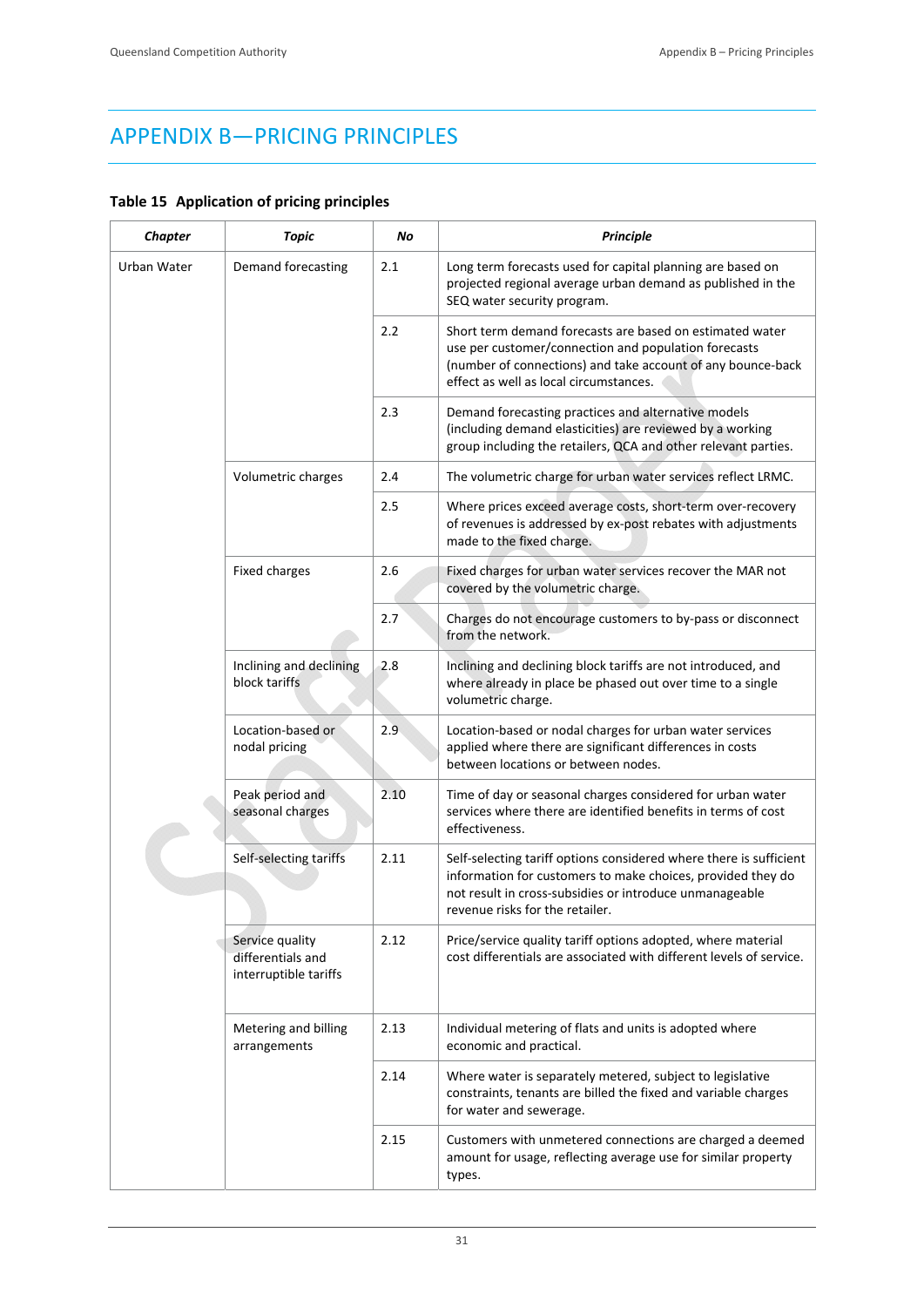| <b>Chapter</b> | <b>Topic</b>                    | No   | <b>Principle</b>                                                                                                                                                                                                                    |
|----------------|---------------------------------|------|-------------------------------------------------------------------------------------------------------------------------------------------------------------------------------------------------------------------------------------|
|                |                                 | 2.16 | Customers with unmetered connections are given the option of<br>paying for meter installation.                                                                                                                                      |
|                |                                 | 2.17 | For vacant and non-connected properties where water and<br>sewerage services are available for connection, apply the water<br>and sewerage access charges for connected properties (the<br>relevant domestic or commercial charge). |
|                |                                 | 2.18 | Concessions and rebates are to:                                                                                                                                                                                                     |
|                |                                 |      | reflect a consistent approach between the retailers<br>(a)                                                                                                                                                                          |
|                |                                 |      | (b)<br>set to apply to either the fixed charge or as a total direct<br>adjustment to the gross invoice amount                                                                                                                       |
|                |                                 |      | (c)<br>capped so as not to subsidise discretionary use                                                                                                                                                                              |
|                |                                 |      | (d)<br>transparent with acknowledgement of the source of, and<br>purpose for, particular concessions/rebates.                                                                                                                       |
|                |                                 | 2.19 | Concessions associated with excess water use caused by leaks<br>are determined by the retailers in consultation with customers.                                                                                                     |
|                |                                 | 2.20 | Hardship arrangements are to be consistent with legislative<br>and operating requirements but should avoid cross-subsidies<br>where practical.                                                                                      |
|                |                                 | 2.21 | Meter-reading and billing is undertaken at least quarterly.                                                                                                                                                                         |
|                | Tradeable water<br>entitlements | 2.22 | Tradeable urban water entitlements considered where the<br>efficiency gains are sufficient to justify the administration and<br>transactions costs.                                                                                 |
| Sewerage       | Demand forecasting              | 3.1  | Demand for sewerage services is based on forecast growth in<br>connections, linked to population growth.                                                                                                                            |
|                | <b>Efficient pricing</b>        | 3.2  | For residential customers:                                                                                                                                                                                                          |
|                |                                 |      | sewerage charges based on a single part tariff with a fixed<br>(a)<br>charge per customer or connection or                                                                                                                          |
|                |                                 |      | (b)<br>volumetric charges applied where these can be effectively<br>measured (including by discharge or return factors).                                                                                                            |
|                |                                 | 3.3  | For non-residential customers:                                                                                                                                                                                                      |
|                |                                 |      | fixed sewerage charges are based on the impact of the<br>(c)<br>customer on the system. In the absence of direct<br>metering, water connection size accepted                                                                        |
|                |                                 |      | volumetric charges applied where these can be effectively<br>(d)<br>measured (including by discharge or return factors).                                                                                                            |
|                |                                 | 3.4  | Nodal pricing for sewerage services applied where there are<br>significant differences in costs between nodes.                                                                                                                      |
| Trade Waste    | Demand forecasting              | 4.1  | Where the customer base changes in line with growth, trend<br>information is used to provide reasonable forecasts of demand<br>for trade waste services.                                                                            |
|                |                                 | 4.2  | Retailers are to consult with large customers to monitor any<br>step changes in demand for trade waste services.                                                                                                                    |
|                | <b>Efficient pricing</b>        | 4.3  | Trade waste prices are based on the impactor pays principle.                                                                                                                                                                        |
|                |                                 | 4.4  | Charges are based on the LRMC of transport, treatment and<br>disposal of trade waste, with variable charges based on volume<br>and contaminant load.                                                                                |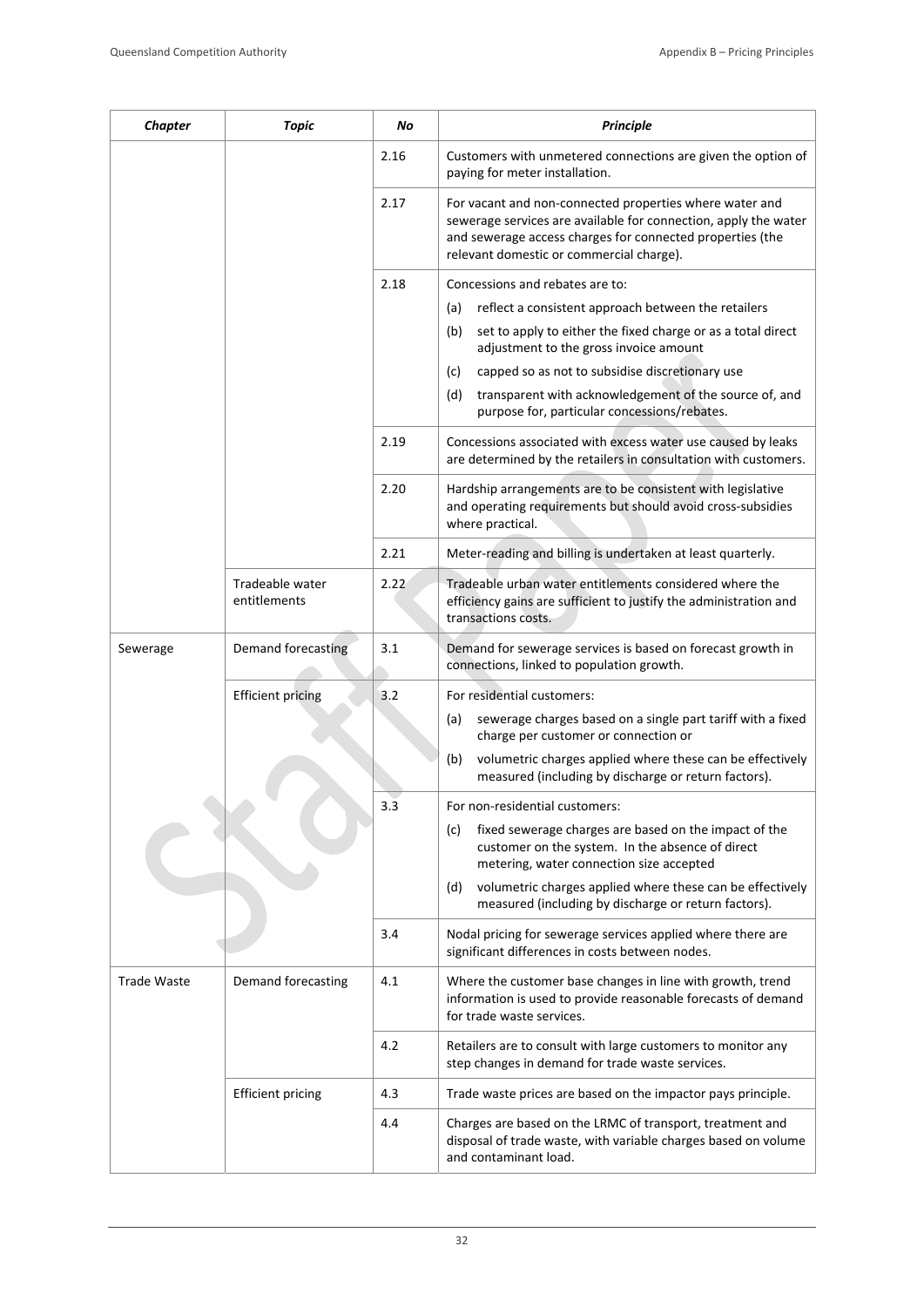| <b>Chapter</b>          | <b>Topic</b>               | No  | <b>Principle</b>                                                                                                                                                                                                                                                                                                                                             |
|-------------------------|----------------------------|-----|--------------------------------------------------------------------------------------------------------------------------------------------------------------------------------------------------------------------------------------------------------------------------------------------------------------------------------------------------------------|
|                         |                            | 4.5 | Specific charges for the management of trade waste services<br>(inspection and monitoring) are applied on a cost reflective<br>basis.                                                                                                                                                                                                                        |
|                         |                            | 4.6 | Charges are differentiated according to customer type and risk<br>factors, and by location (as part of risk assessments) if<br>considered cost effective.                                                                                                                                                                                                    |
|                         | Compliance                 | 4.7 | Consistent with regulations, retailers to apply penalty charges<br>for non-compliance and recover the efficient costs associated<br>with breaches.                                                                                                                                                                                                           |
| Recycled Water          | <b>Efficient pricing</b>   | 5.1 | The revenue requirement for recycled water services is based<br>on the total additional cost of recycling less avoided costs and<br>less developer contributions.                                                                                                                                                                                            |
|                         |                            | 5.2 | Where there are costs associated with recycling that cannot be<br>recovered from recycled water customers, direct and avoidable<br>costs are allocated between relevant parties on a beneficiary<br>pays basis.                                                                                                                                              |
|                         |                            | 5.3 | Recycled water volumetric prices are based on LRMC for the<br>established recycled water scheme where possible, less<br>marginal avoided costs. If necessary, recycled water<br>volumetric charges set lower than LRMC to ensure demand<br>clears supply (where the recycled water volumetric charge is<br>higher than the potable water volumetric charge). |
|                         |                            | 5.4 | Where volumetric charges do not ensure revenue adequacy,<br>fixed charges in a two-part tariff are set to recover remaining<br>revenues, subject to willingness to pay.                                                                                                                                                                                      |
|                         |                            | 5.5 | If the revenue requirement is still not achievable (that is, where<br>fixed and volumetric charges exceed willingness to pay),<br>unrecovered amounts are allocated to potable and sewerage<br>charges in proportion to avoided cost allocations.                                                                                                            |
|                         |                            | 5.6 | The approach and charges are periodically reviewed, as<br>customer acceptance increases.                                                                                                                                                                                                                                                                     |
|                         | Sewer mining               | 5.7 | Charges for sewer mining are set on a case-by-case basis to<br>reflect relevant direct costs, a share of sewerage system<br>common costs, service costs for any returns, less<br>avoided/avoidable costs.                                                                                                                                                    |
| Storm-water             | <b>Stormwater Reuse</b>    | 6.1 | Stormwater reuse pricing is subject to the same pricing<br>principles as recycled water.                                                                                                                                                                                                                                                                     |
|                         | Stormwater drainage        | 6.2 | Rate-based charges are to continue to be used for recovery of<br>stormwater drainage costs.                                                                                                                                                                                                                                                                  |
|                         |                            | 6.3 | Charges for stormwater drainage are transparently identified<br>on customer bills.                                                                                                                                                                                                                                                                           |
| Industry-wide<br>issues | <b>Externality pricing</b> | 7.1 | The inclusion of externality prices is supported where material<br>impacts can be valued accurately and cost effectively.                                                                                                                                                                                                                                    |
|                         |                            | 7.2 | Prices incorporating estimates of externalities avoid duplication<br>with other mechanisms and are to be transparent.                                                                                                                                                                                                                                        |
|                         |                            | 7.3 | Licences and market mechanisms (such as developed by DEHP)<br>be applied by Government where the benefits are considered<br>to justify the costs.                                                                                                                                                                                                            |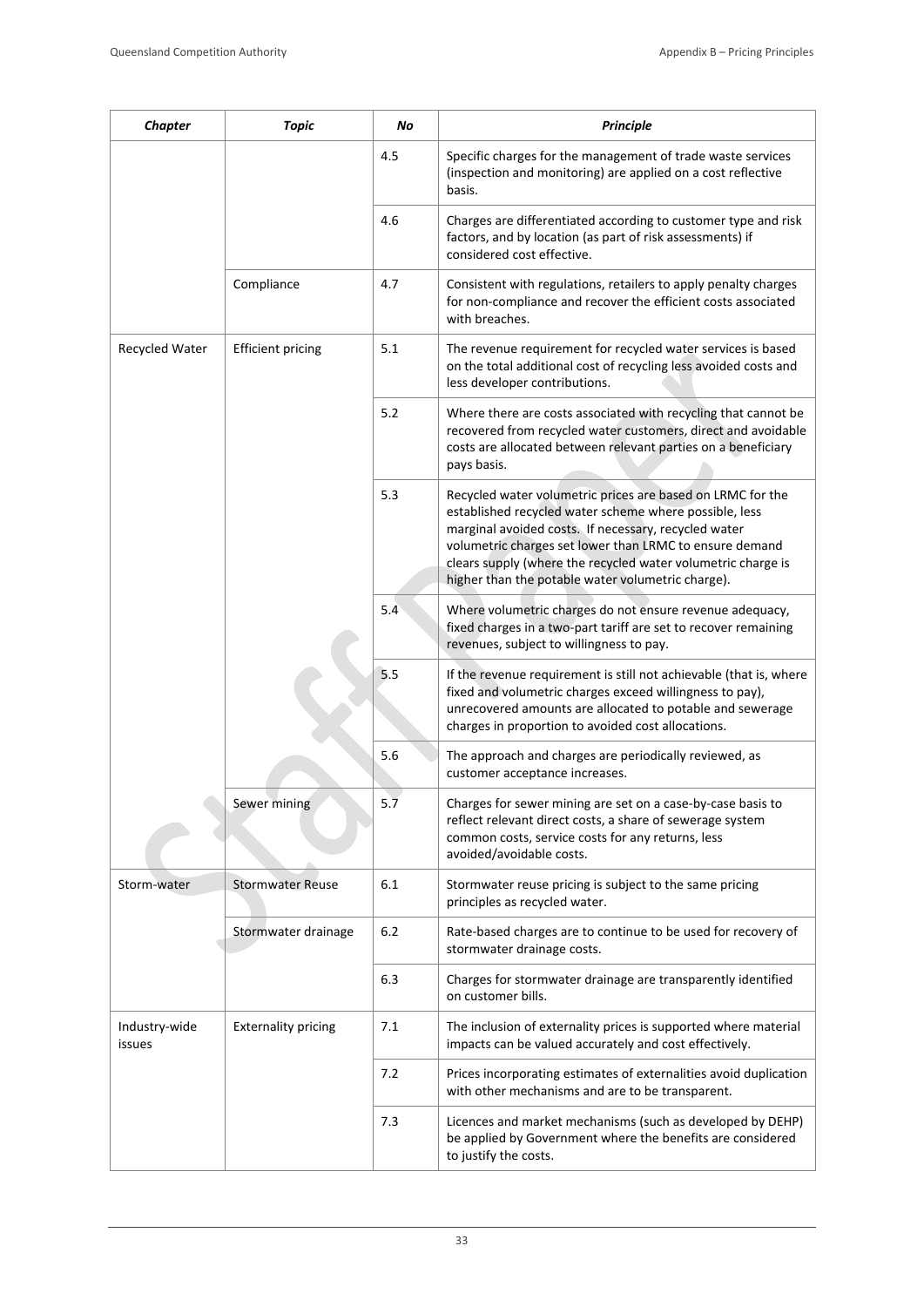| <b>Chapter</b> | Topic              | No. | <b>Principle</b>                                                                                                                                                                                                                             |
|----------------|--------------------|-----|----------------------------------------------------------------------------------------------------------------------------------------------------------------------------------------------------------------------------------------------|
|                | Third party access | 7.4 | Third party access prices are based on the cost of service<br>methodology, and take account of relevant joint or common<br>costs. Any departure from this methodology (such as applying<br>the retail minus methodology) is to be justified. |
|                |                    | 7.5 | Where retail prices are averaged across user groups (postage<br>stamp tariffs) access prices are adjusted (where required) to<br>ensure costs are not increased for remaining customers.                                                     |
|                | Price paths        | 7.6 | Price paths are implemented where there are substantial price<br>increases, having regard to customers' ability to pay and the<br>impacts on the service provider's financial viability.                                                     |
|                |                    | 7.7 | Price paths are set on a revenue neutral basis.                                                                                                                                                                                              |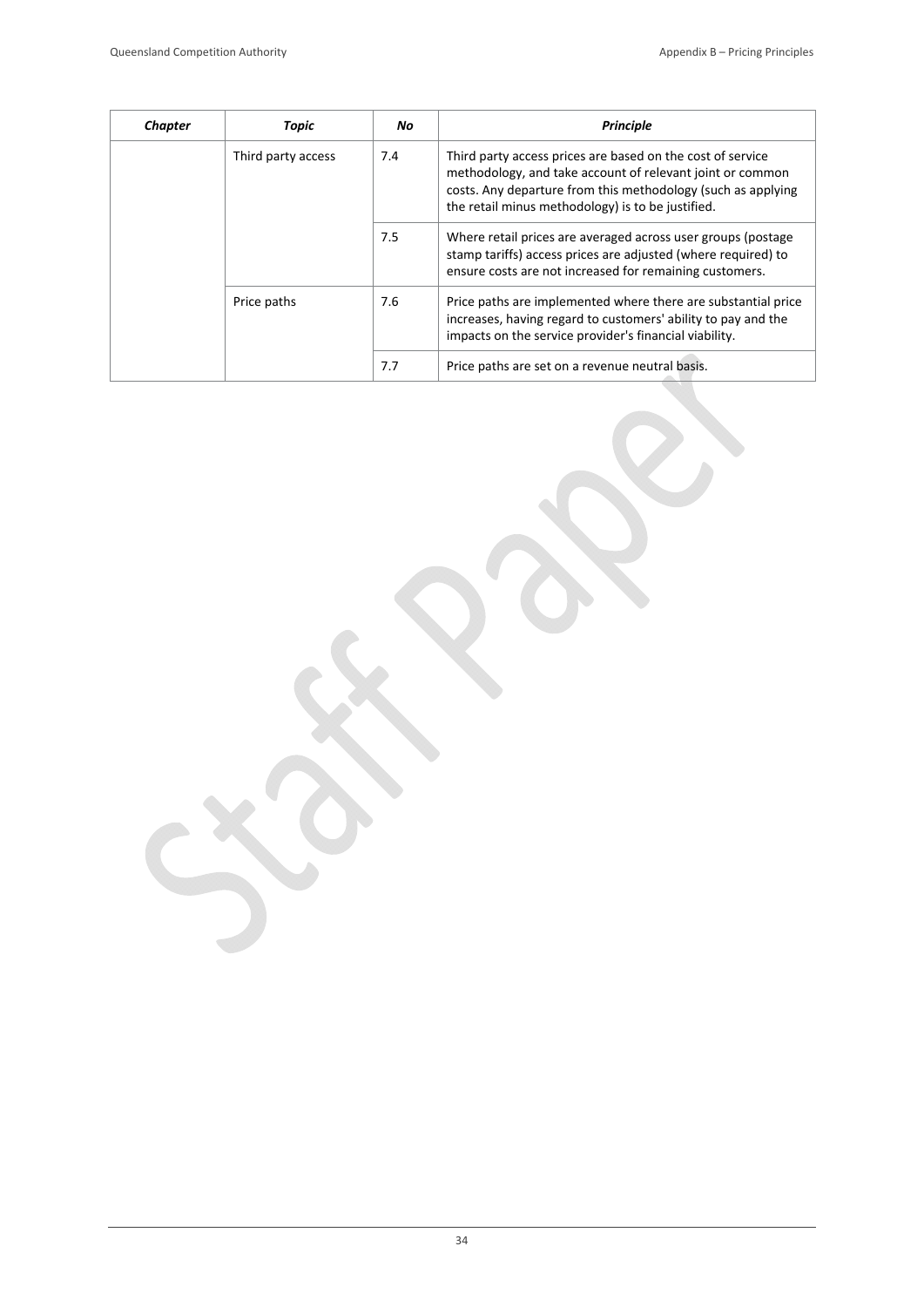# APPENDIX C—LONG‐RUN MARGINAL COST

### Introduction

The QCA (2014c) recommended that the pricing of water and sewerage services be consistent with the principles of long-run marginal cost (LRMC), except where water retailers can justify departures from these principles to meet other objectives such as equity, price stability, pricing of externalities, or water scarcity.

The Turvey perturbation method (Turvey 2000) and the average incremental cost (AIC) method are two commonly used methods for estimating LRMC.

### Which method?

In the final report, the QCA (2014c) indicated that retailers could use either method, but generally observed a preference for the AIC method, as it is:

- (a) more suited to scenarios where there are multiple small augmentations
- (b) more transparent and more easily explainable to stakeholders
- (c) computationally easier.

The AIC method estimates the likely efficient costs of capex and opex needed to accommodate a projected increase in demand. This incremental cost is divided by the increment in demand to generate the average incremental cost per unit of capacity. The increase in costs per unit of demand over a planning period is expressed in net present value (NPV) terms.

The Turvey method requires a 'perturbation' or a realistic variation to the base demand forecast. LRMC is estimated by taking the increase in costs in net present value terms of bringing forward augmentations necessary to meet the higher demand forecast. If there is a large number of small demand‐driven capex items over the planning period, the timing of each capex item would need to be identified for each demand scenario.

In deciding which method to use, retailers should consider the complexity of their capex profiles. The AIC method is generally easier and simpler to apply, and especially so where there is a large number of small demand‐driven augmentations or upgrades. The two methods are computationally different and can be expected to give different estimates of LRMC.

The QCA has generally demonstrated a preference for the less information‐intensive AIC method and used it in estimating LRMC for Gladstone Area Water Board (GAWB) (QCA 2010).

This chapter provides guidance on application of both methods.

### Methods for estimating LRMC

### AIC method

The AIC method seeks to estimate the LRMC of a change in output caused by a change in demand by customers.

The steps in applying the AIC method are:

- (a) determine existing demand
- (b) establish ongoing costs to meet existing demand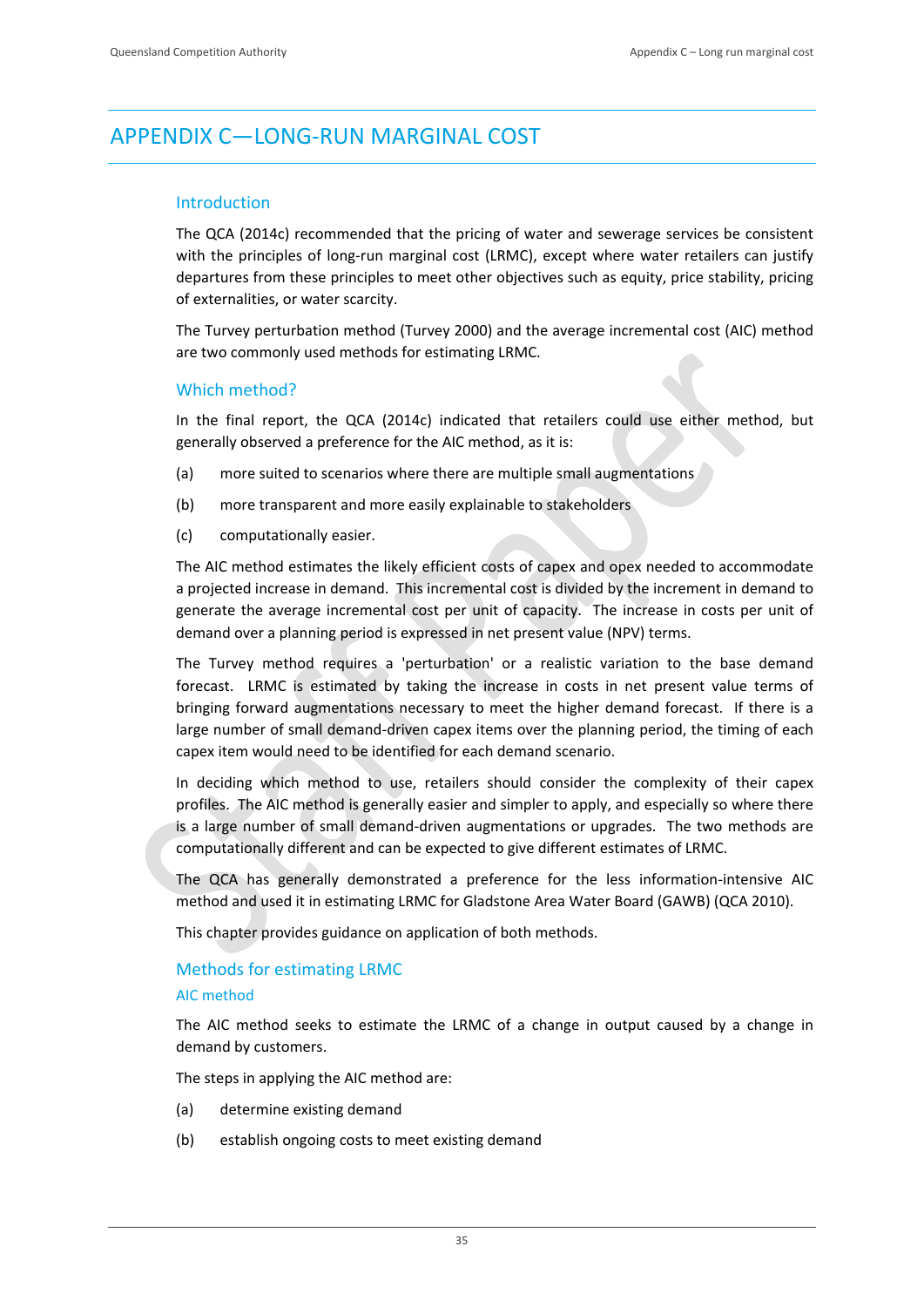- $(c)$  forecast the future incremental demand  $-$  that is, the forecast demand over the planning period less existing demand (by time period)
- (d) establish the optimal (least‐cost) program of opex and capex (incorporating demand management options) to meet the forecast demand over the planning period
- (e) estimate LRMC as the present value of the expected additional costs of meeting the incremental demand (that is, (d) less (b)) divided by the present value (PV) of the incremental demand.

The AIC LRMC is calculated as:

 $AIC$  *LRMC* =  $\frac{PV$  of future least-cost opex and capex costs to meet incremental demand PV of future incremental demand

### Turvey perturbation method

The Turvey perturbation method (Turvey 2000) measures LRMC by estimating the effect on operating and capital costs of making a marginal change in demand. The steps in estimating LRMC using the Turvey method are:

- (a) forecast supply and demand over a planning period (base demand)
- (b) establish the least‐cost program of opex and capex to meet the base demand
- (c) modify the demand forecast by a hypothetical permanent adjustment (perturbation) this is typically a permanent increase in demand
- (d) develop the new least-cost opex and capex program (incorporating demand management options) to meet the revised demand
- (e) estimate LRMC as the difference in the PVs of the operating and capital costs to meet the base and revised demands (that is, the PV of the costs associated with (d) minus (b)) divided by the PV of the hypothesised perturbation change in demand.

The Turvey LRMC is therefore calculated as:

```
Turvey LRMC = \frac{PV \space of \space change in \space costs \space due \space to \space a \space permanent \space change in \space demand}<br>PV of permanent change in demand
```
As LRMC is the sum of the estimated long‐run marginal operating costs (LRMOC) and the long‐ run marginal capacity costs (LRMCC), the Turvey LRMC can be alternatively expressed as:

Turvey LRMC = Turvey LRMOC + Turvey LRMCC

 $=$   $\frac{PV \text{ (opex }_{\text{revised demand}} - \text{opex }_{\text{base demand}}) + PV \text{ (cape x }_{\text{revised demand}} - \text{cape x }_{\text{base demand}})}{PV \text{ (revised demand} - \text{base demand})}$ 

### How the methods differ

Both approaches essentially measure the impact of demand growth on capital and operating costs discounted and averaged over a time period. However, where they differ is in the measurement of demand. The Turvey method is based on a variation (perturbation) to the forecast demand growth, whereas the AIC method is based on an increment to existing demand. The difference is illustrated below.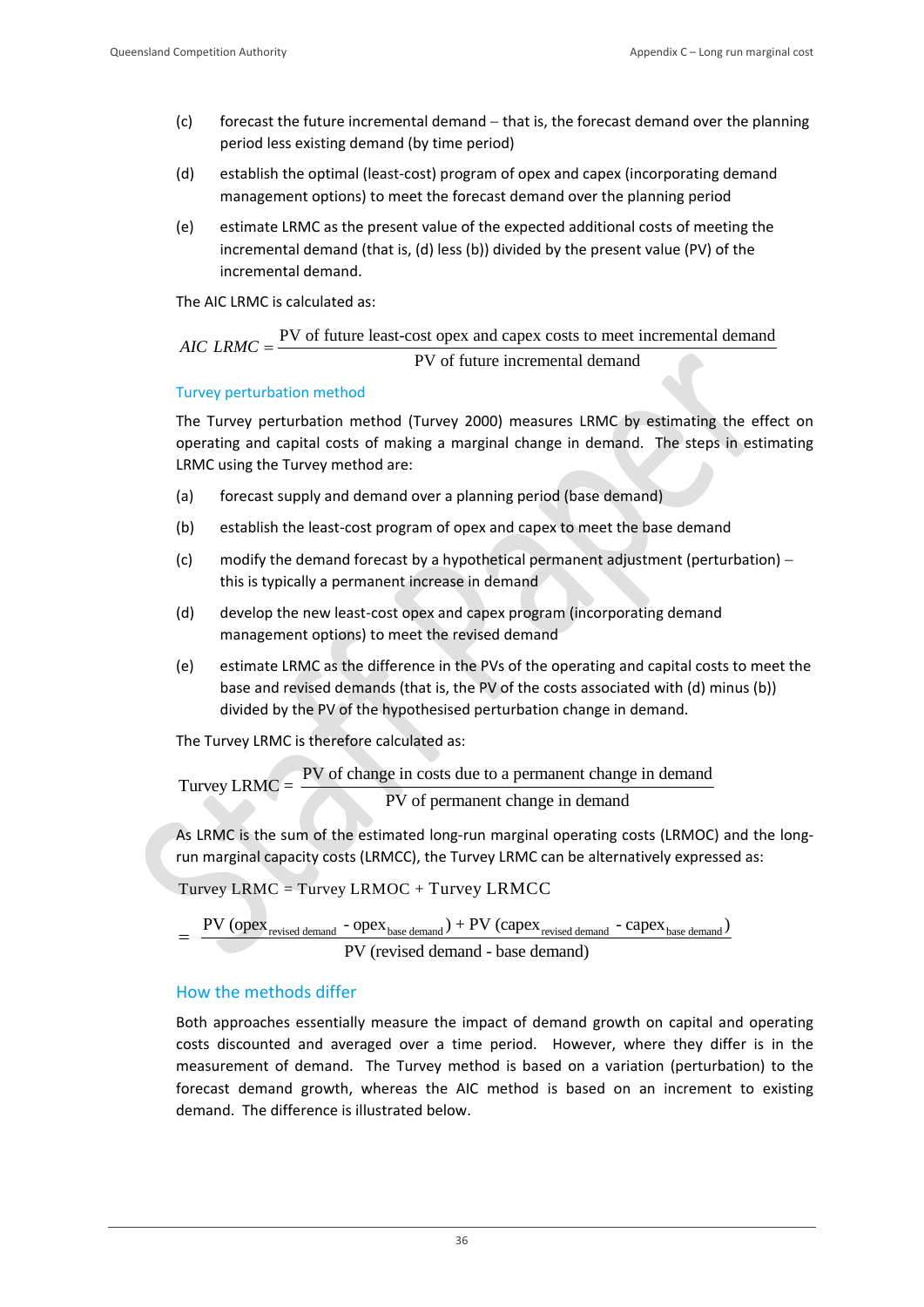

**Figure 1 Measurement of demand under the Turvey and AIC approaches**

Source: Sapere (2014)

The AIC estimate of LRMC will include the cost of spare capacity in the calculation. This means that where augmentations are 'lumpy', the numerator in the LRMC calculation includes the cost of this excess capacity but the additional demand served by this capacity is not included in the denominator. In this case AIC and Turvey estimates can differ significantly.





 Source: NERA (2012)

However, where system augmentations proceed relatively uniformly as demand also increases (as illustrated by the small red triangles in Figure 3), the AIC and Turvey approaches can provide similar results.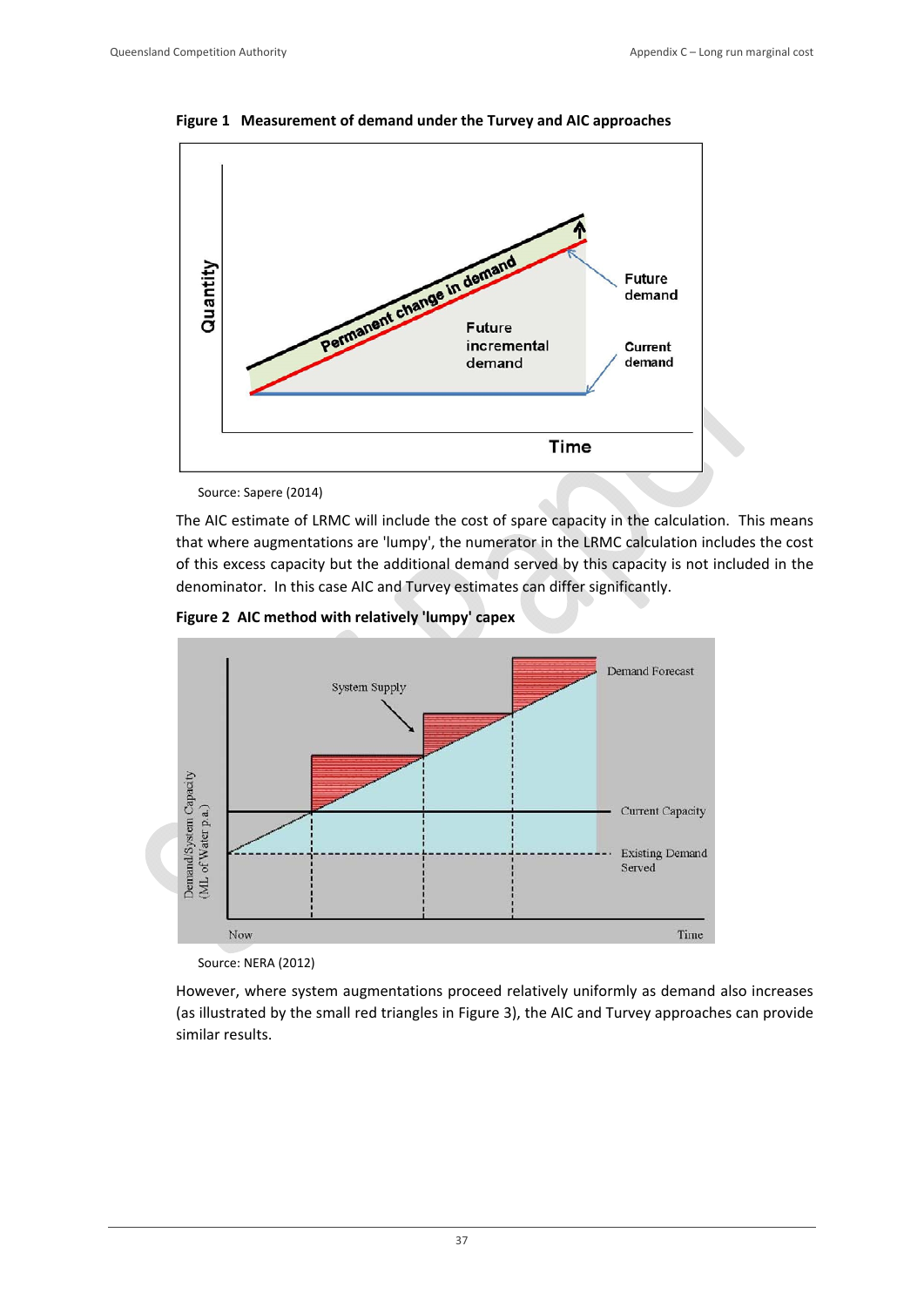

**Figure 3 AIC method with relatively uniform capex**

Source: NERA (2012)

For these reasons, NERA (2012) suggested that the Turvey approach may be more suitable where expected capital expenditure is relatively 'lumpy'. An example is a bulk service provider that invests in a single major augmentation of storage capacity. The AIC approach may be better suited to a relatively smooth, 'periodic' profile of expected capital expenditure, a profile that is more akin to that of SEQ retailers.

As noted above, the AIC method is also simpler to apply and requires less demand information. For SEQ retailers, the AIC method would seem to be the most suitable approach for these reasons.

### LRMC parameters

Regardless of whether the Turvey or AIC method is used, it will be necessary to determine some common parameters.

Recommendations for the key parameters are:

- (a) Planning period—this should be at least 20 years, or sufficiently long enough to include expected major augmentations
- (b) Discount rate—this should be the water retailers' WACC as it should reflect the risk‐ adjusted opportunity cost of capital of the water retailers' activities
- (c) Real and nominal values—nominal cash flows should be discounted using a nominal discount rate, whereas real cash flows should be discounted using a real discount rate
- (d) Forecast expenditure—capital and operating expenditure forecasts for the purposes of estimating LRMC should relate only to demand growth.

### Variable costs

Relevant operating costs for estimating LRMC are the incremental operating costs arising from the incremental demand. These could include: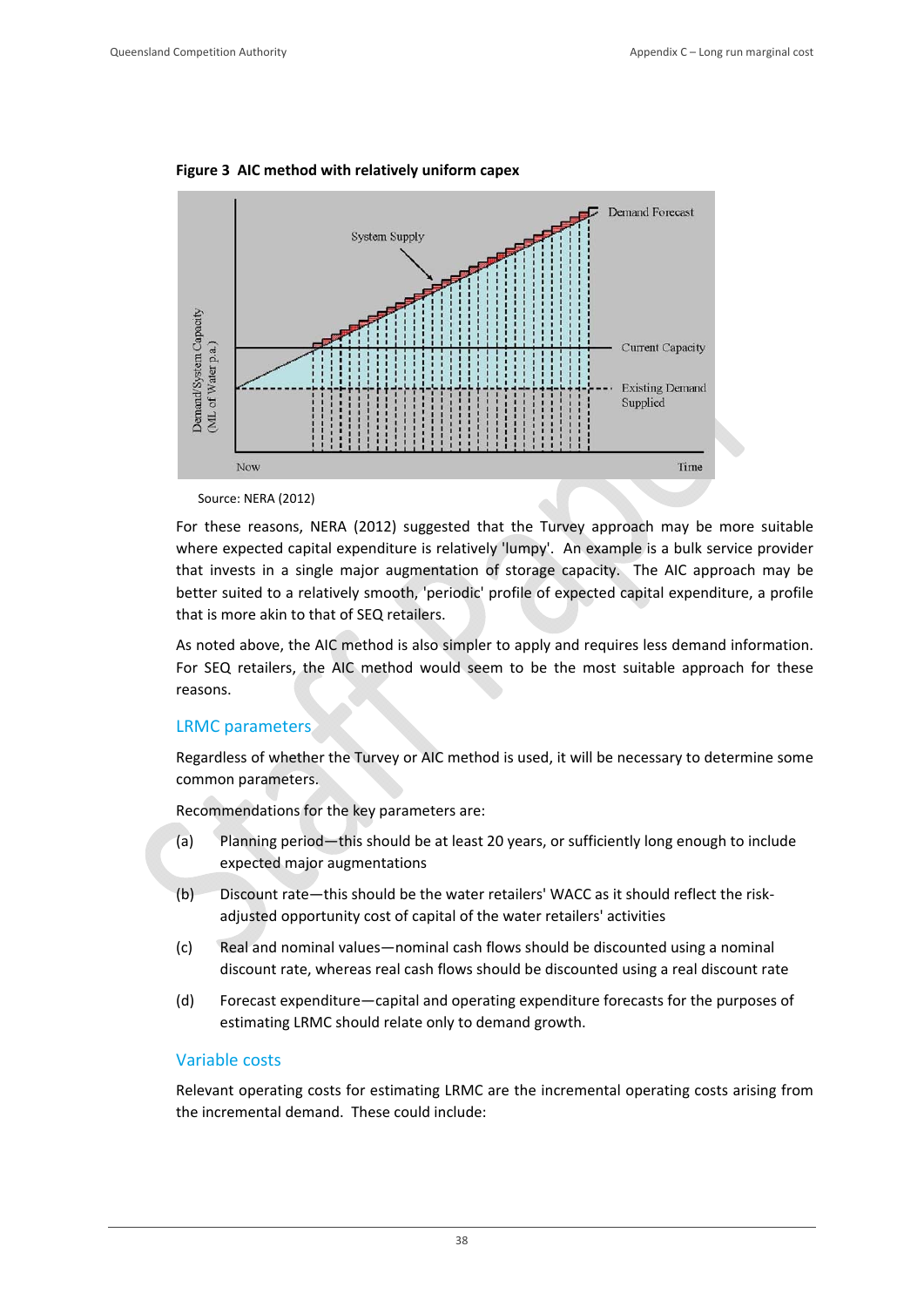- (a) short-run marginal costs (SRMC) of meeting an additional unit of demand (e.g. electricity and chemicals). These direct operating costs should be easily identified and expressed as an amount per kL.
- (b) LRMC ‐ costs that vary with the volume of water demanded over the long term for the distribution/retail share of costs. Retailers may identify these costs by estimating (to an indicative level) total operating costs (labour, repairs, maintenance, etc.), for forecast volumes of demand at the end of the 20‐year period and converting the total increase to an amount per kL of additional demand.
- (c) the additional specific opex associated with new demand‐driven infrastructure, if any and if separately identifiable, for example, a new wastewater treatment plant.

The bulk water charge is effectively part of LRMC and is directly passed to customers through a separate 'per kL' charge with no fixed component.

### Estimation of Turvey perturbation

While there is no commonly accepted rule for the size of the Turvey demand perturbation, should a retailer choose the Turvey method, it would be prudent for the water retailer to:

- (a) consider the materiality of the change (in terms of percentage of base demand)
- (b) ensure the assumed change in demand is plausible and does not produce unrealistic or unintended outcomes
- (c) assess the sensitivity of LRMC estimates to alternative demand perturbations.

### Worked example

For illustrative purposes, a worked example is provided in the attached spreadsheet for the Turvey perturbation and AIC methods. This spreadsheet is not intended to be used as a template, but as a guide to assist retailers with their own modelling. Retailers should adapt the simple spreadsheet to accommodate their forecast data.

For convenience, all assumed cost values and the WACC in the example are in real terms. A model using nominal values would require all cost elements to be escalated.

In the example given, opex associated with augmentations is included as a separate line item. Marginal opex is estimated as an amount per kL. A separate line is provided to enable lumpy demand-driven increments in opex to be entered. Care should be taken to ensure marginal opex is not double‐counted.

The Turvey method in the example involves a demand increment that would uniformly bring forward augmentation capex by one year.

The example demonstrates that the two methods will give divergent estimates of LRMC. As noted above, the smaller and more frequent the augmentations, the closer the different LRMC estimates will be.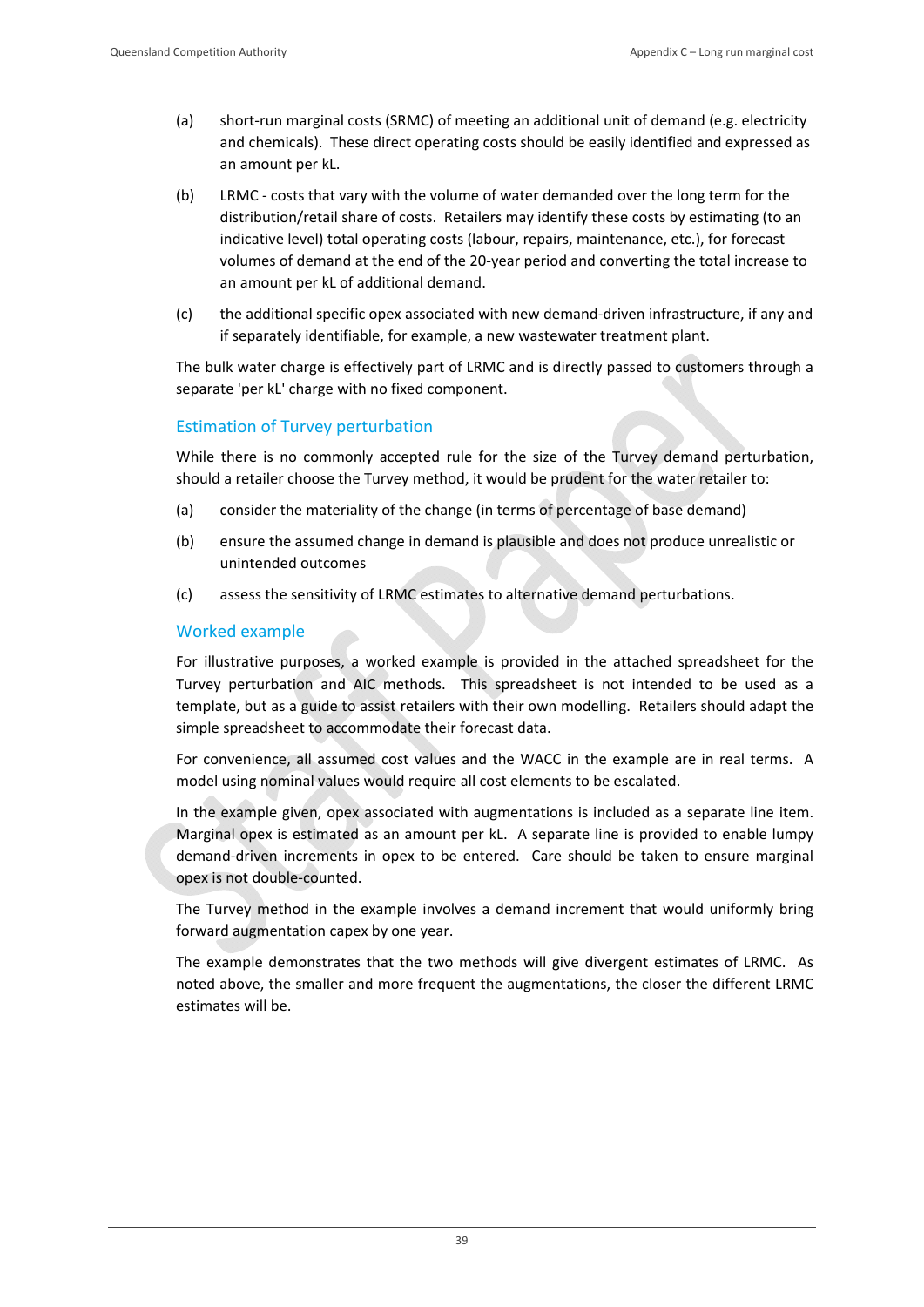# APPENDIX D—SCENARIO EXAMPLES

### Introduction

The following scenarios provide some examples of price increases for a retailer and compliance (non‐compliance) with the different requirements of the framework and possible QCA response/action.

The scenarios are not intended to cover all possible outcomes, but should provide some guidance on the level of information that should be submitted and the QCA's approach to monitoring.

| <b>Status</b>                                                                                                                                                       | <b>Action required</b>                                                                                                     |
|---------------------------------------------------------------------------------------------------------------------------------------------------------------------|----------------------------------------------------------------------------------------------------------------------------|
| Price increases result in (different levels of) breach of<br>the CPI-X threshold each year.                                                                         | Cost information to be provided at retailer's<br>discretion, but recommended to enable QCA to<br>update the Reference MAR. |
| Retailer claiming under-recovery from past or due to<br>being below MAR in current year.                                                                            | Retailer would be required to submit level 3<br>information.                                                               |
| Does not breach QCA Reference MAR in any year as<br>still catching up to MAR.                                                                                       | Retailer would need to submit level 3 information on<br>past under-recovery.                                               |
| Never 100% compliant with pricing principles.                                                                                                                       | QCA will note in its report.                                                                                               |
| Meets customer engagement and service standard<br>requirements.                                                                                                     | QCA will note in its report.                                                                                               |
| Seeks a binding ruling in Year 4 due to significant<br>capital investment that will have a material impact<br>on MAR calculation in 3-4 years when<br>commissioned. | A binding ruling is sought at retailer's discretion.                                                                       |
| If binding ruling is agreed, does the business exclude<br>the associated costs when considering information<br>to be provided to the QCA?                           | If level 4 information is submitted, item subject to<br>binding ruling would be part of total costs.                       |
| When does a binding ruling need to be applied for<br>and approved-how many years in advance?                                                                        | The QCA can respond at any time, but at least 2 to 3<br>months is required for an assessment.                              |
| What level of information is required for the QCA to<br>be satisfied for approval?                                                                                  | Level $3 -$ if claiming under-recovery.                                                                                    |

### **Table 17 Scenario 2: Prices increase for all 5 years are below the CPI‐X thresholds**

| <b>Status</b>                                                                                      | <b>Action required</b>                                                               |
|----------------------------------------------------------------------------------------------------|--------------------------------------------------------------------------------------|
| Retailer is claiming past under-recovery.                                                          | Need to submit to level 3 detailing past under-<br>recovery.                         |
| Retailer is claiming under-recovery from unfulfilled<br>demand forecasts in Years 1 and 3.         | Need to submit details under level 3 requirements.                                   |
| Retailer is claiming under-recovery due to<br>unexpected cost pass-throughs in Years 1 and 5.      | Need to submit details under level 3 requirements.<br>QCA will update Reference MAR. |
| For each year, the retailer is claiming<br>outperformance based on pricing below the<br>threshold. | Need to submit level 4 cost data to claim<br>outperformance.                         |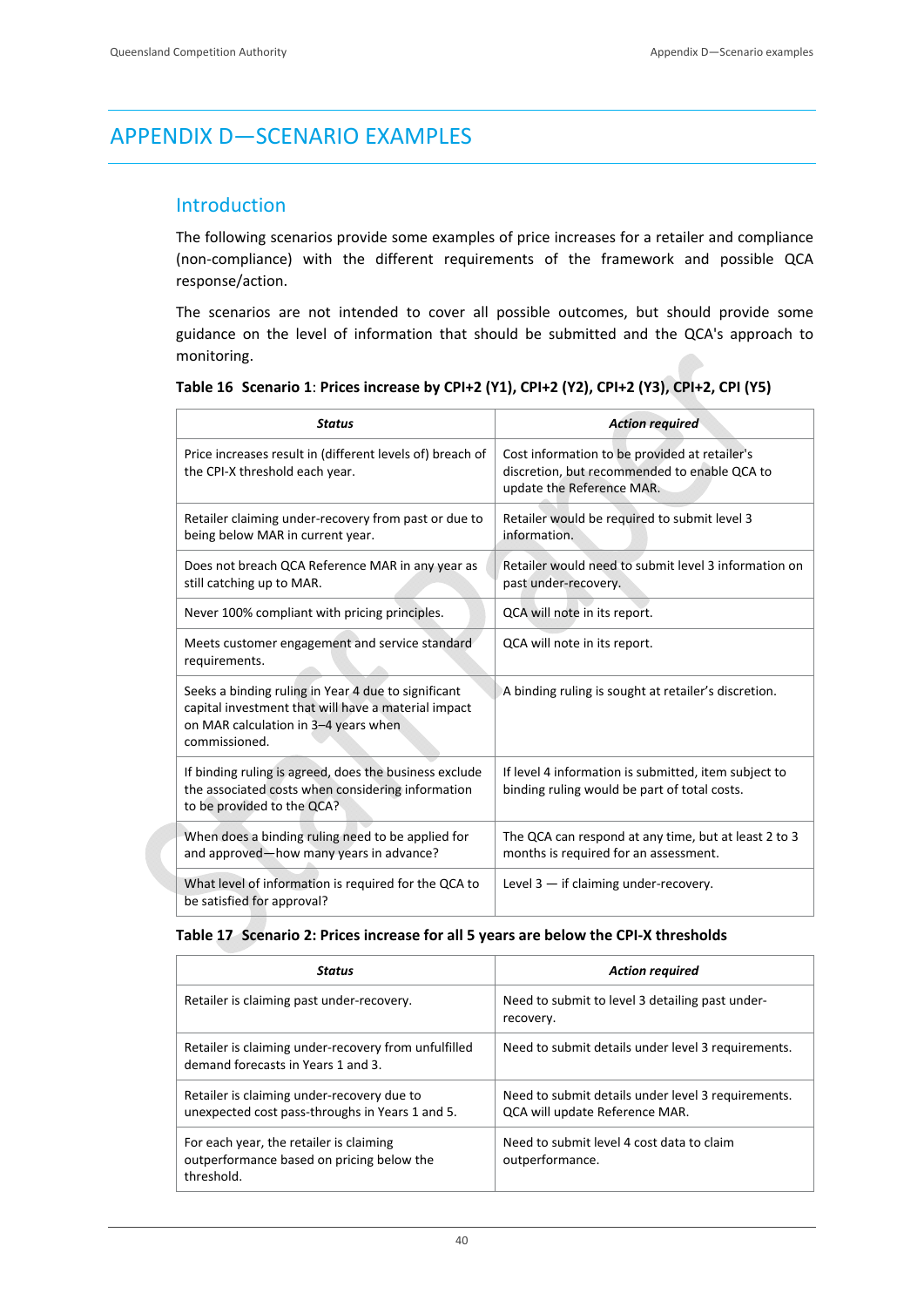| <b>Status</b>                                                                                                                       | <b>Action required</b>                                                                                                             |
|-------------------------------------------------------------------------------------------------------------------------------------|------------------------------------------------------------------------------------------------------------------------------------|
| Can outperformance be claimed every year?                                                                                           | Outperformance can be claimed every year in which<br>it occurs.                                                                    |
| Does the calculation of the value of the<br>outperformance need to exclude the previous<br>additional allowance for outperformance? | Each year of outperformance is carried forward 3<br>years.                                                                         |
| How is outperformance calculated—does it factor in<br>growth?                                                                       | QCA will add growth (G) to the Reference MAR-i.e.,<br>CPI-X+G. Outperformance is established separately<br>from all other factors. |

### Table 18 Scenario 3: Retailer increases prices by less than CPI-X for Years 1-3; in Year 4 there **is an increase of CPI+2 for outperformance incentive; in Year 5 it increases prices by CPI+1 (not driven by any specific factor)**

| <b>Status</b>                                                                                                                                                                                                                  | <b>Action required</b>                                                                                                                                                             |
|--------------------------------------------------------------------------------------------------------------------------------------------------------------------------------------------------------------------------------|------------------------------------------------------------------------------------------------------------------------------------------------------------------------------------|
| The retailer is unsure if it wants outperformance to<br>be recognised, whether it should provide cost data<br>to support.                                                                                                      | Retailer should provide supporting cost data, but<br>should be aware that lower than threshold prices do<br>not necessarily lead to outperformance being<br>automatically claimed. |
| From years 1-4, no cost information is required to be<br>provided to the QCA.                                                                                                                                                  | Retailer does not need to submit cost information if<br>prices increase by less than CPI-X.                                                                                        |
| Seeking a binding ruling in Year 2.                                                                                                                                                                                            | A binding ruling is sought at the retailer's discretion.                                                                                                                           |
| Never 100% compliant with pricing principles.<br>Customer engagement did not meet the minimum<br>requirements for Years 2 and 3.                                                                                               | QCA will report to the Minister on its findings.                                                                                                                                   |
| Breach of QCA Reference MAR, however it doesn't<br>breach the retailer's own estimate of MAR (there has<br>been a divergence in retailer/QCA MAR estimates<br>given that cost information has not regularly been<br>provided). | If the difference is considered material, or if the<br>retailer would like the MAR estimates to coincide, it<br>should provide details to update QCA Reference<br>MAR.             |
| What impact does the non-compliance with pricing<br>principles and customer engagement have?                                                                                                                                   | In this scenario, where the overall price increase is<br>not materially different to CPI-X, the QCA will simply<br>note this in its findings and report to the Minister.           |
| Will outperformance be factored into QCA Reference<br>MAR?                                                                                                                                                                     | MAR will retain any outperformance information for<br>3 years.                                                                                                                     |
| How will changes in WACC be factored into the<br>Reference MAR?                                                                                                                                                                | The QCA will update its benchmark WACC annually.                                                                                                                                   |
| Will QCA Reference MAR be re-set when cost<br>information is provided, or will it strictly adhere to<br>an escalated version of the 2014/15 QCA<br>recommendation?                                                             | The Reference MAR would be reset using actuals if<br>provided by the retailer.                                                                                                     |
| Will QCA provide components making up<br>indexation?                                                                                                                                                                           | The Reference MAR will be adjusted using available<br>indexes, including CPI.                                                                                                      |

### Table 19 Scenario 4: Increases of CPI-X in Years 1, 3, 4 and 5, and increases of CPI+3 in Year 2

| Status                                              | <b>Action required</b>                                |
|-----------------------------------------------------|-------------------------------------------------------|
| Retailer asks if it should submit level 3 or 4      | This would be at the retailer's discretion, but it is |
| information for Year 2, depending on the reason for | recommended, in order to assist QCA to update its     |
| increase in prices above CPI-X.                     | Reference MAR.                                        |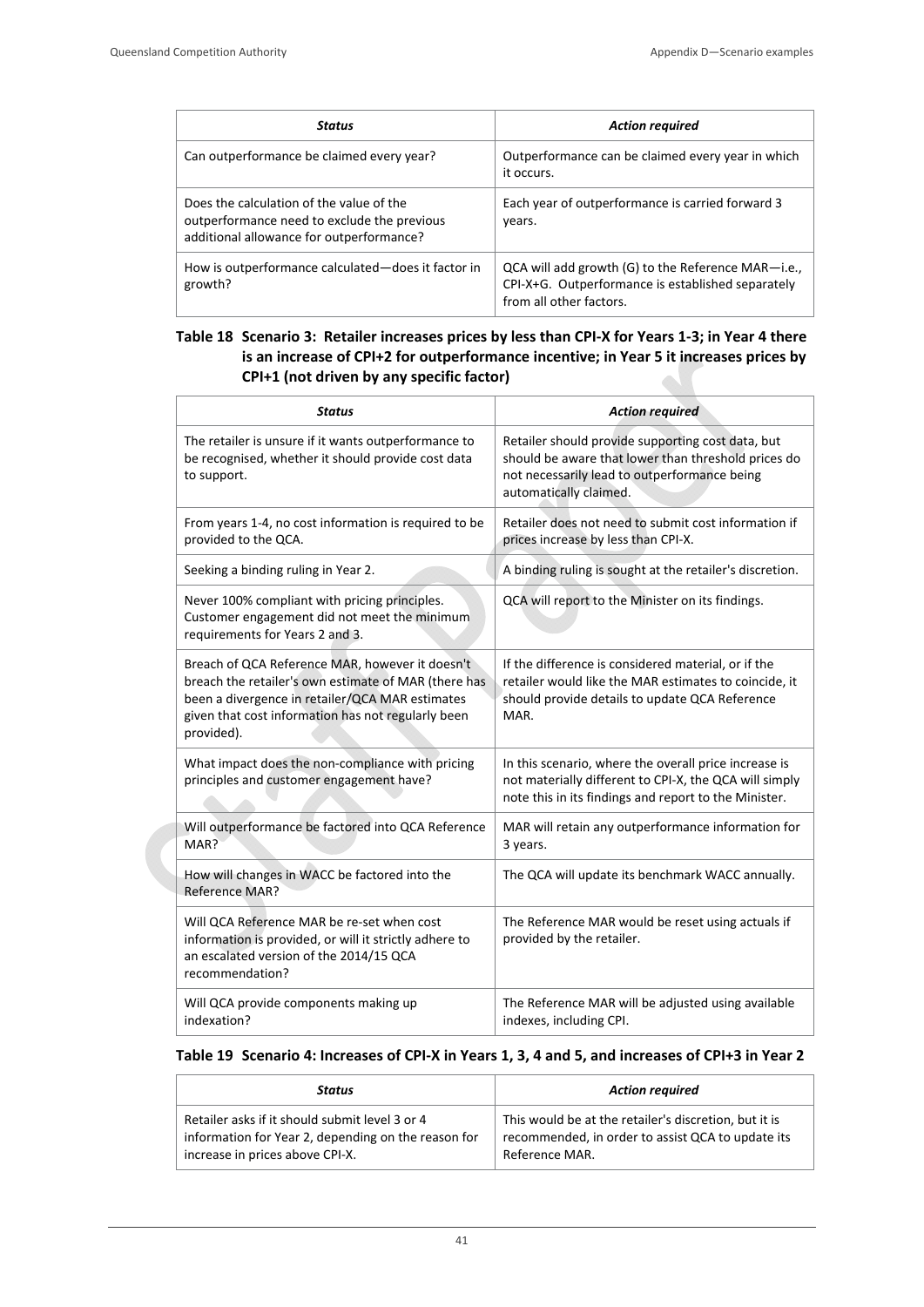| <b>Status</b>                                                                                                                                                                                                                                                                                    | <b>Action required</b>                                                                                                                                      |
|--------------------------------------------------------------------------------------------------------------------------------------------------------------------------------------------------------------------------------------------------------------------------------------------------|-------------------------------------------------------------------------------------------------------------------------------------------------------------|
| Recovering past under-recovery in Year 1, with an<br>additional claim of revenue risk under-recovery in<br>Year 2 (resulting from Year 1).                                                                                                                                                       | Retailer should submit level 3 information.                                                                                                                 |
| Outperformance is claimed from Year 1 as price<br>increased by CPI-X and costs increased by less than<br>CPI-X.                                                                                                                                                                                  | Retailer should submit level 4 data.                                                                                                                        |
| In Year 2, a breach of QCA Reference MAR triggered<br>by indexation of the RAB based on the actual<br>inflation result (i.e. actual inflation higher than<br>forecast inflation causing a decrease in MAR<br>calculation and the retailer priced to recover MAR<br>based on forecast inflation). | It is recommended that the retailer submit level 4<br>data to enable QCA to update RAB and MAR.                                                             |
| This outcome is replicated in Years 3 and 4 as actual<br>inflation continually comes in higher than forecast -<br>even though the retailer prices under threshold for<br>Years 3 and 4                                                                                                           | Retailer may elect to submit level 4 information to<br>allow QCA to update MAR.                                                                             |
| Is calculation of under- or over-recovery based on<br><b>QCA Reference MAR or retailer's actual cost MAR?</b>                                                                                                                                                                                    | The calculation will be based on the latest<br>information available to QCA-the reference MAR or<br>the actual MAR if details are provided by the retailer. |
| Treatment of any implications of differences<br>between actual and forecast inflation on the MAR?                                                                                                                                                                                                | Actual CPI is adopted to update the Reference<br>MAR-this is an ex post framework.                                                                          |
| Clarify that there is no subsequent removal of<br>outperformance if cost increases after the<br>outperformance year?                                                                                                                                                                             | Outperformance is retained for 3 years, regardless of<br>later years' performance.                                                                          |
| Can outperformance be claimed if price increases by<br>more than CPI-X are due to past under-recovery?                                                                                                                                                                                           | Outperformance can be claimed-it reflects costs<br>not prices.                                                                                              |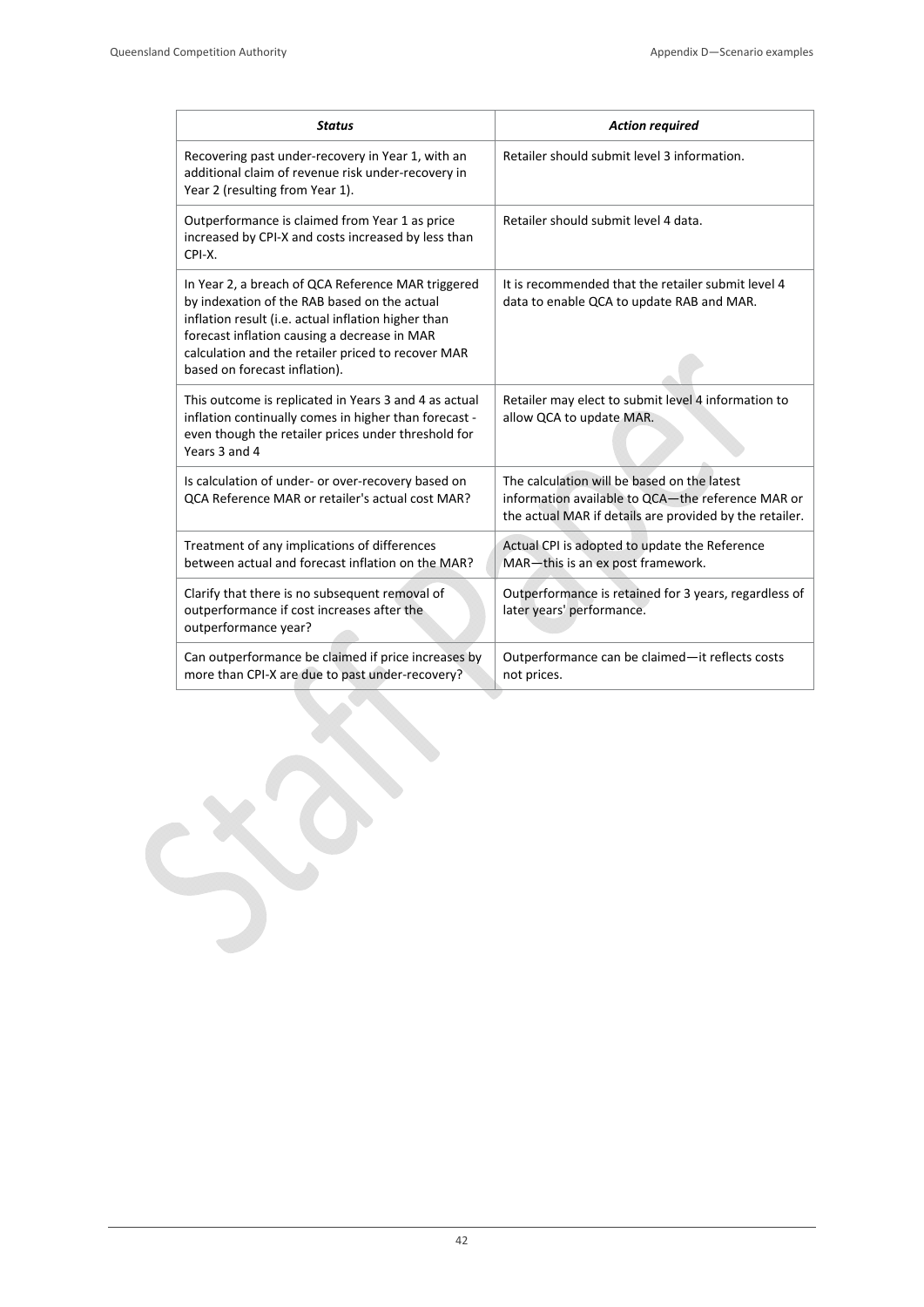# **GLOSSARY**

| $\mathbf{A}$  |                                                   |
|---------------|---------------------------------------------------|
| <b>AIC</b>    | Average incremental cost                          |
| $\mathsf B$   |                                                   |
|               |                                                   |
| $\mathsf C$   |                                                   |
| CPI           | Consumer price index                              |
| D             |                                                   |
| <b>DEHP</b>   | Department of Environment and Heritage Protection |
| <b>DEWS</b>   | Department of Energy and Water Supply             |
| E             |                                                   |
|               |                                                   |
| F             |                                                   |
|               |                                                   |
| ${\mathsf G}$ |                                                   |
|               |                                                   |
| $\mathsf{H}$  |                                                   |
|               |                                                   |
| ı             |                                                   |
|               |                                                   |
| J             |                                                   |
|               |                                                   |
| $\mathsf K$   |                                                   |
| kL            | kilolitre                                         |
|               |                                                   |

| kL             | kilolitre                         |
|----------------|-----------------------------------|
| $\mathbf L$    |                                   |
| LRMC           | Long run marginal cost            |
| <b>LRMCC</b>   | Long-run marginal capacity costs  |
| LRMOC          | Long-run marginal operating costs |
| M              |                                   |
| <b>MAR</b>     | Maximum allowable revenue         |
| <b>MRP</b>     | Market risk premium               |
| N              |                                   |
| <b>NPV</b>     | Net present value                 |
| <b>NPR</b>     | National performance reporting    |
| $\overline{O}$ |                                   |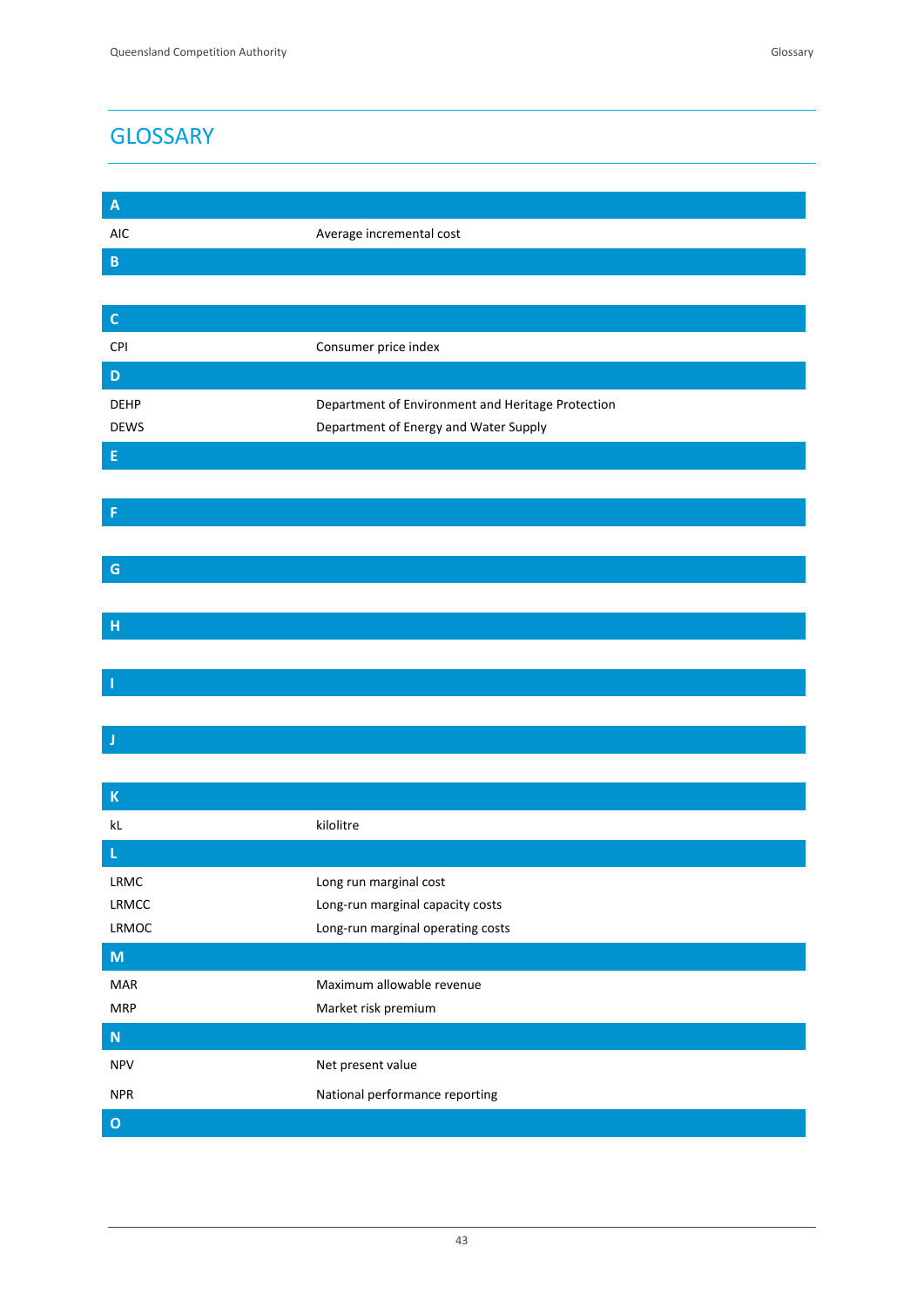| $\boldsymbol{\mathsf{P}}$ |                                  |
|---------------------------|----------------------------------|
| PV                        | Present value                    |
| $\pmb{\mathsf{Q}}$        |                                  |
|                           |                                  |
| $\mathsf R$               |                                  |
| <b>RAB</b>                | Regulatory asset base            |
| ${\sf RBA}$               | Reserve Bank of Australia        |
| $\mathsf{s}$              |                                  |
| SRMC                      | Short-run marginal cost          |
| T                         |                                  |
|                           |                                  |
| $\cup$                    |                                  |
|                           |                                  |
| $\overline{\mathsf{V}}$   |                                  |
|                           |                                  |
| W                         |                                  |
| WACC                      | Weighted average cost of capital |
| $\pmb{\mathsf{X}}$        |                                  |
|                           |                                  |
| Ÿ                         |                                  |
|                           |                                  |
| $\mathbf{Z}% _{0}$        |                                  |
|                           |                                  |